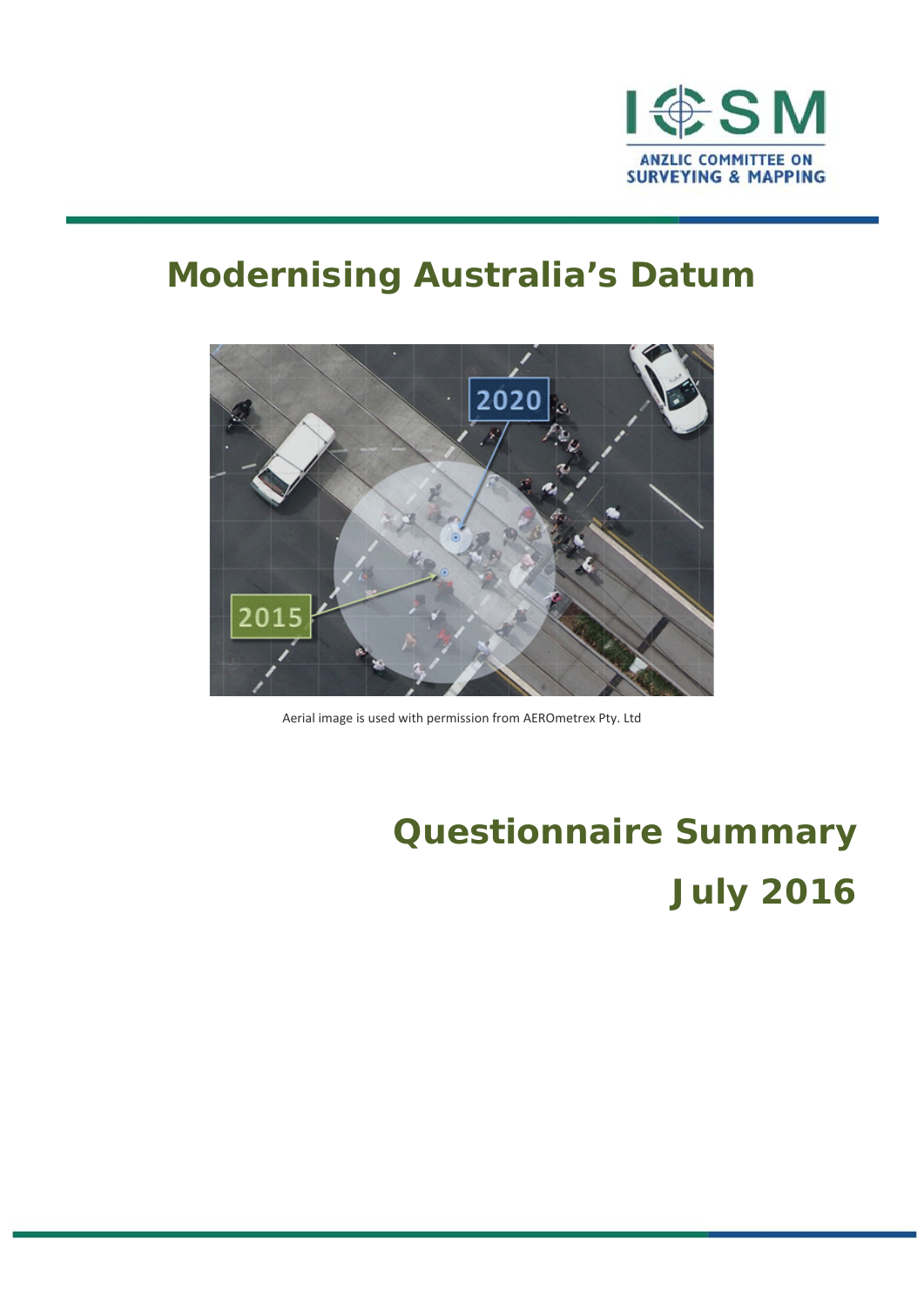# **Contents**

*Each question from the questionnaire is reproduced and a graphical or numerical summary of responses presented where appropriate. Comments received in response to questions 2.7 and 4.6 are reproduced in Appendix A and B respectively.*

#### • **Observations**

*Outlines observations by GMIWG derived from consideration of the responses either singularly or in combination with other question replies.*

#### • **Implications / Actions**

*Outlines DMIP implementation implications arising from the GMIWG observations*

• **Terms**

*GDA2020 Adoption Date – being the date of adoption of GDA2020 as the operational datum by Australian jurisdictions*

*NTv2 – National Transformation version 2, binary grid format widely used for 2D transformations between geodetic datums that permits distortion in ground survey control networks to be modelled in the transformation.*

*FAQ's – Frequently Asked Questions about datums, transformations and datum modernisation implementation collated on the [ICSM Datum Modernisation FAQ page.](http://www.icsm.gov.au/gda2020/faqs-2.html)*

*COTS – Commercial-Off-The-Shelf*

*EPSG registry – free database of coordinate reference systems and transformations maintained on a best effort basis by the Geomatics Committee of the International Association of Oil and Gas Producers.*



All material in this publication is licensed under a Creative Commons Attribution 3.0 Australia Licence save for images, logos and content supplied by third parties.

Creative Commons Attribution 3.0 Australia Licence is a standard form licence agreement that allows you to copy, distribute, transmit and adapt this publication provided you attribute the work.

The full licence terms are available from creativecommons.org/licenses/by/3.0/au/legal-code.

A summary of the licence terms is available from creativecommons.org/licenses/by/3.0/au/deed.en.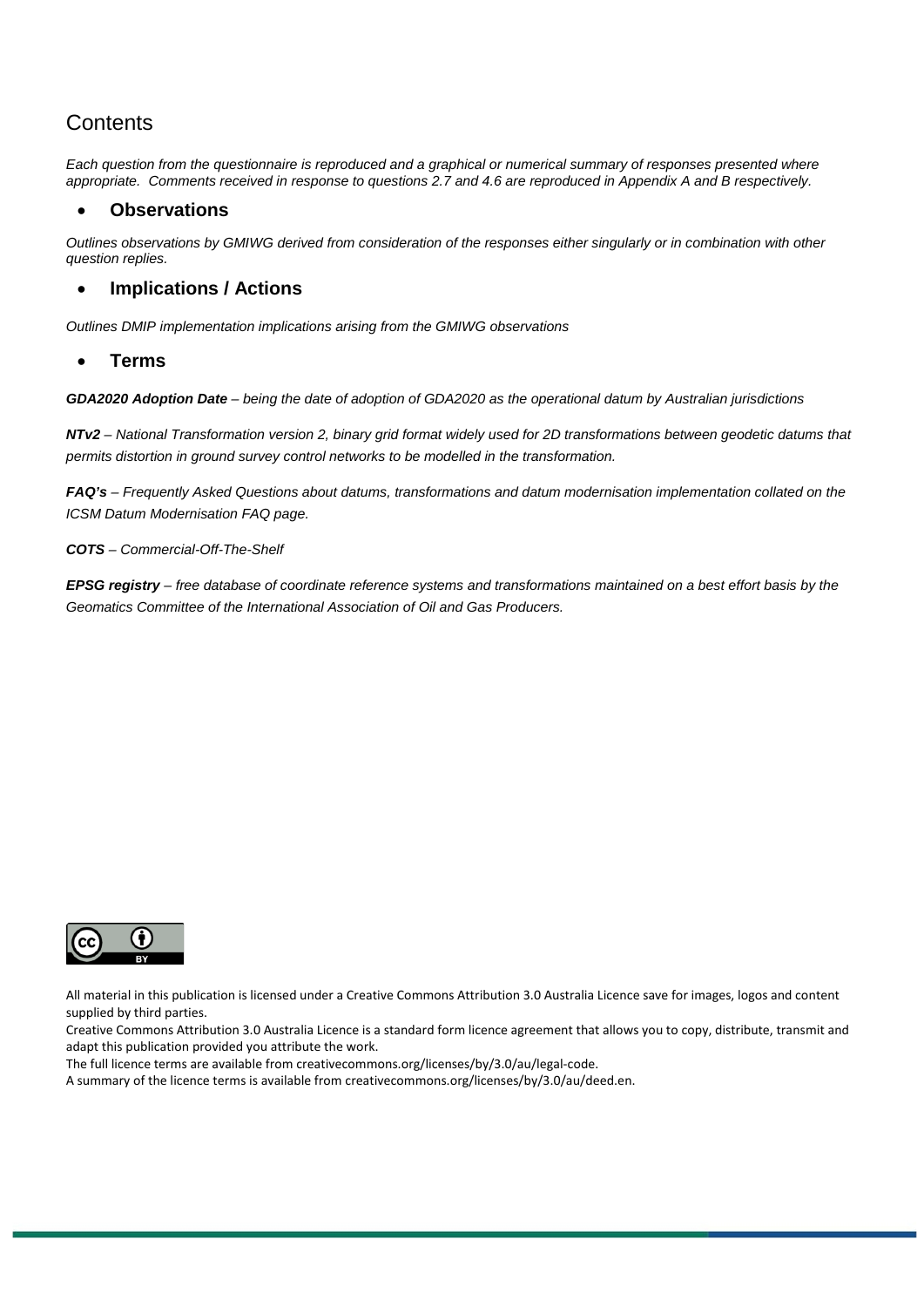# Background

Following a recommendation from ICSM, the GDA Modernisation Implementation Working Group (GMIWG) prepared a questionnaire intended to provide a baseline on the level of awareness and knowledge of the plans to modernise GDA94 and provide data to inform the implementation plan. The move to GDA2020 was a focus. The questionnaire was developed nationally and directly issued to a large range of industry and allied organisations and individuals and promoted on the ICSM web site. The survey was opened on 28 April and closed on 27 May 2016 and in total 1067 responses were received.

## Summary

The survey responses indicated there is a good level of base knowledge about the modernisation of GDA94 and the move to GDA2020 but indicated that still more needed to be done, within and without the spatial sector, to raise awareness of the change and details of the process proposed.

The requirement for ICSM to lead engagement with stakeholders outside the spatial sector on the importance of datum modernisation and providing supporting resources was a clear theme.

Notable results from the questionnaire include:

- A clear majority of respondents (67%) didn't envisage significant issues implementing GDA2020.
- Nationally, 85% of respondents nominated a date before or during Q1 2018 as an appropriate date for their organisation to adopt GDA2020 as the operational datum, armed with the knowledge they have available.
- Nationally, 68% of respondents indicated they would require the property boundary layer to be available on GDA2020 before they could operate on GDA2020.
- A list of over 100 different software platforms from over 80 suppliers used with spatial data was collated and will be used by GMIWG for direct communication about GDA2020.
- Emails are the preferred method for communication about the implementation and 734 respondents left their contact details.

This report directly addresses some matters raised in the questionnaire. ICSM will more fully consider the responses and address them in detail over the coming months using an appropriate mechanism including updating FAQ's, issuing guidelines and producing targeted communiques.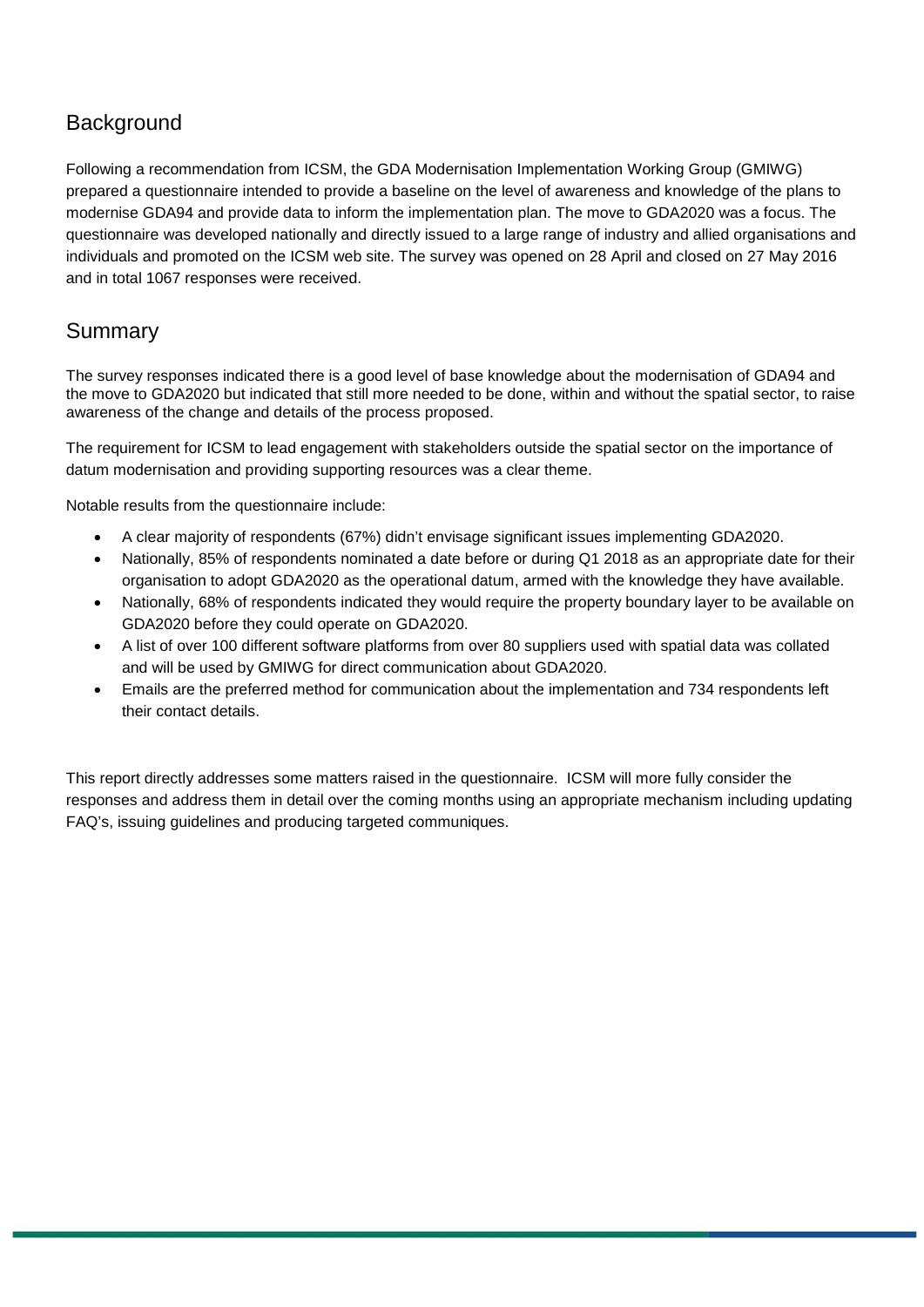#### 1.1 Results



|              | $2^{\circ}$ | 181 17%        |     |
|--------------|-------------|----------------|-----|
|              | 3           | <b>267</b> 25% |     |
|              | 4           | 352            | 33% |
| Very high: 5 |             | 126 12%        |     |

*1.1 How would you rate your current knowledge of the reasons behind the decision by ICSM and ANZLIC to adopt a new national spatial reference system to replace GDA94?*

#### **Observations**

- i. Nearly 45% of respondents indicated high to very high knowledge of the reasoning behind the implementation of a new Australian spatial reference framework.
- ii. Overall approximately 30% of respondents indicated low or very low knowledge of the reasons behind the decision to replace GDA94.
- iii. These results demonstrate there is a good base of knowledge amongst spatial sectors stakeholders about the change but there is still more to do to raise awareness of datum modernisation and why there is a desire to move to GDA2020 and ultimately a dual frame reference system.
- iv. Comments (see **2.7** and **4.6**) indicated the importance of communicating why modernisation is required to "downstream" stakeholders such as managers, decision makers and other industry and professional sectors.

- i. ICSM must continue to lead communication of why datum modernisation is required, both within and without of the spatial sector.
- ii. ICSM commits to increased promotion of this message directly, through execution of its Communication Strategy, to "downstream" stakeholders.
- iii. ICMS will provide generic resources to support stakeholders describing to their networks what datum modernisation is and why it is being undertaken in a two stage process.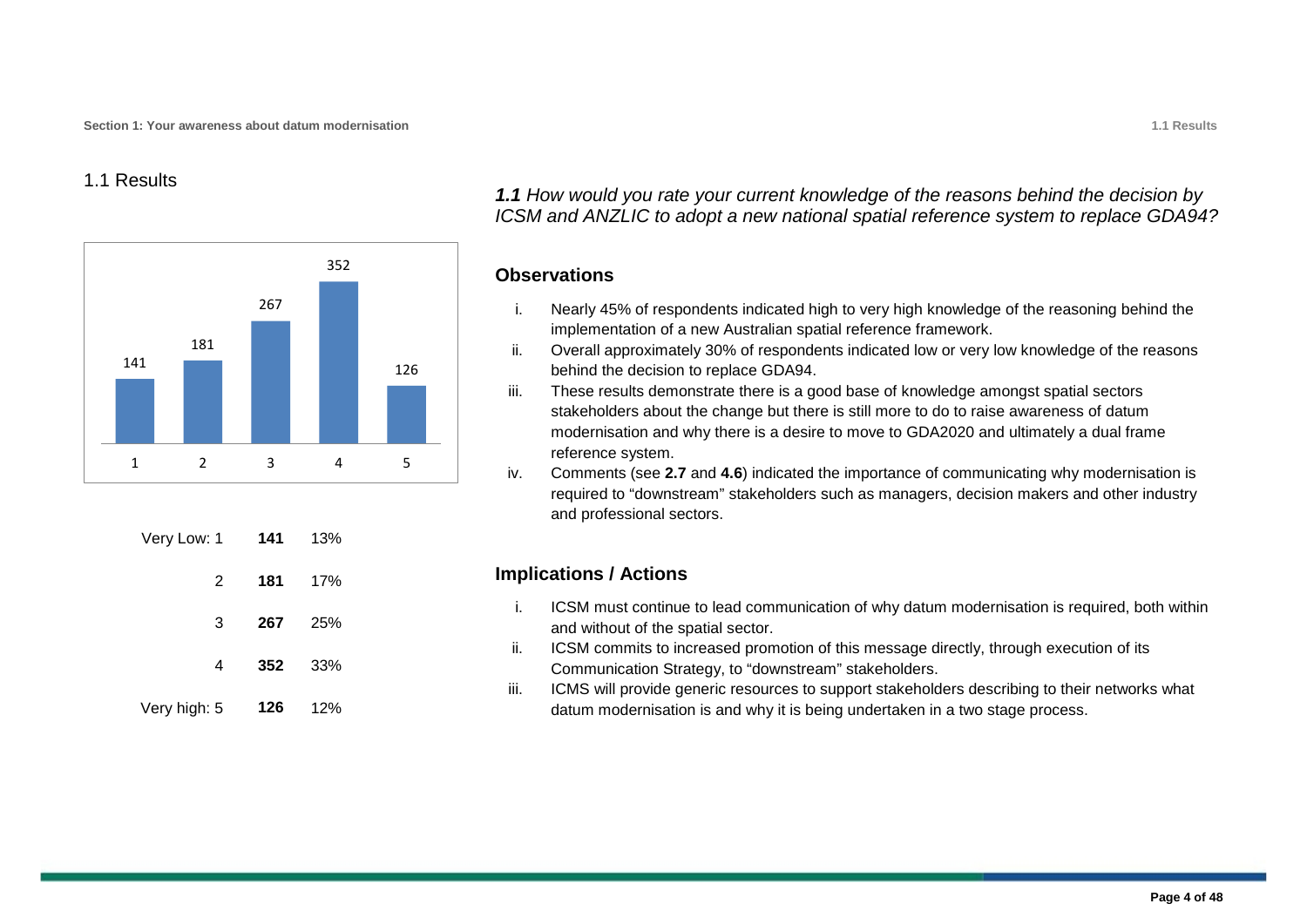#### 1.2 Results



No **264** 25%

*1.2 Were you aware that all GNSS systems operate in an "Earth-fixed" reference frame that shows coordinates of features on the Earth's surface changing over time, unlike GDA94 which is a static or "plate-fixed" datum where coordinates don't change?*

#### **Observations**

i. Approximately 25% of respondents were unaware of a geodetic and mapping knowledge element that is one of the reasons integral to the decision to move to a new national reference framework supporting ongoing close alignment with GNSS reference frames.

#### **Implications / Actions**

i. Targeted communication by ICSM outlining why this issue is integral to the requirement to modernise GDA94 is required, both within and without of the spatial sector.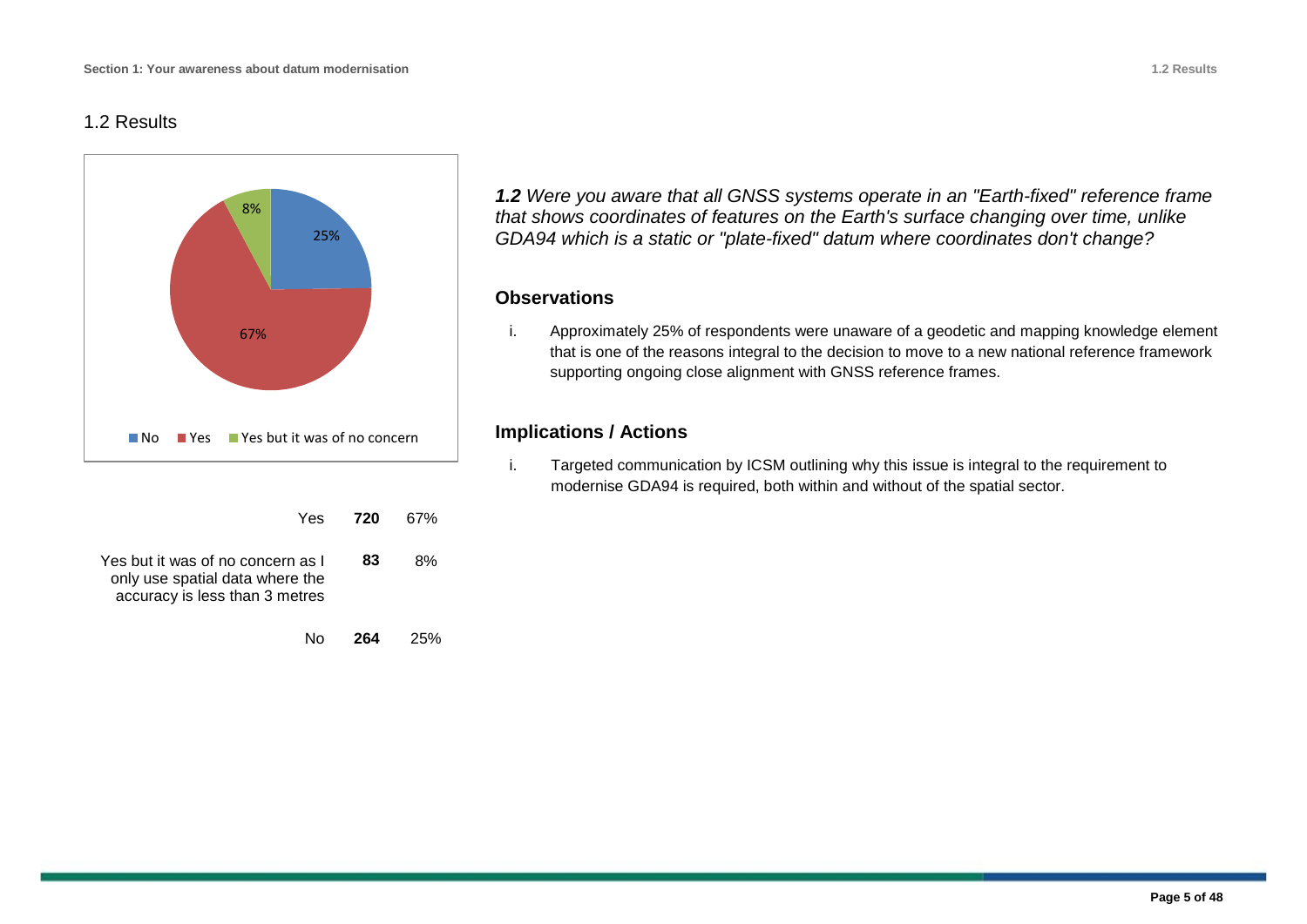#### 1.3 Results



| 5%  | 50  | Very Low: 1  |
|-----|-----|--------------|
| 15% | 157 | 2            |
| 31% | 334 | 3            |
| 34% | 368 | 4            |
| 15% | 158 | Very High: 5 |

*1.3 How would you rate your current understanding of geodetic topics, including the difference between a datum and a map projection or the difference between ITRF / WGS84 reference frames and GDA94 datum?*

#### **Observations**

- i. Nearly 50% of respondents rated their technical knowledge about datum and map projections as high or very high.
- ii. Whilst approximately 20% identified as having low or very low technical knowledge nearly 25% responded they were unaware that there was a difference between GDA94 and GNSS reference frames (see **1.2**). This is a fundamental concept integral to the requirement to modernise GDA94 in response to the impending new paradigm in accurate location measurement.
- iii. It is not expected that the number of respondents identifying low or very low technical knowledge would be less than those who were unaware of the difference between GDA94 and GNSS reference frames.

- i. ICSM will continue to communicate the difference between GDA94 and GNSS reference frames and the importance of clearly identifying the "datum" to which spatial information refers.
- ii. It will be communicated that the requirement for appropriate metadata accompanying spatial datasets and ultimately the incorporation of epoch of measurement within coordinate information is an inevitable consequence of the impending new paradigm in accurate location measurement.
- iii. ICSM will support the development of a range of resources that aim to facilitate widespread conceptual understanding of these issues to a varied audience.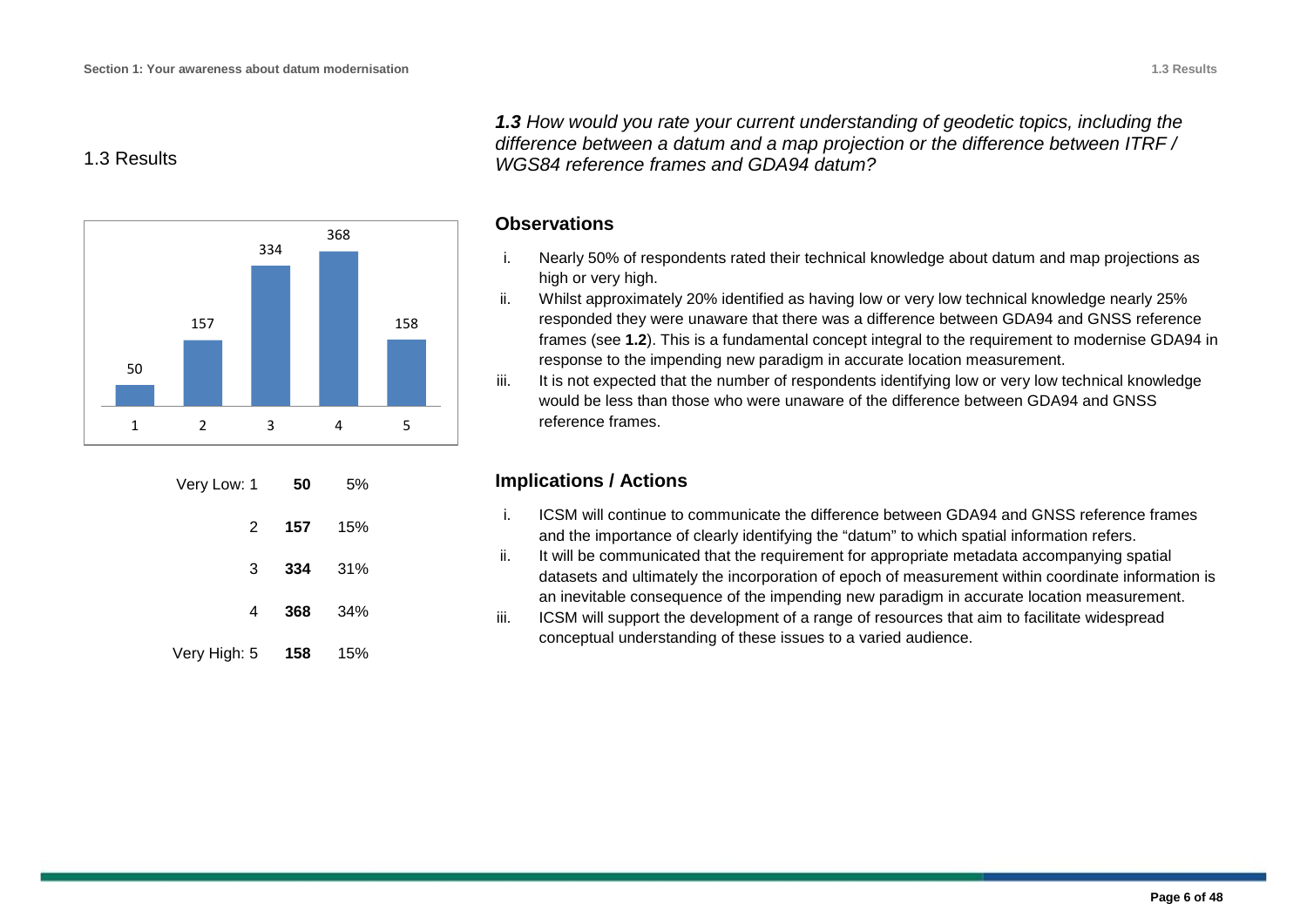#### 2.1 Results

#### *Data accuracy < 0.1m*





*0.1m < data accuracy <0.5m*





*2.1 Estimate what percentage of datasets you create, maintain or use is within the nominal horizontal accuracy ranges below (select one of the percentage options per row)?*

#### **Observations**

- i. Nearly 80% of respondents indicated they deal with datasets whose accuracy is better than 0.1 metres, and 75% with data in the 0.1m < data accuracy < 0.5m range.
- ii. Around 46% reported no dealings with datasets with accuracy worse than 3 metres and only 5% worked exclusively with this data.
- iii. The overwhelming majority of respondents deal with datasets that are directly impacted by the impending new paradigm in accurate spatial data measurement. This will necessitate changes to the way they maintain or use those datasets irrespective of the datum modernisation initiative.

- i. ICSM communication must facilitate conceptual understanding of the drivers for datum modernisation.
- ii. ICSM focus on a simple take-home message a coordinate (location) without explicit knowledge of the datum, and ultimately date of measurement, should be considered inconclusive in relation to accurate location measurements.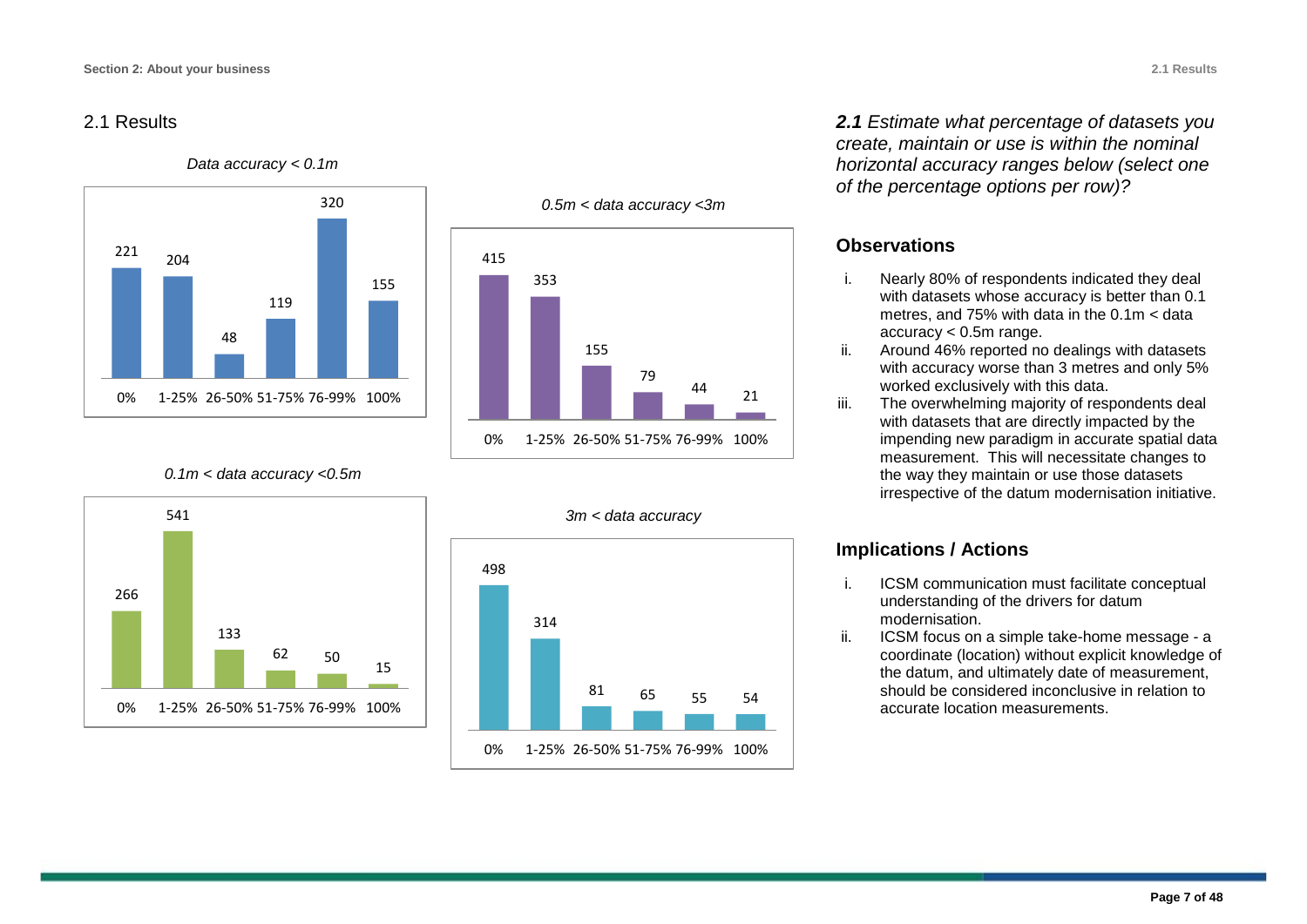#### 2.2 Results

*Responses have been collated resulting in a list that includes over 100 different software / applications (including open source) from over 80 different providers.*

*2.2 What software platforms do you use to maintain, store and distribute spatial / coordinate data? Please enter individual product names separated by a comma.*

#### **Observations**

- i. Around 3% of respondents nominated "none" in response, indicating they personally did not use software in their role (e.g. Manager, Director, Media) or engaged consultants.
- ii. Over 90% of respondents listed applications from one of 15 providers of software to the spatial, engineering and construction sectors as being used to maintain, store and distribute spatial / coordinate data.
- iii. Not all platforms listed provide the option to utilise transformation grids (e.g. NTv2 format) for transformation between datums.
- iv. Due to the limited response from Precision Agriculture community there needs to be further investigation of software platforms used in this sector.

- i. Geoscience Australia provide GDA2020 datum and transformation information to the [EPSG](http://www.epsg-registry.org/)  [Geodetic Parameter Registry](http://www.epsg-registry.org/) as soon as it is available – see *[How Will I convert my GDA94](http://www.icsm.gov.au/gda2020/faqs-2.html)  coordinates [to GDA2020 and vice-versa](http://www.icsm.gov.au/gda2020/faqs-2.html)* on the ICSM datum modernisation [FAQ](http://www.icsm.gov.au/gda2020/faqs-2.html) page.
- ii. GMIWG collate contact details for listed software / hardware providers and the major Australian distributors for non-Australian organisations, including those used in Precision Agriculture.
- iii. Geoscience Australia to directly contact the entities on this list, advising them when the GDA2020 datum is released and the associated EPSG Registry codes.
- iv. Education which highlights the importance of establishing what transformation parameters software or online applications are actually applying must be provided.
- v. Geoscience Australia and ICSM should support, and contribute to, Standards Australia's participation in the International Standards Organisation (ISO) review of *International Standard (IS) 19111 Geographic Information - Spatial Referencing by Coordinates* and the establishment of the Geodetic Registry under the soon to be finalised *ISO/IS 19127 Geographic Information – Geodetic Codes and parameters*.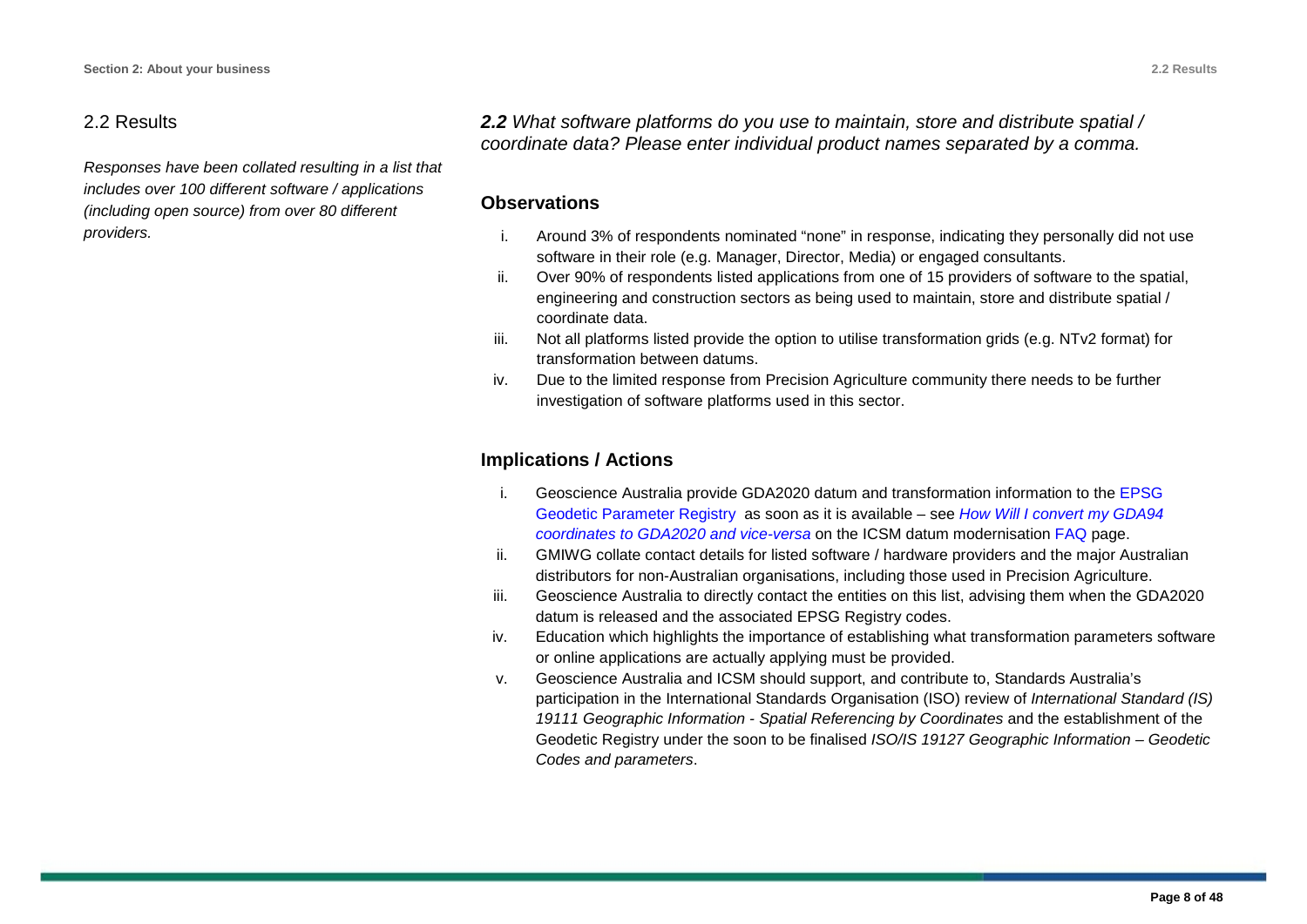#### 2.3 Results



An online tool that accepts a CSV file or allows entry of a single coordinate for transformation

Downloadable App that allows entry of a single coordinate for transformation **427** 40%

Downloadable conversion programs like GDAy / GDAit / GEOD (these were developed for GDA94)

Downloadable spreadsheet to allow transformation of a file of coordinates **567** 53%

A web-based service to transform the most common spatial data format files **627** 59%

Other **174** 16%

*2.3 What, if any, GDA94<->GDA2020 transformation and validation tools / products / services would you like provided?*

#### **Observations**

- i. Almost all requests under "Other" were for actions to have the new spatial reference framework supported in COTS software.
- ii. Around 19% of respondents chose 4 or more options. This may have been to ensure as many options as possible are developed and available however they may only be looking to use one tool repeatedly.
- iii. Requests for a downloadable conversion program were most popular amongst respondents who identified themselves as "surveyors" whilst a webbased service to transform the most common format files was more popular amongst "Spatial data managers / GIS users".

#### **Implications / Actions**

**609** 57%

**689** 64%

- i. ICSM will develop the four tools that received the support of over 50% of respondents.
- ii. The range of spatial data formats that will be converted by the web-based service will be determined with respect to the processing capacity that is required.
- iii. GA, on behalf of ICSM, will take direct action to facilitate the adoption of the new spatial reference frameworks in COTS software (see **2.2** above).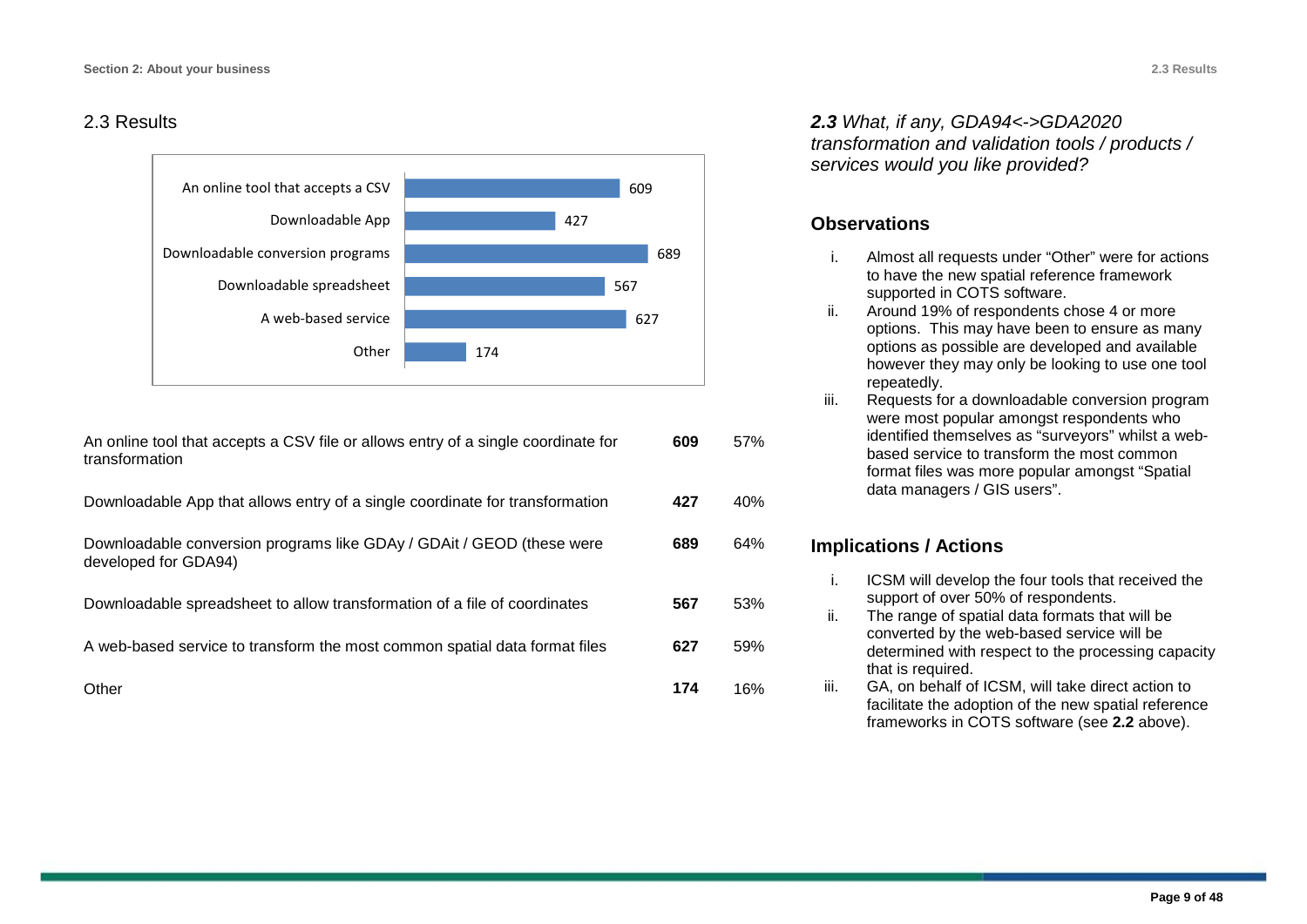#### 2.4 Results



| Yes. | 725 | 68% |  |
|------|-----|-----|--|
| No   | 342 | 32% |  |

*2.4 A GDA2020 compliant dataset is one that has been transformed by some means (such as products above) to GDA2020 and a GDA2020 compatible dataset is one that can simply be re-badged GDA2020, because the spatial accuracy far exceeds the 1.8m shift from GDA94 to GDA2020. If you need to transform datasets do you maintain any that are reliant on the digital cadastral boundary layer being transformed and available on GDA2020?*

#### **Observations**

- i. The digital property boundary layer is a key spatial indexing resource and a significant majority of respondents depend upon it being readily reproduced on the same datum as other datasets.
- ii. For many stakeholders it is critically important they are able to preserve the "relative" spatial relationships that have been established between the location of the digital property boundary layer and other spatial data layers.

- i. The GDA2020 Adoption Date chosen by jurisdictions must consider the importance of enabling users of spatial data to preserve the relationship between digital property boundary layers and other spatial data.
- ii. Specifically, the date chosen must allow sufficient time for users of digital property boundary layers to readily incorporate GDA2020 and/or its relationship to GDA94 in standard operational processes. This means not only software upgrades, but also revision of applicable metadata, policies, quality assurance programs and documentation (see **2.7**).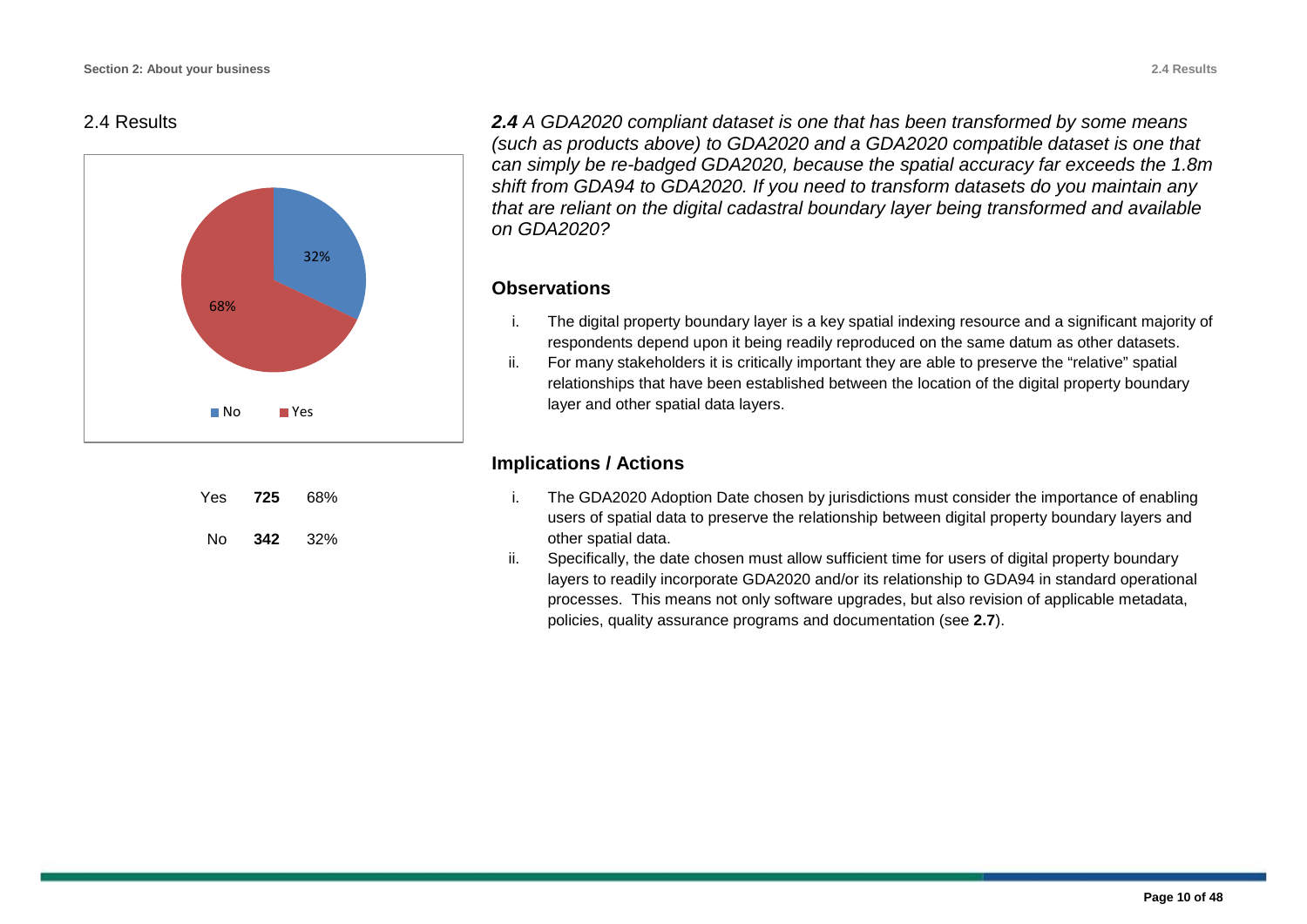#### 2.5 Results

*National totals of selected Implementation dates, sorted by calendar Year and Quarter, are as follows.*



*The following dates were also chosen but excluded from this graph to simply the extents (value in brackets indicates the number who chose the preceding date if more than one)*

Qtr1 2000 (2); Qtr1 2021; Qtr1 2022 (2); Qtr4 2022 (2); Qtr1 2025 (2); Qtr4 2025 (2); Qtr1 2030; Qtr1 2034; Qtr 1 2050 (2); Qtr 1 2999; Qtr 1 3000.

*2.5 If the transformation parameters for GDA94<->GDA2020 are provided to software developers and providers during 2016 and the general validation tools, support documentation and education resources supporting datum modernisation were available by 1 January 2017 what is a realistic timeframe for you / your organisation to nominally "operate" in GDA2020, rather than GDA94 (assuming the digital cadastre and other layers are available from jurisdictions on GDA2020)?*

#### **Observations**

- i. The nominated date is clearly dependent upon fulfilment of the pre-conditions nominated in the question; including software providers being given GDA2020 datum information in 2016.
- ii. Dates chosen in 2016 are shown in the national summary. It is assumed that the majority of the entered dates were an error during data entry. No conclusion has been drawn about what years was intended by respondents and are excluded from comparisons.
- iii. Excluding the dates prior to 1 January 2017, the following percentage of respondents nominated a date before or during Q1 2018: Nationally 85%; ACT 90%; CWLTH 88%; NSW 90%; NT 72%; QLD 83%; SA 88%; TAS 79%; VIC 89%; WA 89%.
- iv. Some dates chosen indicate there are respondents who feel they or their organisation will never be ready for, or able to accommodate, datum change. This is not unusual at the commencement of a change process.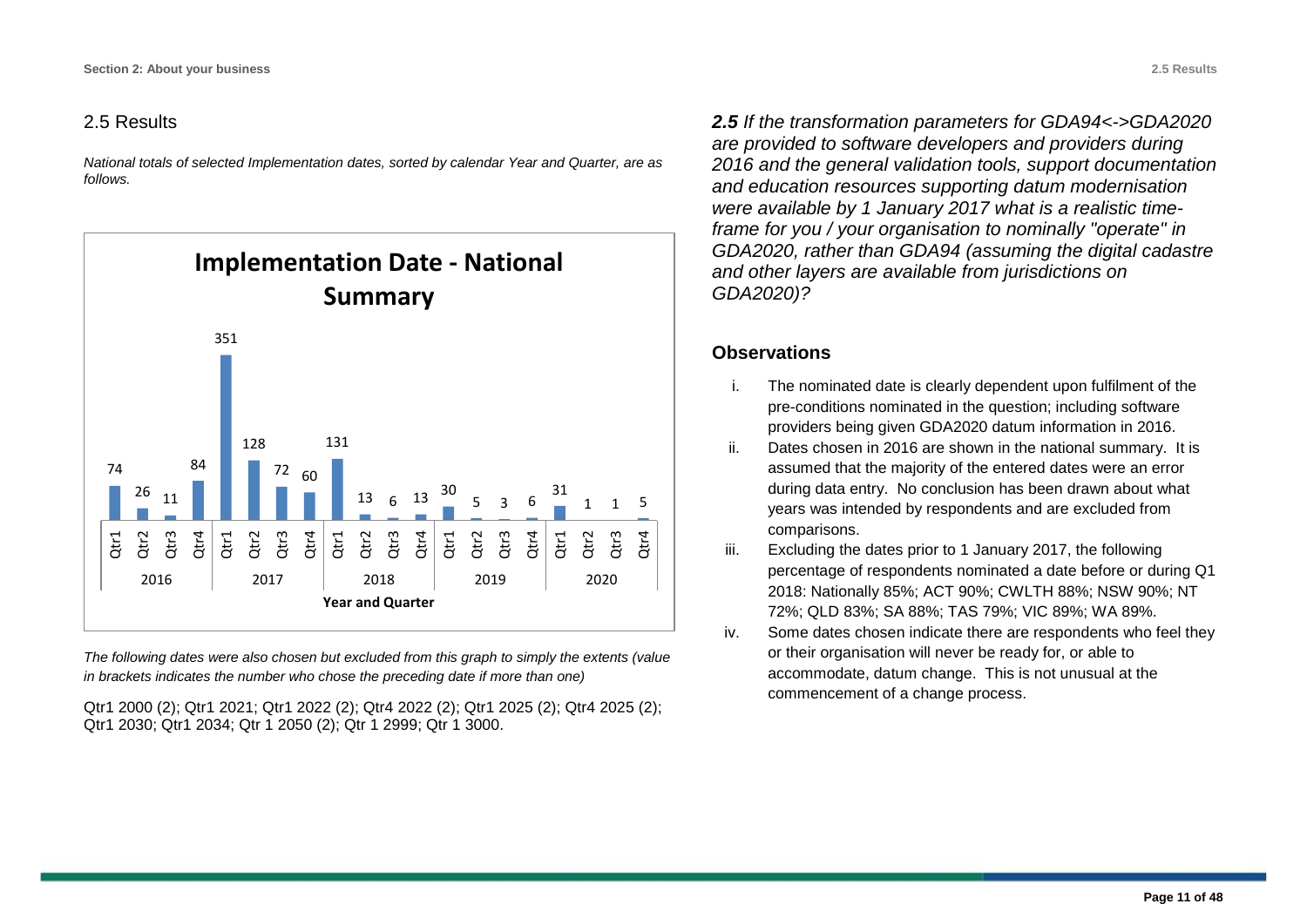#### 2.5 Results con't

*Jurisdiction totals of selected Implementation dates, sorted by calendar Year and Quarter, excluding dates pre 1 January 2017 and post 31 December 2020 are as follows.*







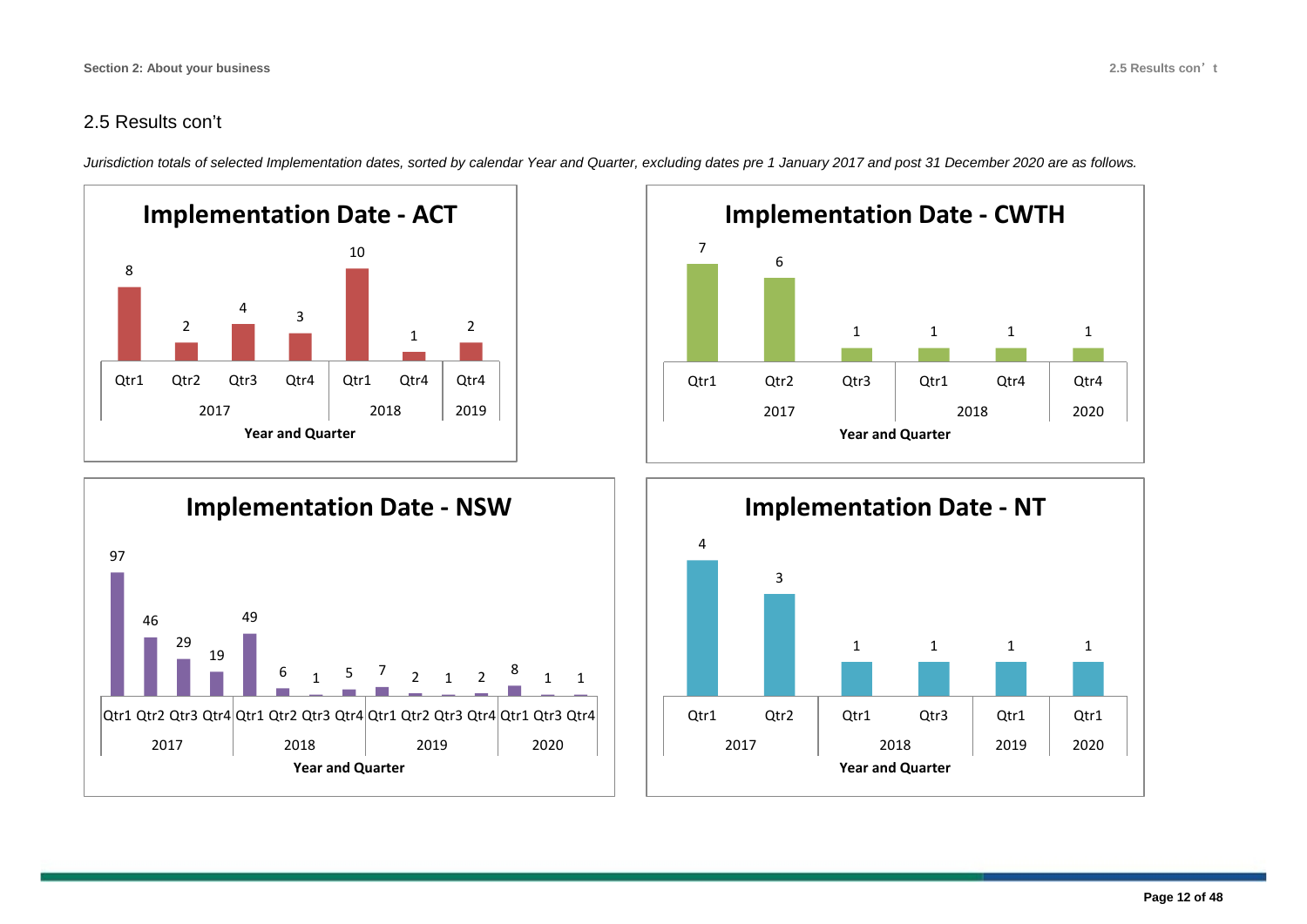#### 2.5 Results con't







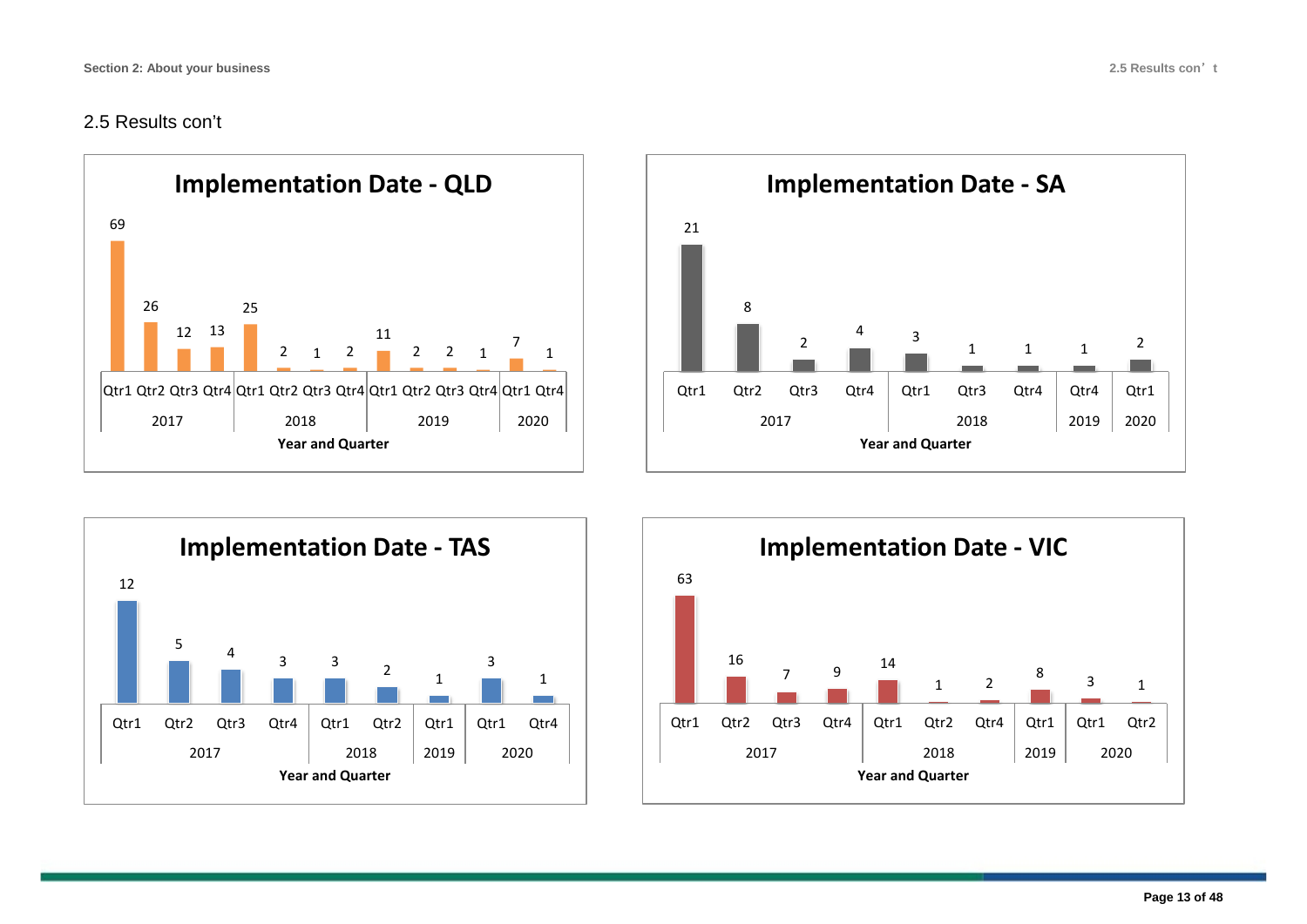#### 2.5 Results con't



#### **Implications / Actions**

i. ICSM will include the dates indicated by respondents as an important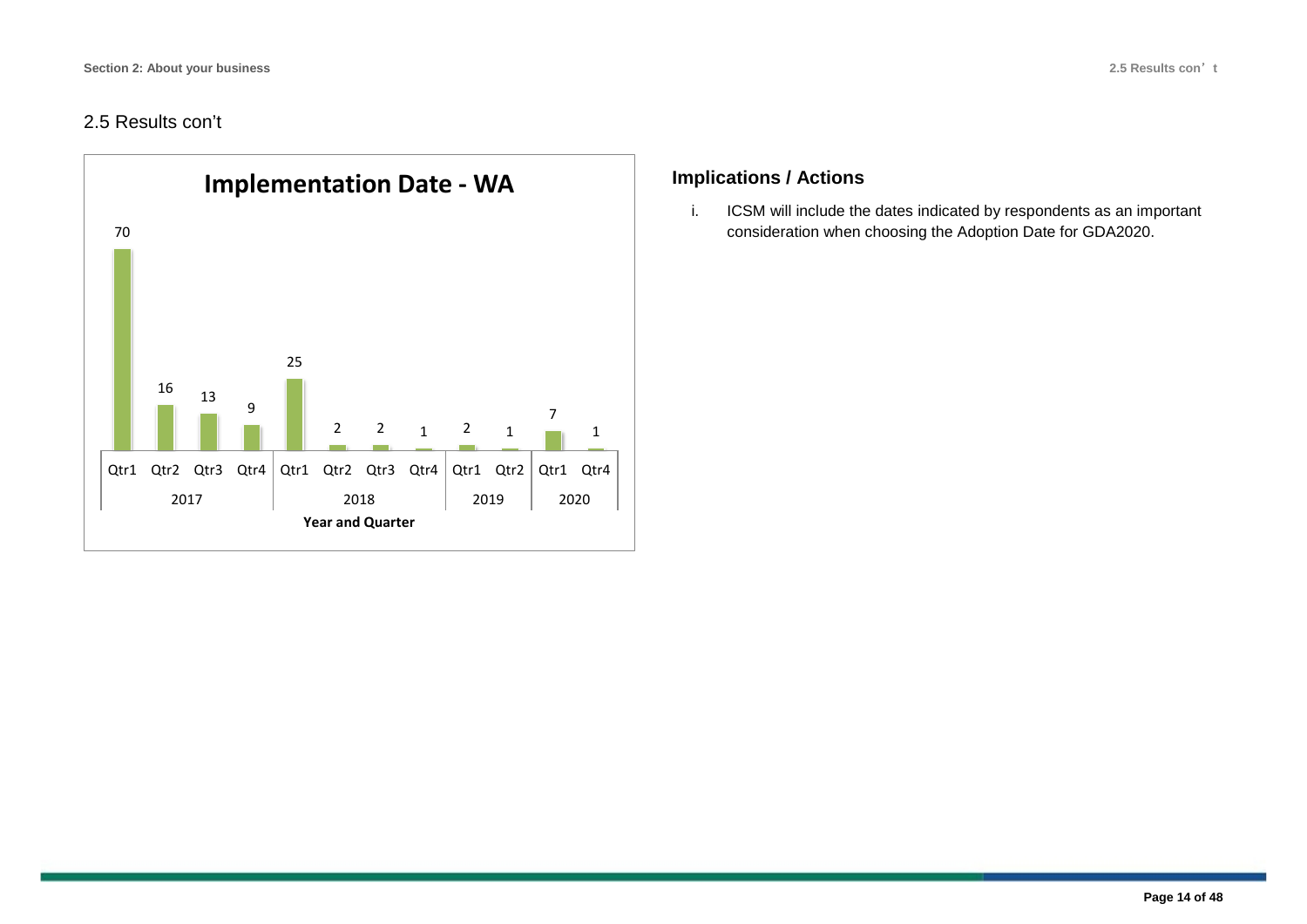#### 2.6 Results







*2.6 Do you envisage significant issues in implementing GDA2020 as the new operational datum in your organisation?*

#### **Observations**

- i. A clear majority of respondents (67%) do not envisage significant issues implementing GDA2020.
- ii. Nationally, of those that did envisage significant issues, approximately 50% identified themselves as surveyors and 35% as GIS experts which are similar to the overall percentage of respondents by role (52% and 32% respectively per **4.1**).
- iii. Nationally, the following approximate percentages per sector indicated significant issues were expected:
	- a. 44% from private sector (49% of total respondents)
	- b. 29% from state government (23% of total respondents)
	- c. 18% from local government (19% of total respondents)
	- d. 50% who identified as utility providers.
- iv. Respondents who subsequently identifying as being involved with mining and long running construction projects (see **2.7** and **4.6**) identified particular issues.

- i. The issues raised by over 33% of respondents must be considered by jurisdictions when determining the GDA2020 Adoption Date.
- ii. ICSM will utilise the comments provided in **2.7** and **4.6** to target issues by sector, role and jurisdiction in the implementation process.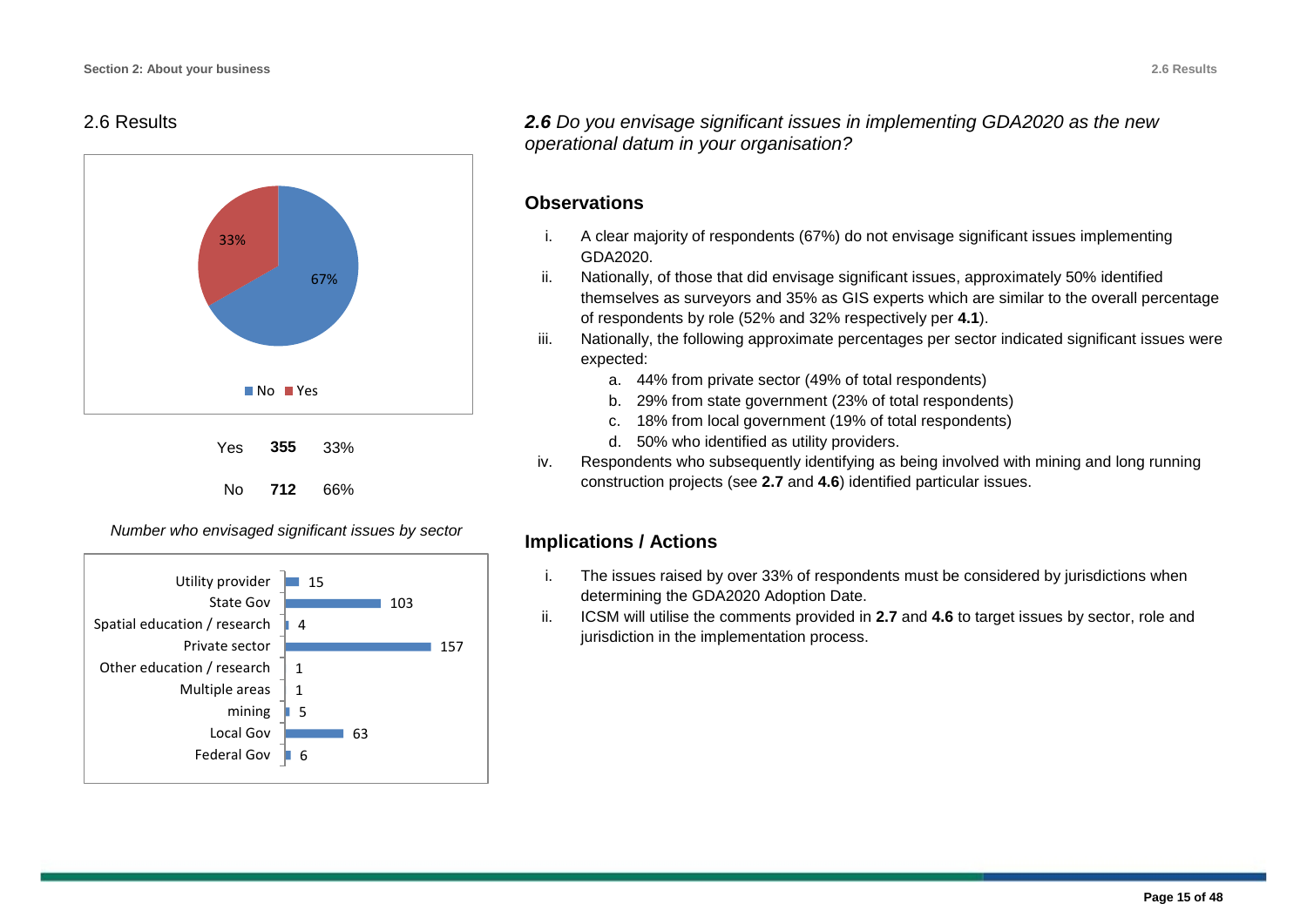#### 2.7 Results:

*Of the 355 respondents who identified that they did envisage significant issues in adopting GDA2020 as the new operation datum in* their *organisation 330 provided a comment on these issues in Question 2.7. Another 12 who didn't envisage significant issues also provided comments. The majority of responses are reproduced in Appendix A along with the primary role in relation to spatial information indicated by the respondent (4.2). They have been grouped into broad categories of issues, which are outlined adjacent.*

#### *2.7 If you answered "Yes" to question 2.6 what are the issues?*

#### **Observations**

- i. The responses to **2.7** have be grouped into 6 broad categories as follows:
	- a. Arrangements during transition from GDA94 to GDA2020.
	- b. Process of change complexity, resistance, processes, resources, cost, extent (amount of data).
	- c. Lack of widespread understanding / conceptual knowledge / awareness of importance of datum, size of coordinate change from GDA94 to GDA2020 (1.8 metres).
	- d. Currently using operational datums other than GDA94.
	- e. Software / Hardware Support.
	- f. Other comments, including the issues regarding the "Earth-fixed" datum (stage 2).
- ii. Jurisdiction specific questions were asked and will be dealt with by the appropriate jurisdiction
- iii. A large number of basic questions posed had been addressed in the ICSM FAQ page prior to the release of the questionnaire, indicating that awareness of the ICSM Datum modernisation pages was not high (an observation supported by the number of web page visits).
- iv. Whilst this report does address many individual issues raised detailed responses to all issue categories are beyond the scope of this report.
- v. A theme common to all of the above categories was the lack of awareness, knowledge or understanding - whether that was in relation to why datum modernisation was proposed, the detail of what was proposed, detail about the change process and in particular the lack of interest by the large number of impacted stakeholders outside the spatial sector.

- i. ICSM will more fully consider the responses and address them in detail over the coming months using an appropriate mechanism. For instance, the DMIP work program will address many of the issues raised and the FAQ page will be updated with additional responses.
- ii. In particular, ICSM will aim to increase engagement with all stakeholders to more effectively outline the "why, what and how" of datum modernisation and highlight what resources are being provided to assist the modernisation effort.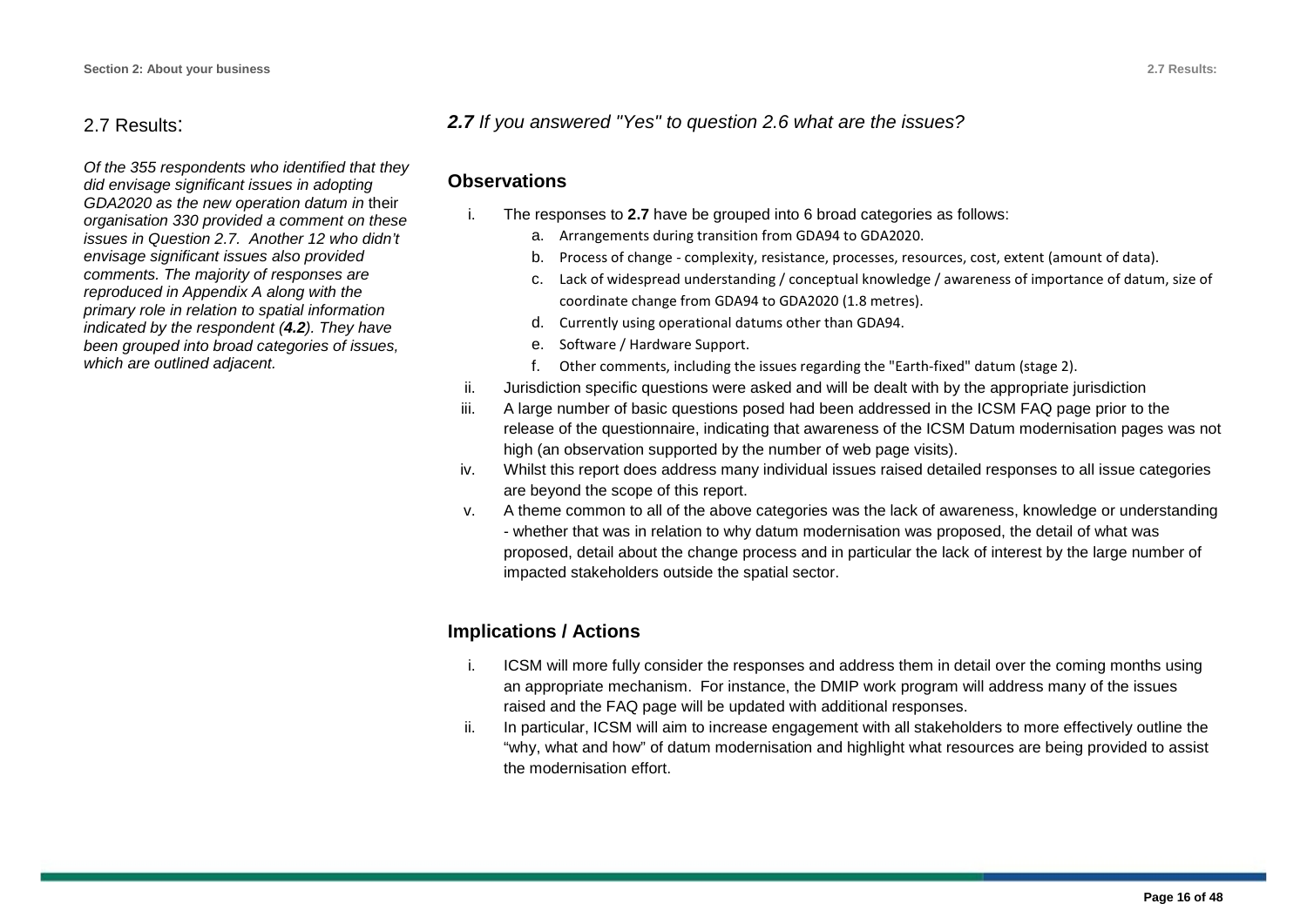#### 3.1 Results



| Online discussion / technical forums                                   | 537 | 50% |
|------------------------------------------------------------------------|-----|-----|
| Webinars                                                               | 506 | 47% |
| Fact sheets / booklets                                                 | 883 | 83% |
| Simple animation / explanations via You-tube                           | 596 | 56% |
| Educational content e.g. updated ICSM Fundamentals<br>of Mapping pages | 494 | 46% |
| Face-to-face technical workshops                                       | 486 | 45% |
| Other                                                                  | 57  | 5%  |

*3.1 What tools or resources would assist you / your staff to transition to GDA2020?*

#### **Observations**

- i. Direct (and notified see **4.4**) access to summarised factual information and booklets is clearly seen as the most effective means of communicating information.
- ii. Simple conceptual explanations (e.g. animations) and general education resources were almost as requested as technical information and updates.
- iii. This desire for supporting conceptual resources reflects the results from **Section 1** and the comments received in **2.7** and **4.6**.
- iv. Around 50% of respondents requested provision of online forums (see also **3.2** and **3.3**).
- v. Approximately 25% of respondents chose all options. This may be to ensure all are developed and available to a broad range of users. However, they are likely to be accessing only one or two of those tools repeatedly.
- vi. Majority of "Other" responses were for support in COTS software, but mention was also made of example calculations and datasets and the need to support communication of messages to decision makers.

- i. ICSM will provide general education and conceptual level resources, including animations, to inform a broad range of audiences, including managers and clients, of the importance of the national datum and the requirement to modernise.
- ii. ICSM will engage with the non-spatial sector highlighting the availability of these resources.
- iii. Sample calculations and test datasets will be provided.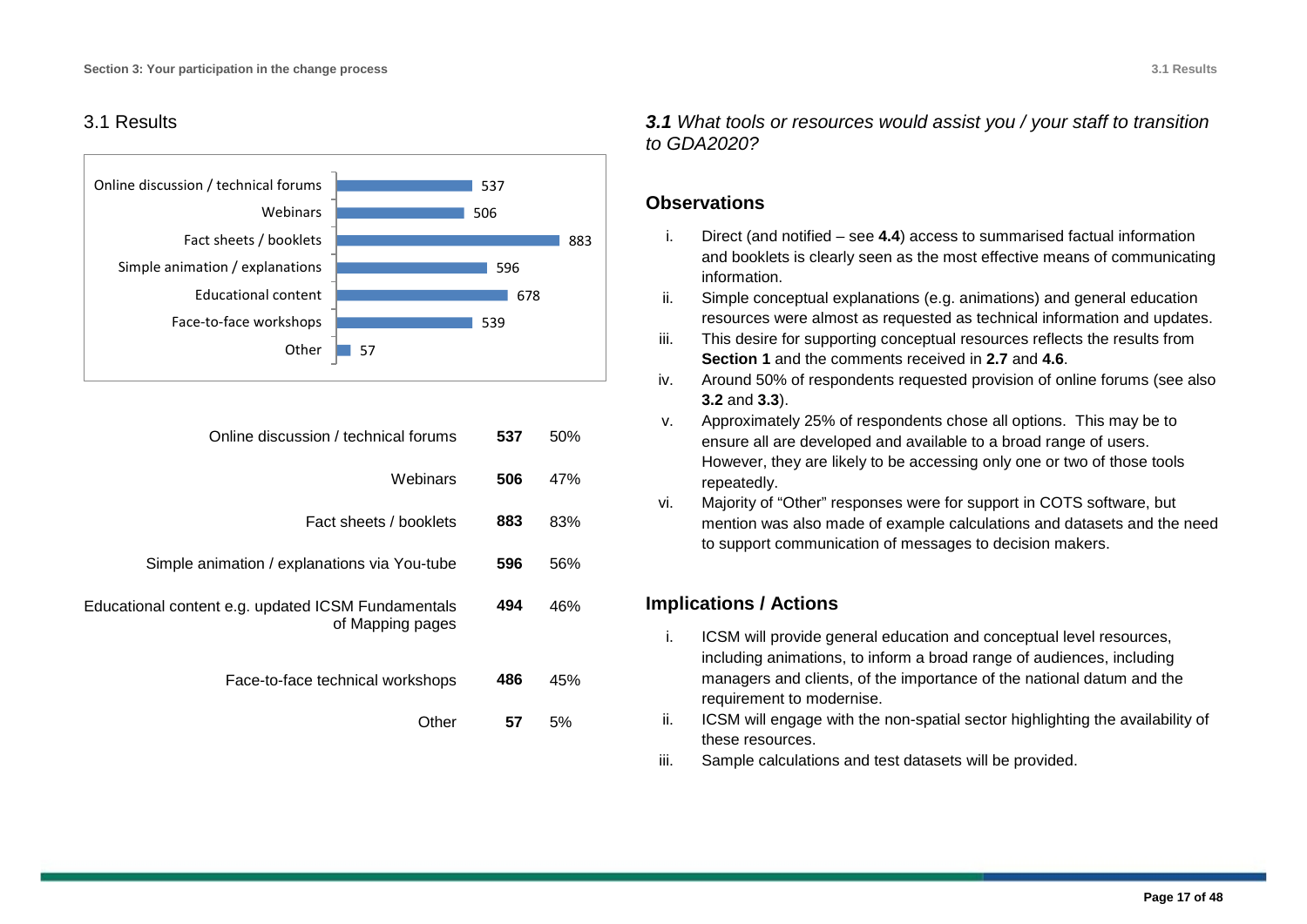#### 3.2 Results



*3.2 Would you utilise a national online forum created to support modernisation of GDA94?*

#### **Observations**

i. Whilst 50% of respondents to question **3.1** requested an online forum only approximately 24% have identified they would definitely utilise it.

#### **Implications / Actions**

i. ICSM will investigate the feasibility and desirability of a national forum, in particular if the assistance it provided could be delivered by other measures.

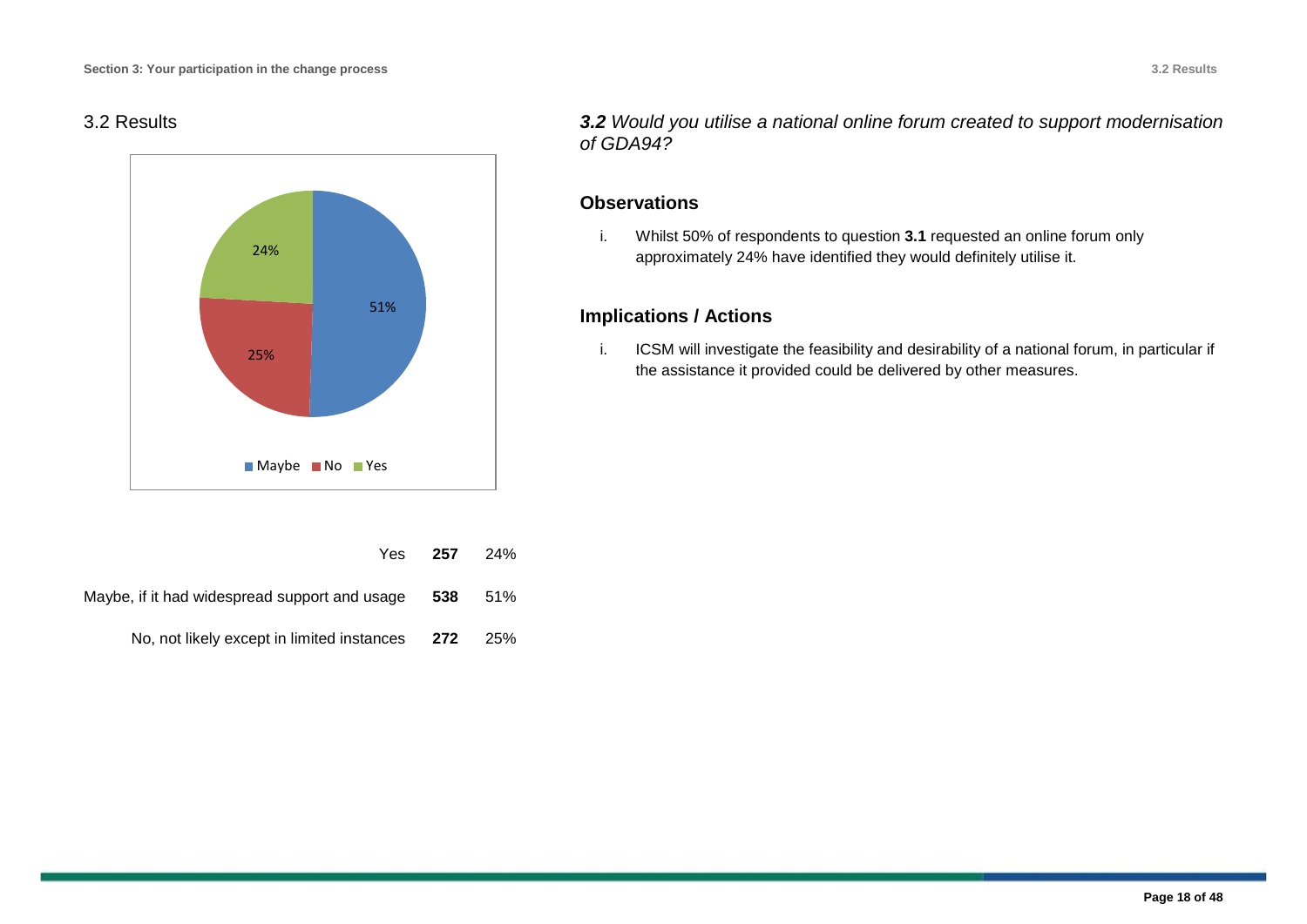#### 3.3 Results



| Yes.                                                                                         | 93  | 9% |
|----------------------------------------------------------------------------------------------|-----|----|
| Yes, and I would also be prepared to contribute<br>workflows, tools etc developed for re-use | -26 | 2% |

*Forum contributors by jurisdiction*

No **944** 89%



*3.3 Would you be happy to participate in a national forum as an expert moderator in your area of expertise?*

#### **Observations**

- i. 118 respondents (approximately 11%) indicated they would participate in a national forum as a moderator in some capacity.
- ii. 99 respondents left their contact details.

#### **Implications / Actions**

i. ICSM will consult with those respondents who indicated they would participate as moderators.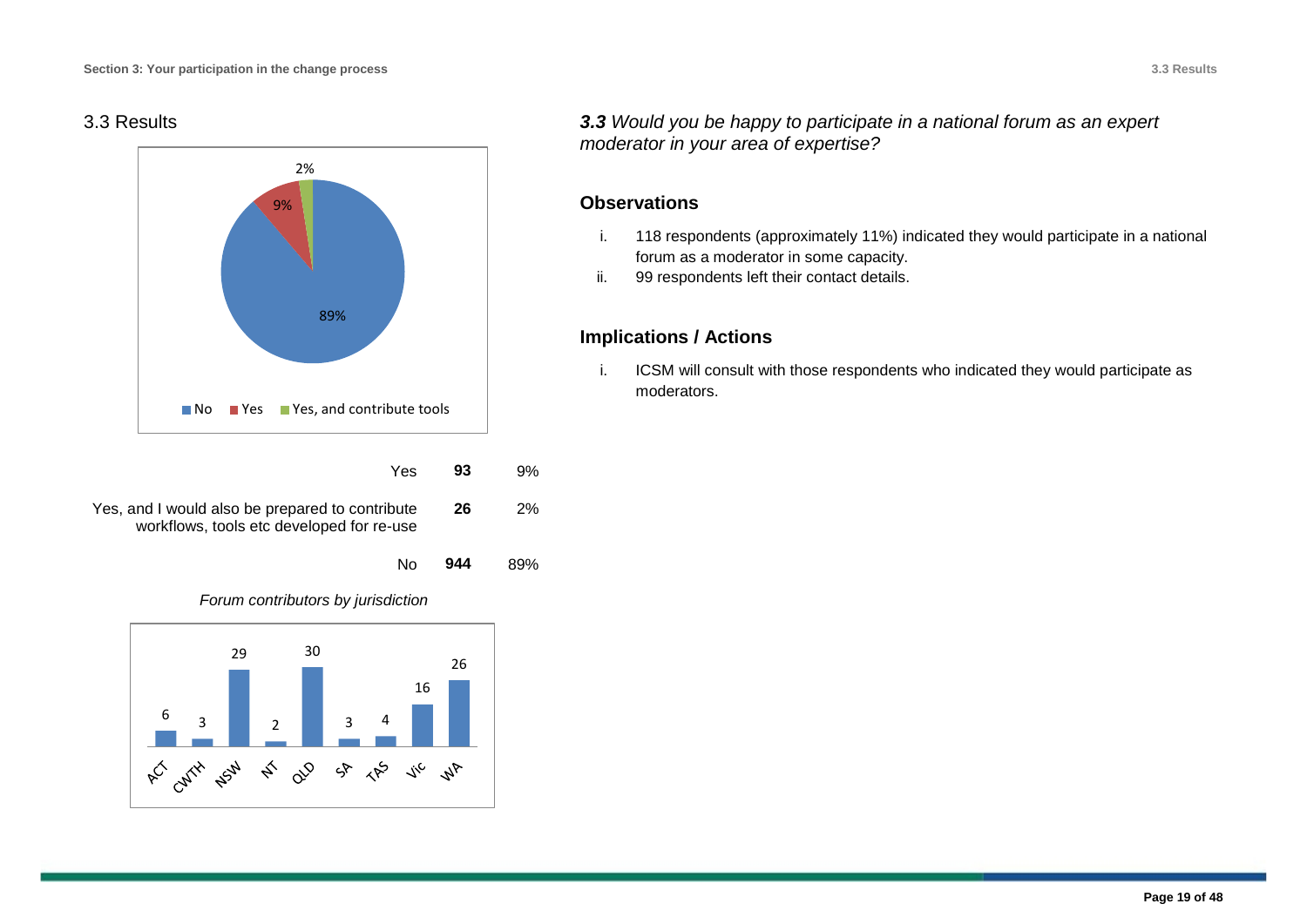

#### 4.1 Results

| 52%   | 551 | Surveyor                                                                       |
|-------|-----|--------------------------------------------------------------------------------|
| 32%   | 344 | GIS expert / spatial data analyst / spatial data manager                       |
| 6%    | 68  | GIS user                                                                       |
| 1%    | 15  | Cartographer                                                                   |
| 1%    | 10  | Other spatial data sector e.g. land manager, forestry, planning                |
| $1\%$ | 9   | Other industry high level user e.g. precision agriculture, machine<br>guidance |
| 2%    | 24  | Spatial software / hardware provider                                           |
| 4%    | 46  | Other                                                                          |

**4.1** Indicate your primary role in relation to spatial information.

#### **Observations**

- i. In the "Other" category 8 respondents identified themselves being Managers, 2 indicated they were in IT support, 6 specifically nominated the other sector they were from whilst the majority of the remainder nominated multiple categories or a more detailed position description.
- ii. Over 95% of respondents identified their role as one that could broadly class them as executing technical functions in the spatial sector and ICSM regards the results as being a good representation of the spatial sector.
- iii. The absence of responses from other industry users, and the comments from those who did respond (**2.7** and **4.6**) indicates there is still significant work to be done in communicating the "why, what and how" of datum modernisation outside the spatial sector.

#### **Implications / Actions**

ii. ICSM will actively pursue increased awareness of the importance of the national datum and the process proposed for its modernisation across multiple sectors (e.g. agriculture, engineering, construction).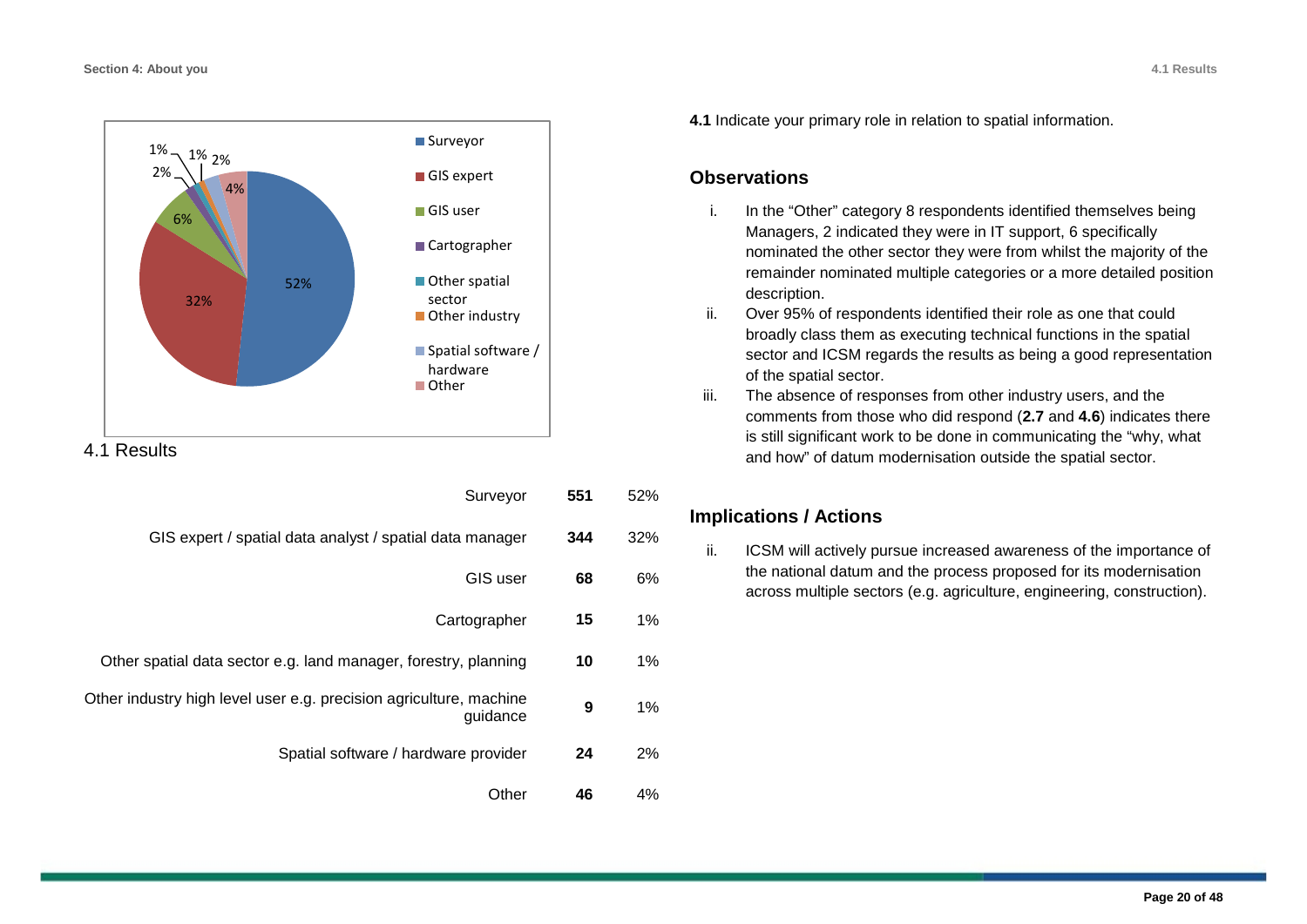#### 4.2 Results



| $1\%$ | 13  | Federal government                 |
|-------|-----|------------------------------------|
| 23%   | 248 | State government                   |
| 19%   | 199 | Local government                   |
| 3%    | 30  | Utility provider e.g. power, water |
| 49%   | 528 | Private sector                     |
| 2%    | 20  | Spatial education / research       |
| 1%    | 7   | Other education / research         |
| 2%    | 22  | Other                              |

#### *4.2 Indicate your primary sector of employment*.

#### **Observations**

- i. The three tiers of government were individually identified in the expectation they would have different issues / response trends – e.g. predominantly dealing with different accuracy data (small scale vs large scale) that would not be captured by a single government category.
- ii. In particular, the different levels of government have different direct dependencies upon the digital property boundary layer and different levels of resource capacity to effect change.
- iii. Ten respondents in the "Other" category specifically nominated the Mining sector.
- iv. The sectors have been evaluated with other question responses (e.g. **2.1**, **2.6**) to look for sector specific issues**.**

#### **Implications / Actions**

i. GMIWG members are responsible for obtaining additional feedback from sectors not well represented in the responses on a jurisdictional basis.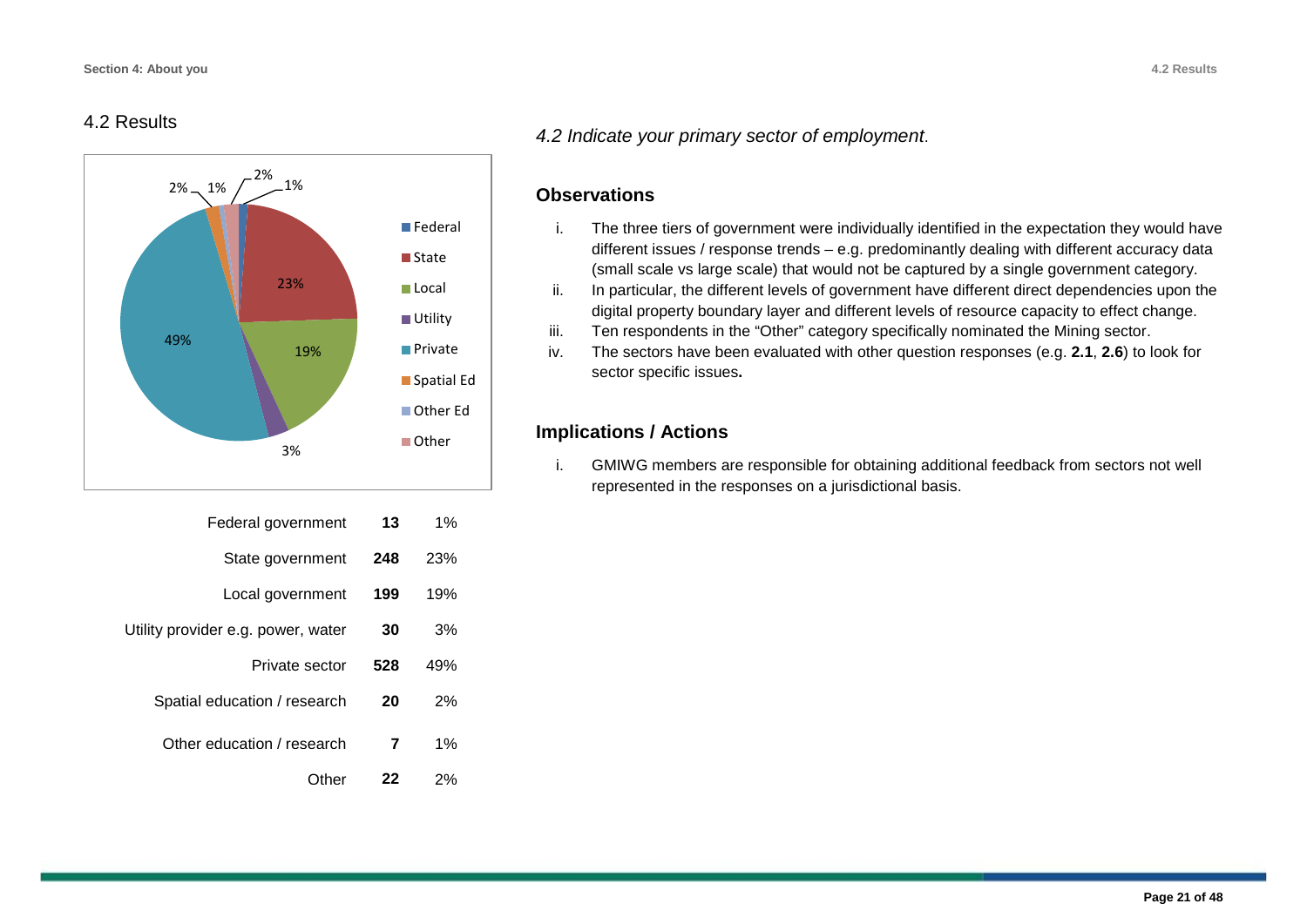#### 4.3 Results



| 4%  | 39  | Australian Capital Territory |
|-----|-----|------------------------------|
| 2%  | 26  | Commonwealth                 |
| 31% | 336 | New South Wales              |
| 2%  | 16  | Northern Territory           |
| 20% | 216 | Queensland                   |
| 5%  | 52  | South Australia              |
| 4%  | 39  | Tasmania                     |
| 14% | 151 | Victoria                     |
| 18% | 192 | West Australia               |
|     |     |                              |

*4.3 Indicate the jurisdiction in which you primarily work.*

#### **Observations**

- i. ICSM considers all jurisdictions were adequately represented in the responses.<br>ii. The nominated Adoption Date (2.5) and percentage of respondents who identificantly
- The nominated Adoption Date (2.5) and percentage of respondents who identified significant issues in implementing GDA2020 (**2.6**) was reasonably consistent across all jurisdictions.

#### **Implications / Actions**

i. GMIWG members are responsible for obtaining additional feedback on a jurisdiction basis.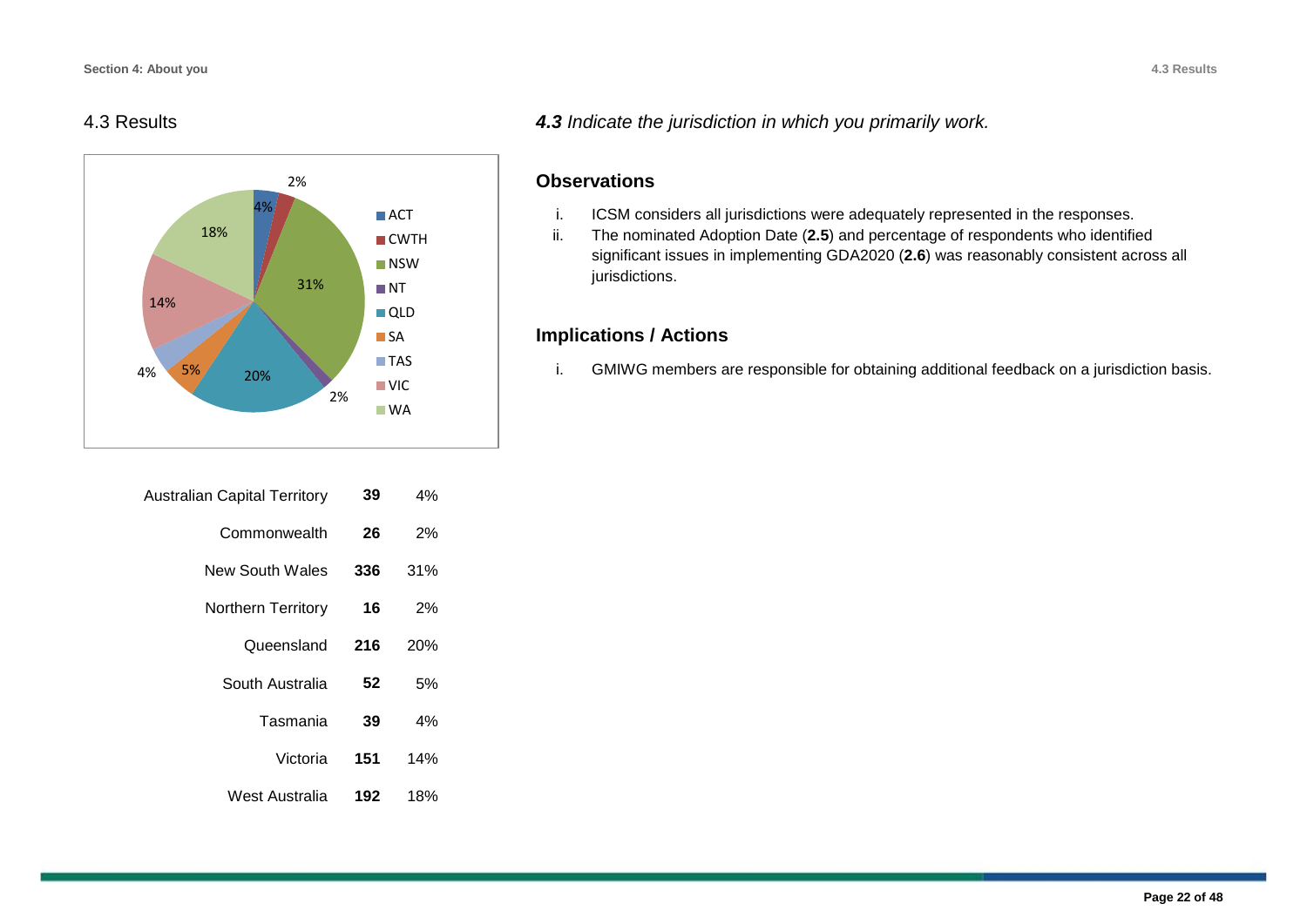#### 4.4 Results



*4.4 Would you like receive regular updates on the datum modernisation process?*

#### **Observations**

i. Majority of respondents wish to be kept regularly directly informed about datum modernisation progress.

- i. ICSM to provide regular updates (approximately monthly till 2017).
- ii. Updates will be delivered via email to subscribers who nominate to join.
- iii. Email updates will contain the basic details of changes and developments but the ICSM website will be the maintained as the focal point and repository for more detailed information – emails will contain links to the website.
- iv. Email subscribers will be directly referred to details of changes and updates on this site or in other forums (see also **4.5**).

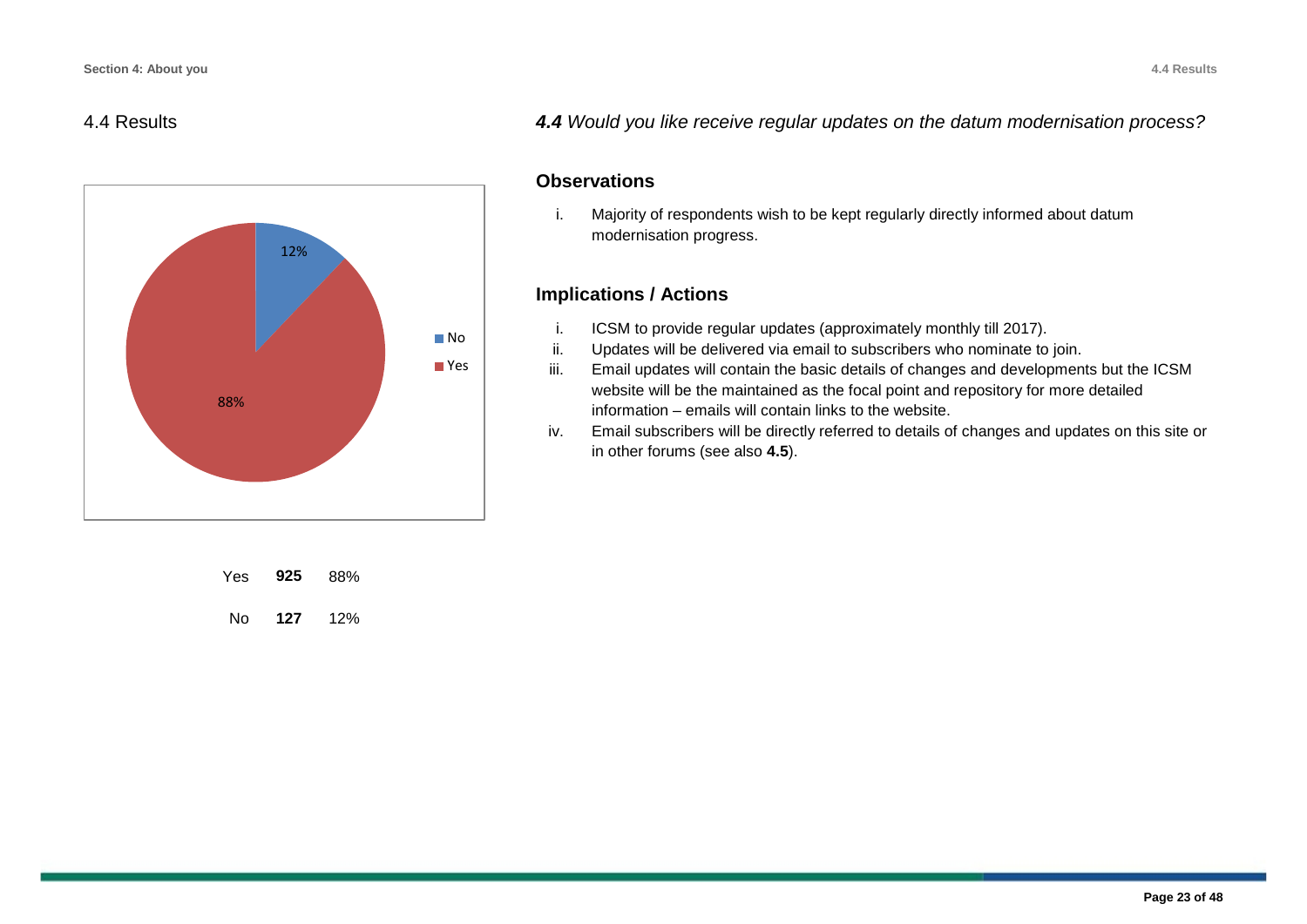#### 4.5 Results



| Email updates (includes<br>eNewsletters)      | 894 | 94%   |
|-----------------------------------------------|-----|-------|
| Social Media (Twitter,<br>Facebook, Linkedin) | 14  | $1\%$ |
| Web update alerts                             | 33  | 4%    |
| ther                                          |     | 1%    |

#### *4.5 If yes, what communication channel is most helpful?*

#### **Observations**

i. Majority of respondents prefer direct email updates.

- i. ICSM to provide regular updates (nominally monthly).
- ii. Updates will be delivered via email to subscribers who nominate to join.
- iii. Email updates will contain the basic details of changes and developments but the ICSM website will be the maintained as the focal point and repository for more detailed information (see **4.4**).
- iv. Social media alerts, pointing to updates and developments will also be used but will not be relied upon as a major communication mechanism with the spatial sector although it will a useful communication channel for the broader audience who are not in a spatial or surveying discipline.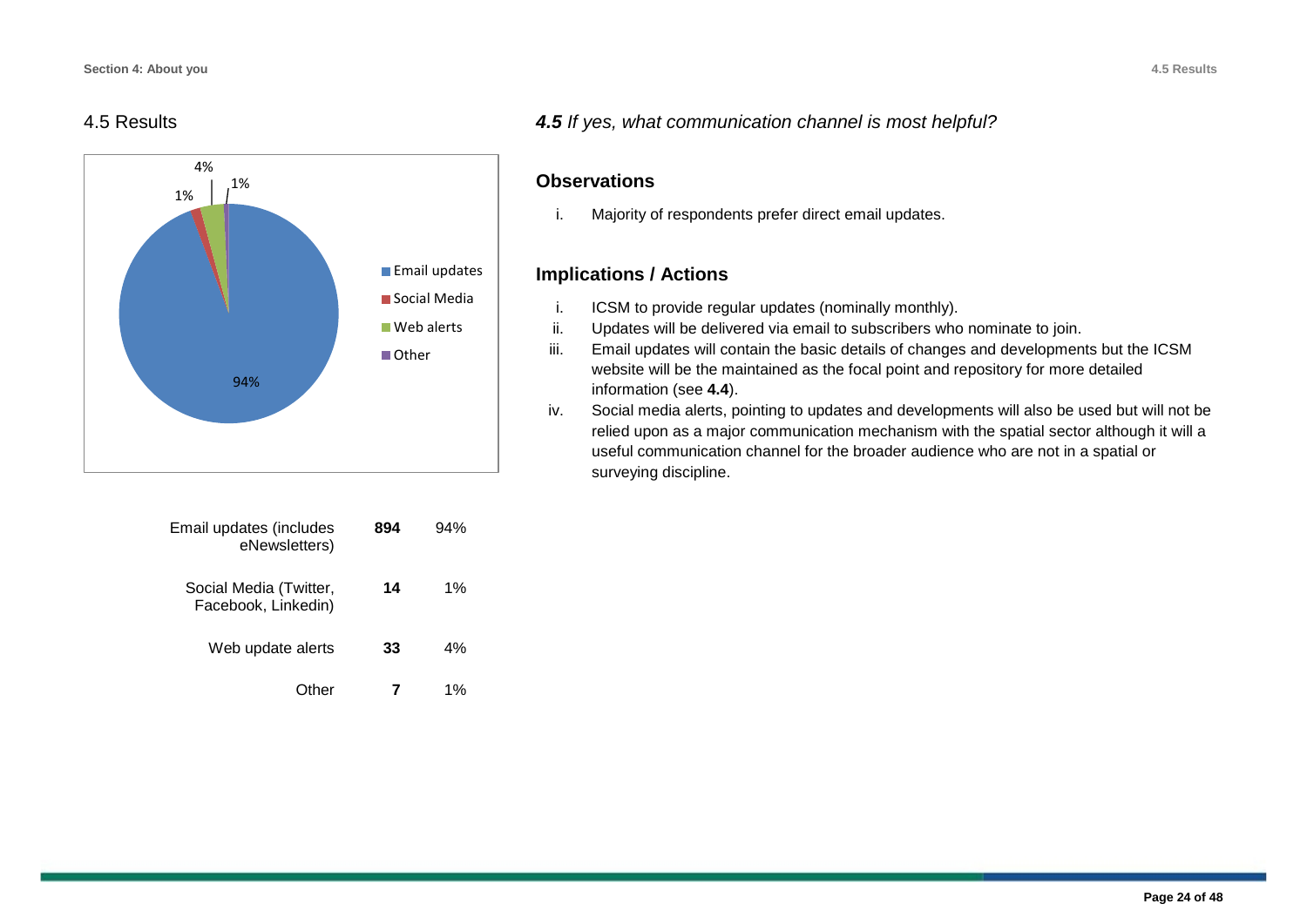#### 4.6 Results

*Of the 237 Respondents who did answer this question 103 either responded "no" or that they had no further comment at this time. The majority of the remaining 134 responses are reproduced in Appendix B along with the primary role in relation to spatial information nominated (4.1). They have been grouped into broad categories of issues, which are outlined adjacent.*

#### *4.6 Do you have any comments or questions about GDA2020 implementation?*

#### **Observations**

- i. This open-ended question was provided to capture issues not suited to specific choice and the responses have be grouped into 8 broad categories as follows:
	- a. Arrangements during transition from GDA94 to GDA2020.
	- b. Communication and Implementation.
	- c. Process of Change complexity, resistance, processes, resources, cost, extent (amount of data).
	- d. Education / conceptual knowledge / awareness and specific queries about proposal.
	- e. Software / Hardware Support.
	- f. Support / Positive feedback.
	- g. Concerns / Alternative views.
	- h. Other comments.
- ii. Jurisdiction specific questions were asked and will be dealt with by the appropriate jurisdiction.
- iii. A large number of basic questions posed had been addressed in the ICSM FAQ page prior to the release of the questionnaire, indicating that awareness of the ICSM Datum modernisation pages was not high.
- iv. Whilst this report does address many individual issues raised detailed responses to all issue categories are beyond the scope of this report.
- v. A theme common to all of the above categories was the lack of awareness, knowledge or understanding whether that was in relation to why datum modernisation was proposed, the detail of what was proposed, detail about the change process and in particular the lack of interest by the large number of impacted stakeholders outside the spatial sector.

- i. ICSM will more fully consider the responses and address them in detail over the coming months using an appropriate mechanism. For instance, the DMIP work program will address many of the issues raised and the FAQ page will be updated with additional responses.
- ii. In particular, ICSM will aim to increase engagement with all stakeholders to more effectively outline the "why, what and how" of datum modernisation and highlight what resources are being provided to assist the modernisation effort.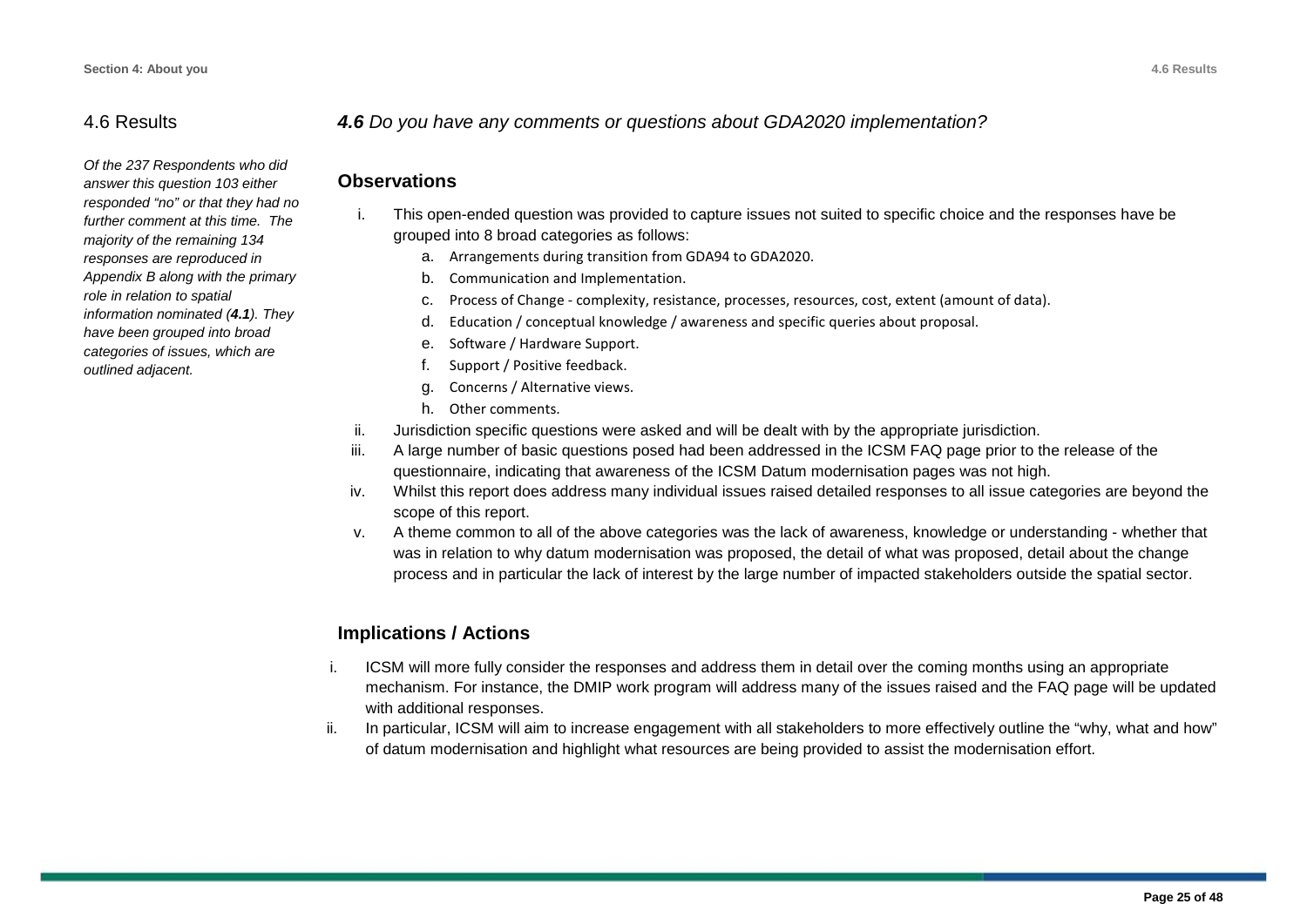# **2.7 Comments**

*A small percentage of comments have been deleted from publication, including those from which identity could be deduced. Names of software platforms have been removed.* 

| 2.7 Issues mentioned                                                                                                                                                                                                                                                                                                                   | 4.2 Primary sector |
|----------------------------------------------------------------------------------------------------------------------------------------------------------------------------------------------------------------------------------------------------------------------------------------------------------------------------------------|--------------------|
| Arrangements during transition from GDA94 to GDA2020                                                                                                                                                                                                                                                                                   |                    |
| I am just thinking back to the AGD1984 to GDA1994 changeover and there was a transition period<br>where there was a lot of confusion in respect to what projection data was in and consequent use of this<br>data.                                                                                                                     | State Gov.         |
| Ongoing projects commenced in GDA94                                                                                                                                                                                                                                                                                                    | Private sector     |
| Much of our engineering coordinate information is held in paper and CAD formats that require formal<br>management of change revisions for each file - a lot of work would be required to change datums.                                                                                                                                | Private sector     |
| The many drawings and documents with GDA94 coordinates having to be revised and approved for<br>issue                                                                                                                                                                                                                                  | Private sector     |
| Our current mine life does not exceed 2020 so what benefits will we have for converting versus the<br>effort involved & the potential headaches & speed bumps.                                                                                                                                                                         | Mining             |
| No problem with smaller subdivision projects in single stages but large estate developments rely on a<br>static co-ordinate datum for the life of the project. A project may take 10+ years to complete and all<br>disciplines involved in design & construction rely on a consistent co-ordinate base for the life of the<br>project. | Private sector     |
| Accurate project coordinates have legal significance and cannot change during the life of a project.                                                                                                                                                                                                                                   | Private sector     |
| Conversion of existing NSW railway coordinate projections ISG and MGA not only includes survey<br>control marks but also the rail infrastructure i.e. track centrelines, platforms, bridges, utilities, etc. I<br>understand Sydney Trains never moved across to MGA because of the cost.                                              | Private sector     |
| Time period where some jobs are still on GDA94 and new Jobs are on GDA2020                                                                                                                                                                                                                                                             | Local Gov.         |
| Changing and use of coordinate data sets created in two systems such as old files                                                                                                                                                                                                                                                      | Private sector     |
| Historical datasets using the cadastre that we purchase (if that is not updated).                                                                                                                                                                                                                                                      | Local Gov.         |
| Due to feature information extracted from surveys by engineers before and after the datum change has<br>taken place. Making sure engineers are aware of the change and relaying that information onto their<br>design plans.                                                                                                           | Private sector     |
| Coordination between and within existing projects, both for us and other consultants reliant on our<br>information                                                                                                                                                                                                                     | Private sector     |
| Contractors uploading 94 coords into machinery controlled kit operating on a 2020 fix.                                                                                                                                                                                                                                                 | Private sector     |
| Transforming historical data for ongoing jobs. Potential confusion dealing with third parties that have<br>been previously issued our data in gda94                                                                                                                                                                                    | Private sector     |
| Ensuring all internal and external stakeholders are able to adapt to the change at the same time or have<br>been told what the consequences will be (if any) if they are not ready for the change when this agency<br>'flips the switch'.                                                                                              | State Gov.         |
| Assisting some regional users that I support to update local data                                                                                                                                                                                                                                                                      | State Gov.         |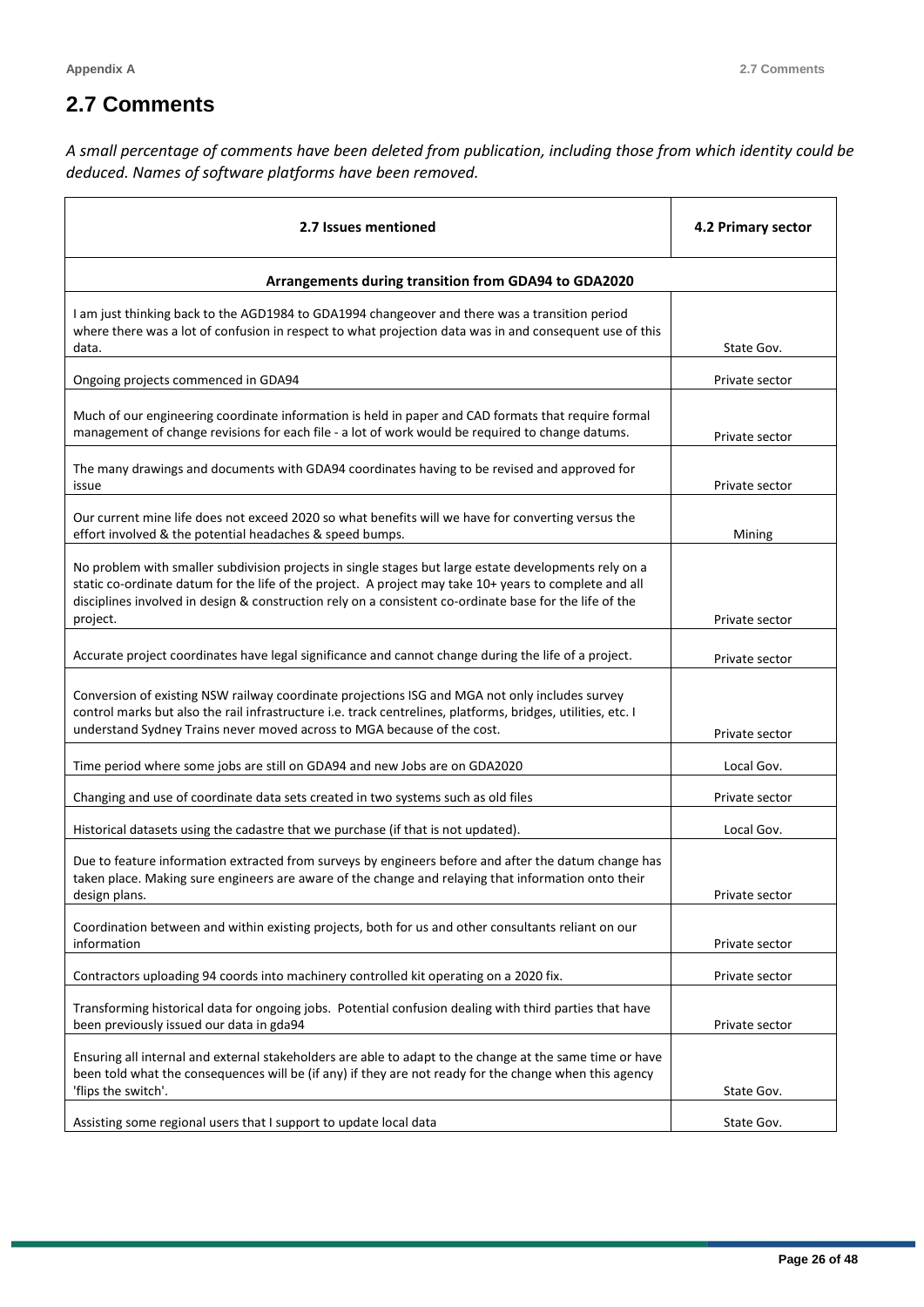$\blacksquare$ 

L,

| 2.7 Issues mentioned                                                                                                                                                                                                                                                                                                                                                                                                                                            | 4.2 Primary sector |  |
|-----------------------------------------------------------------------------------------------------------------------------------------------------------------------------------------------------------------------------------------------------------------------------------------------------------------------------------------------------------------------------------------------------------------------------------------------------------------|--------------------|--|
| There will be issues for projects which begin prior to Jan 1 and continue into 2017 and beyond. It is<br>unavoidable, particular care will have to be taken during this time as to ensure you continue to use the<br>same datum throughout the life of a project or introduce the change at a certain epoch and convey that<br>change to all stakeholders.                                                                                                      | Private sector     |  |
| Many of our clients will still be using GDA94 data sets as they will be part way through projects that last<br>5 or so years. I don't imagine they change datums part way through projects.                                                                                                                                                                                                                                                                     | Private sector     |  |
| I don't think we have any issues but long running project in the CSG and Mining sectors may have some.<br>We will need to be able to relate our 2020 data back to the original source design models that will most<br>likely be on GDA94.                                                                                                                                                                                                                       | Private sector     |  |
| Say a 3 years project, with the approved for construction data in 2016, and project running through to<br>beyond 2018.                                                                                                                                                                                                                                                                                                                                          | Private sector     |  |
| Confusion created by having 2 datum's GDA94 & GDA2020 both being used simultaneously during the<br>handover period. Risks due to the co-ordinates been so similar, <2m.                                                                                                                                                                                                                                                                                         | Private sector     |  |
| My biggest concern, as a coal mine with survey data records dating back 4/5 years I can see there being<br>confusion when any of this data is used in conjunction with 'new' data on a different datum.                                                                                                                                                                                                                                                         | Private sector     |  |
| Only issue will be projects that carry over a long period, bringing them to the new system                                                                                                                                                                                                                                                                                                                                                                      | Local Gov.         |  |
| Trying to get clients to understand the difference, and understand why the project datum needs to be<br>shifted. For this reason current project will probably continue on GDA94 until they are complete and<br>new projects would start on GDA2020.                                                                                                                                                                                                            | Private sector     |  |
| 1/. Is the demand for GDA2020 products sufficient to warrant changing?                                                                                                                                                                                                                                                                                                                                                                                          |                    |  |
| 2/. Differentiating data on the different datum and being able to manage data where the differences<br>are small spatially. That is, it isn't 200m as with the previous change.                                                                                                                                                                                                                                                                                 |                    |  |
| 3/. Managing the time element within spatial databases.                                                                                                                                                                                                                                                                                                                                                                                                         | Private sector     |  |
| Datum on long term projects                                                                                                                                                                                                                                                                                                                                                                                                                                     | State Gov.         |  |
| Mainly with ongoing projects and GIS datasets                                                                                                                                                                                                                                                                                                                                                                                                                   | Local Gov.         |  |
| Transforming old jobs. Data supplied in wrong coordinate systems. Confusion about which grid a job is<br>in.                                                                                                                                                                                                                                                                                                                                                    | Private sector     |  |
| We use aerial images supplied by LPI. Not sure how it would match the new cadastres.                                                                                                                                                                                                                                                                                                                                                                            | Local Gov.         |  |
| Sorting out major projects extending 40 to 50km.                                                                                                                                                                                                                                                                                                                                                                                                                | State Gov.         |  |
| Transforming old data sets and jobs that are ongoing                                                                                                                                                                                                                                                                                                                                                                                                            | Private sector     |  |
| Process of Change - complexity, resistance, processes, resources, cost, extent (amount of data)                                                                                                                                                                                                                                                                                                                                                                 |                    |  |
| Motivating the business to change.                                                                                                                                                                                                                                                                                                                                                                                                                              | State Gov.         |  |
| Will clients adopt GDA2020? When?<br>Will non-GDA2020 grids currently in use have a direct GDA2020 conversion and can this be trusted?<br>Will clients want deliverables in GDA2020 or want converted to GDA94 for implementation into their<br>existing dataset?<br>Will clients/government bodies who cannot currently handle GDA94 datums be able to use and<br>understand GDA2020?<br>Will our software handle conversions? Can we trust these conversions? |                    |  |
| Should we be (for legal reasons) use the collated data in its native datum, or convert?                                                                                                                                                                                                                                                                                                                                                                         | Private sector     |  |
| Applying changes in other geospatial datasets in an efficient manner.                                                                                                                                                                                                                                                                                                                                                                                           | State Gov.         |  |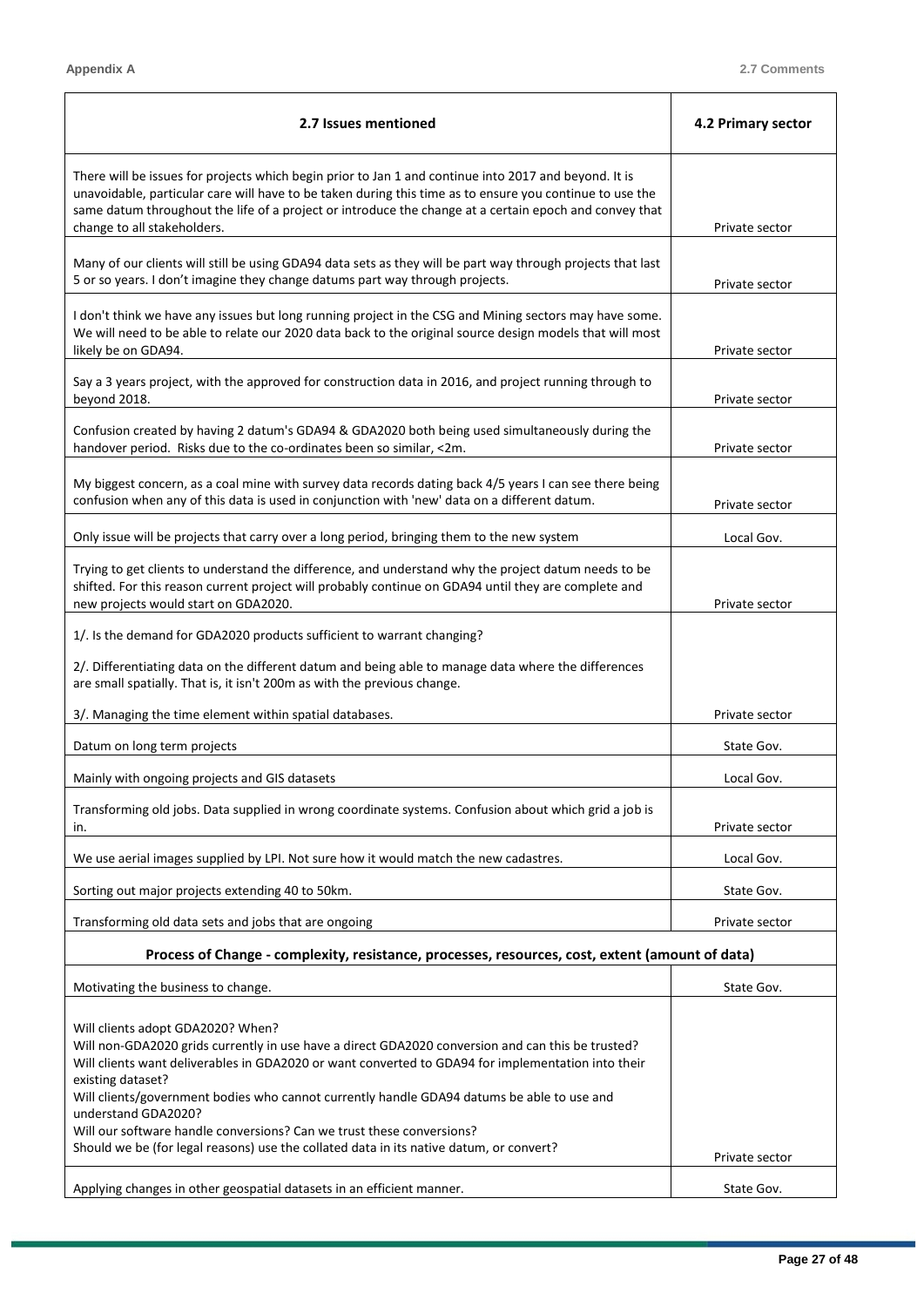$\blacksquare$ 

 $\overline{\phantom{0}}$ 

| 2.7 Issues mentioned                                                                                                                                                                                                                                                                                                                                                                                                                                                                                                                                                                                                                                                                            | 4.2 Primary sector |
|-------------------------------------------------------------------------------------------------------------------------------------------------------------------------------------------------------------------------------------------------------------------------------------------------------------------------------------------------------------------------------------------------------------------------------------------------------------------------------------------------------------------------------------------------------------------------------------------------------------------------------------------------------------------------------------------------|--------------------|
| It will take some time to transform our substantial datasets                                                                                                                                                                                                                                                                                                                                                                                                                                                                                                                                                                                                                                    | State Gov.         |
| Configuration and code in systems needs to be examined and updated, vendor support will likely<br>require patching/updates/upgrades to software platforms from Database ( <names removed="">) to Web<br/>Services (<name removed="">) to Web Applications.</name></names>                                                                                                                                                                                                                                                                                                                                                                                                                       | State Gov.         |
| Database, supporting software and systems transformations.                                                                                                                                                                                                                                                                                                                                                                                                                                                                                                                                                                                                                                      | State Gov.         |
| Cost, time required to convert, complexity of upgrading process and work flows, need to upgrade<br>software, waiting for vendors to support GDA202                                                                                                                                                                                                                                                                                                                                                                                                                                                                                                                                              | State Gov.         |
| Council works on limited staffing and current staff has limited GIS knowledge. This would be something<br>I envisage would require a consultant's assistance.                                                                                                                                                                                                                                                                                                                                                                                                                                                                                                                                   | Local Gov.         |
| Quality management, firmware upgrade costs, training, what clients and 3rd party consultants want<br>and use                                                                                                                                                                                                                                                                                                                                                                                                                                                                                                                                                                                    | Private sector     |
| We have a lot of information based on GDA94                                                                                                                                                                                                                                                                                                                                                                                                                                                                                                                                                                                                                                                     | Local Gov.         |
| Many systems and datasets to be migrated.                                                                                                                                                                                                                                                                                                                                                                                                                                                                                                                                                                                                                                                       | State Gov.         |
| There is always issues with any change                                                                                                                                                                                                                                                                                                                                                                                                                                                                                                                                                                                                                                                          | Private sector     |
| Resources to undertake the transformations of all data and update documentation that refers to<br>datum's (data supply agreements) and all metadata records                                                                                                                                                                                                                                                                                                                                                                                                                                                                                                                                     | Local Gov.         |
| All of our current internal standards will need to be updated and approved with sign-off of new<br>standards being the slowest part of the transition.                                                                                                                                                                                                                                                                                                                                                                                                                                                                                                                                          | State Gov.         |
| Requires change throughout an organisation and support by managers without an understanding /<br>appreciation of the technical aspects or potential flow-on effects of a datum change.                                                                                                                                                                                                                                                                                                                                                                                                                                                                                                          | Utility provider   |
| We are really unsure how this will work. The tools we use transform between coordinate systems 'on-<br>the-fly' fairly well. So if the coordinate system we use to store the data can remain unchanged, then<br>impact will be minimal as the tools will re-project to the new datum. However if we need to change the<br>coordinate system that is used to store the data I expect significant challenges. We have functions<br>within our GIS that perform calculations using network lengths that don't work if the data is stored in a<br>geographic coordinate system. Full impact would need to be assessed and tested robustly before<br>committing to transforming our entire database. | Utility provider   |
| Amount of data to transform                                                                                                                                                                                                                                                                                                                                                                                                                                                                                                                                                                                                                                                                     | Utility provider   |
| Transformation of layers married to relational databases is difficult. < <i>name removed</i> > assigns a unique<br>ID to each object, but this is not static.                                                                                                                                                                                                                                                                                                                                                                                                                                                                                                                                   | Local Gov.         |
| Making decision whether to do it or not and then implementing the conversion amongst all the other<br>spatial warehousing/integration projects that are going on                                                                                                                                                                                                                                                                                                                                                                                                                                                                                                                                | State Gov.         |
| Conversion of historical data for comparative analysis. Conversion of gridded data. Testing of all<br>geospatial apps                                                                                                                                                                                                                                                                                                                                                                                                                                                                                                                                                                           | Fed. Gov.          |
| Council going through amalgamation. Migration to new datum a very low priority                                                                                                                                                                                                                                                                                                                                                                                                                                                                                                                                                                                                                  | Local Gov.         |
| Conversion of data as a whole, possible maintenance issues                                                                                                                                                                                                                                                                                                                                                                                                                                                                                                                                                                                                                                      | Local Gov.         |
| Our data sets already have very high precision and are shared with other organisations, stakeholders<br>and survey contractors. The 1.8 m change will not really improve the precision very much but we have<br>concerns that all the parties won't be on the same page with the conversions and so on. Frankly, it will<br>be expensive and tricky to move everything over to GDA2020.                                                                                                                                                                                                                                                                                                         | Private sector     |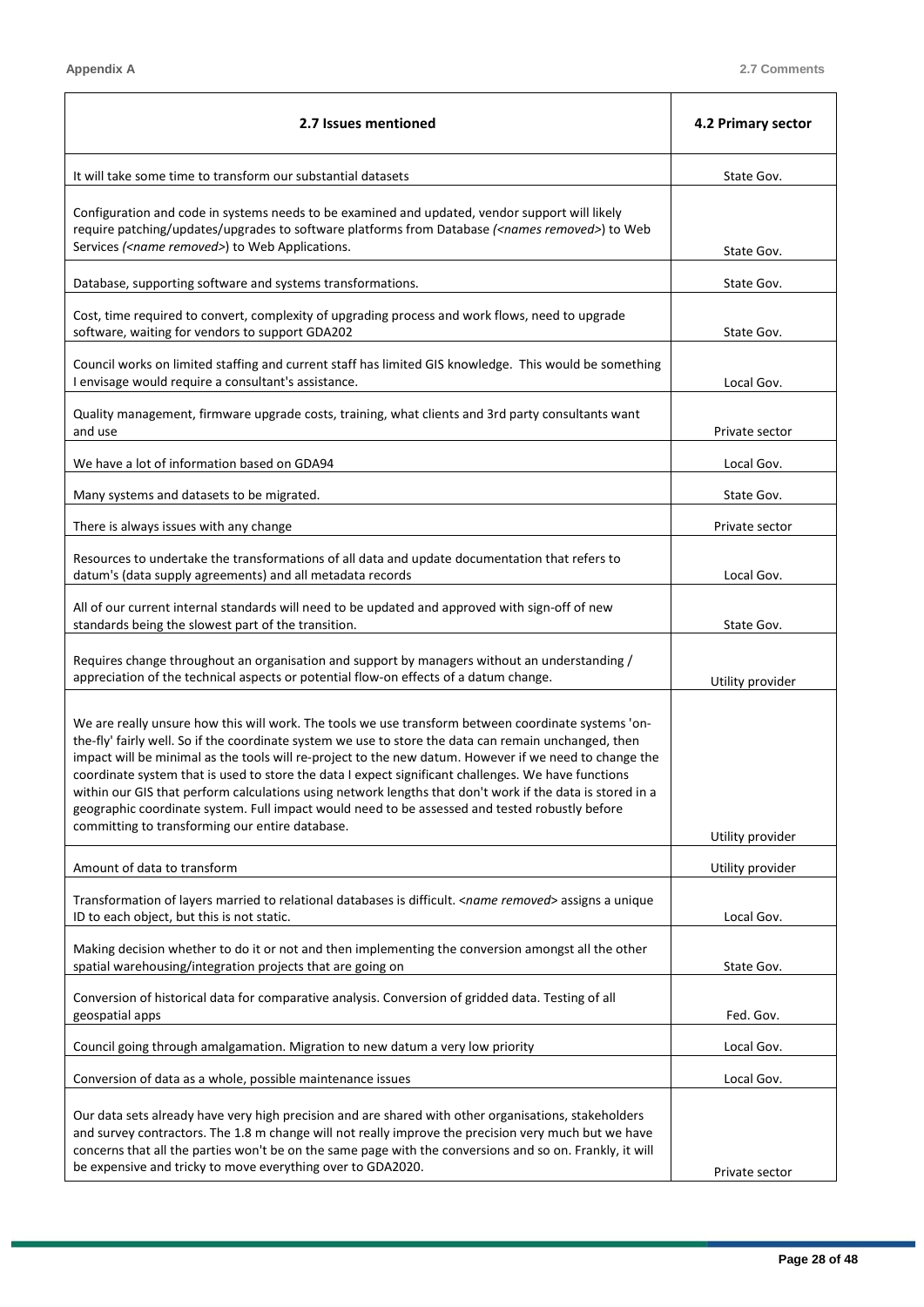$\overline{ }$ 

 $\overline{\phantom{0}}$ 

| 2.7 Issues mentioned                                                                                                                                                                               | 4.2 Primary sector |
|----------------------------------------------------------------------------------------------------------------------------------------------------------------------------------------------------|--------------------|
| Prioritisation of tasks to make changes considering other priorities                                                                                                                               | State Gov.         |
| There are always unforeseen issues.                                                                                                                                                                | State Gov.         |
| DCDB, SCDB                                                                                                                                                                                         | State Gov.         |
| Co-ordination across Government, re-development of tools and process for field capture. conversion of<br>existing data within applications outside of <name removed=""> control</name>             | State Gov.         |
| Resourcing to complete the task - if adequate tools are provided, then this should help mitigate this<br>issue to some extent.                                                                     | State Gov.         |
| Ground truthing after our asset locations have been transformed, external provided datasets not being<br>transformed. External contractors not ready to adopt GDA2020                              | Local Gov.         |
| Resistance and outright opposition of key staff to adopt GDA2020. Also, resourcing (staff and budget)<br>to implement GDA2020.                                                                     | State Gov.         |
| Sourcing funding to allow changes that are not well understood outside an area with spatial experience.                                                                                            | Local Gov.         |
| Alignment with all ACT Agencies and Consultants has to be coordinated. We are not on GDA94, we are<br>on AGD66 (Stromlo Grid). Reissue of amended standards. Resistance to change. Cost and effort | Utility provider   |
| Dependencies on other agencies, technical implementation issues with dependant systems. Resources<br>to make the change.                                                                           | State Gov.         |
| The diverse range of spatial and related software. The large number of datasets, in particular raster<br>datasets.                                                                                 | Local Gov.         |
| The complexity of the task and the funding to be able to allocate time to the task.                                                                                                                | State Gov.         |
| Doing the work to transform them to 2020                                                                                                                                                           | State Gov.         |
| Lack of staff to do conversion work, Maintaining service delivery during conversion work                                                                                                           | State Gov.         |
| Legacy datasets provided to clients will not align with new datasets unless the client's software is<br>updated. We can adapt quickly, but our clients may not be able to.                         | Private sector     |
| Procedures to be developed to facilitate transformation. Transform existing data sets as required.                                                                                                 | Private sector     |
| Conversion of existing and ongoing projects, local authority submissions, engineer supplied data                                                                                                   | Private sector     |
| GPS may need to change, custom software may need rewriting or updating, large volumes of data may<br>require transformation and we need to look at these on a case by case basis                   | State Gov.         |
| Just depends on management allocating resources to transform existing data sets into GDA2020. Needs<br>to be a corporate initiative to change.                                                     | Local Gov.         |
| Volume of dataset conversion; redeveloping GIS applications                                                                                                                                        | State Gov.         |
| Different software, databases, end users, contractors, historical data                                                                                                                             | Private sector     |
| Legacy data                                                                                                                                                                                        | State Gov.         |
| We have so many different spatial applications and datasets it will take us a long time to get everything<br>converted. Our other issue is simply finding the time to make the change.             | Utility provider   |
| General teething problems, but we will ensure processes and a set timeline for transitioning into<br>GDA2020                                                                                       | Private sector     |
| Large multi-disciplinary company that would need to progress the argument and shift across<br>departments, clients and authorities. Would be of assistance if authorities required the shift.      | Private sector     |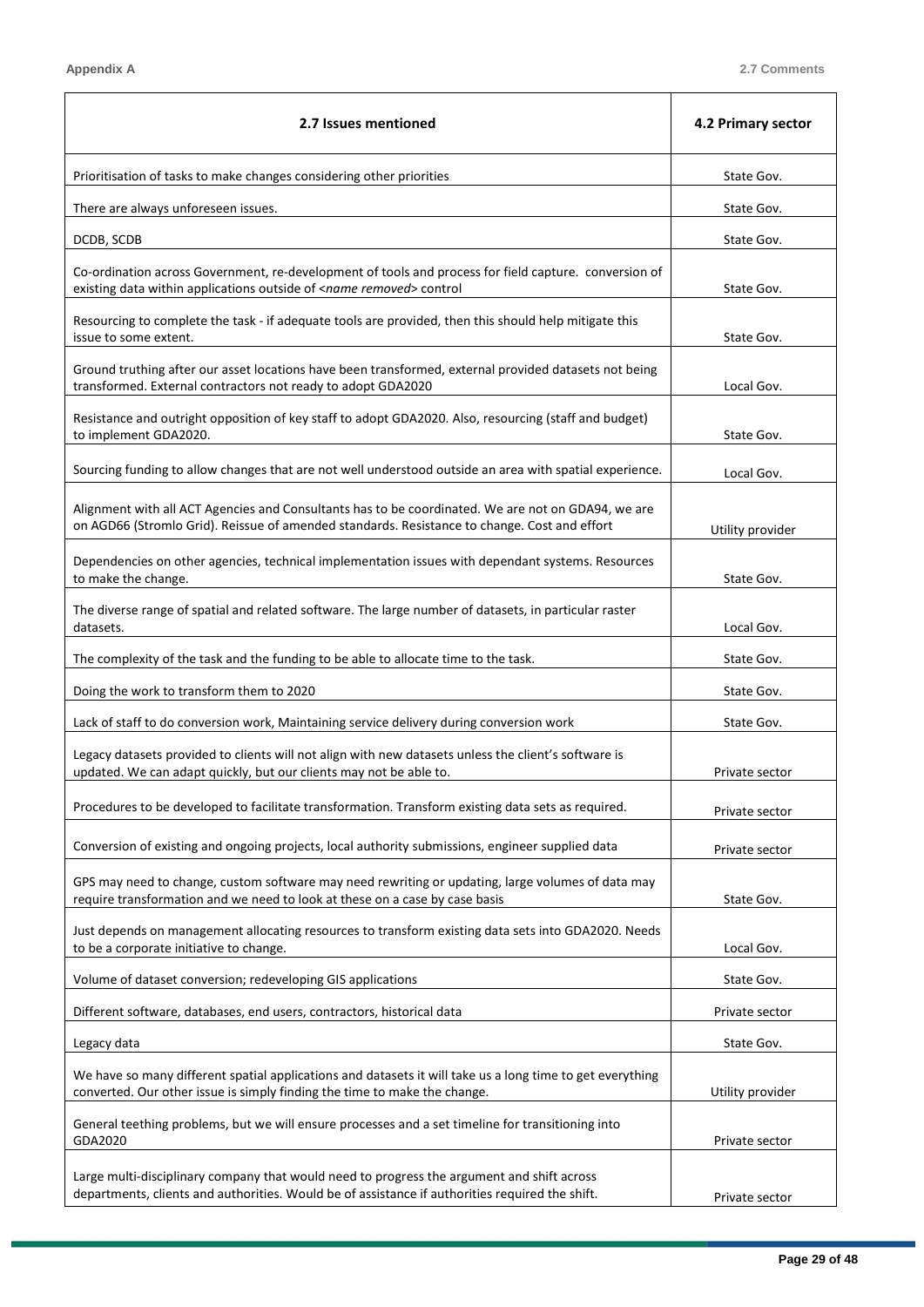$\blacksquare$ 

J.

| 2.7 Issues mentioned                                                                                                                                                                                                                                                                                                                                                                                                                                                                              | 4.2 Primary sector |
|---------------------------------------------------------------------------------------------------------------------------------------------------------------------------------------------------------------------------------------------------------------------------------------------------------------------------------------------------------------------------------------------------------------------------------------------------------------------------------------------------|--------------------|
| Transforming datasets held in other projections, e.g. Lambert.<br>Imagery to support ground models in GDA2020 also needs to be in GDA2020.                                                                                                                                                                                                                                                                                                                                                        | State Gov.         |
| Legacy data layers                                                                                                                                                                                                                                                                                                                                                                                                                                                                                | Local Gov.         |
| Time and effort required to validate the conversion of datasets we maintain, and to convert data we<br>receive from stakeholders until they transition to new datum.                                                                                                                                                                                                                                                                                                                              | State Gov.         |
| Quantity of datasets to be shifted and timing of the shifts around business processes                                                                                                                                                                                                                                                                                                                                                                                                             | Local Gov.         |
| Lack of resources, both available staff and funding to implement necessary changes. Significant<br>impacts on existing work programs.                                                                                                                                                                                                                                                                                                                                                             | State Gov.         |
| Large volume of data to transform, reliant on other agencies to make the change, educating end users,<br>users with limited knowledge of datums and projections, coordination across and within governments,<br>no clear pathway to the change.                                                                                                                                                                                                                                                   | State Gov.         |
| All archival datasets would need to be re-badged as GDA94, and all current datasets would need to be<br>transformed to the new datum. This all takes time and there aren't sufficient GIS resources in the<br>organisation                                                                                                                                                                                                                                                                        | State Gov.         |
| Our IT department is very bogged down with projects and day-to-day maintenance. It would take ages<br>to get anything implemented. ALL of our datasets would require transformation to GDA2020, and a<br>HUGE amount of education of our staff and our clients would be required                                                                                                                                                                                                                  | Local Gov.         |
| Resourcing                                                                                                                                                                                                                                                                                                                                                                                                                                                                                        | State Gov.         |
| In-situ documents and databases                                                                                                                                                                                                                                                                                                                                                                                                                                                                   | Utility provider   |
| Resourcing / skills                                                                                                                                                                                                                                                                                                                                                                                                                                                                               | State Gov.         |
| Recent Council Amalgamations, 3 different systems to merge onto one                                                                                                                                                                                                                                                                                                                                                                                                                               | Local Gov.         |
| Multiple agencies will need to synchronise transformation to occur on the same date.                                                                                                                                                                                                                                                                                                                                                                                                              | State Gov.         |
| Coordinating the transformation between the multiple systems, as many of our (non-spatial database)<br>systems hold records which include coordinate data                                                                                                                                                                                                                                                                                                                                         | State Gov.         |
| Dependent processes                                                                                                                                                                                                                                                                                                                                                                                                                                                                               | State Gov.         |
| Huge historical datasets that are plan based. Old underground datasets that are plan based.<br>Neighbouring mines. Sheer volume of data being collected (UAV's)                                                                                                                                                                                                                                                                                                                                   | Private sector     |
| Always issues with new technology and data reshaping                                                                                                                                                                                                                                                                                                                                                                                                                                              | State Gov.         |
| Resourcing                                                                                                                                                                                                                                                                                                                                                                                                                                                                                        | State Gov.         |
| Resources and lack of management support                                                                                                                                                                                                                                                                                                                                                                                                                                                          | Local Gov.         |
| A few issues/concerns:<br>* Have some key layers (e.g. cadastre, utilities, planning data that are highly spatially accurate <0.15m).<br>* We have a lot of data (e.g. assets data) which has been captured by survey accurate GPS but has not<br>been processed / made it into the GIS yet. It is in MGA format.<br>* We have a lot of non-GIS data such as large engineering projects currently underway (e.g. digital<br>engineering designs) which are in MGA format and may need conversion. | Local Gov.         |
| My organisation is too large and there are too many legacy datasets and system, so I am sure there will<br>be a problem somewhere. In my unit I think I would be able to implement the change reasonably<br>quickly.                                                                                                                                                                                                                                                                              | State Gov.         |
| Planning NSW spatial LEP data                                                                                                                                                                                                                                                                                                                                                                                                                                                                     | Local Gov.         |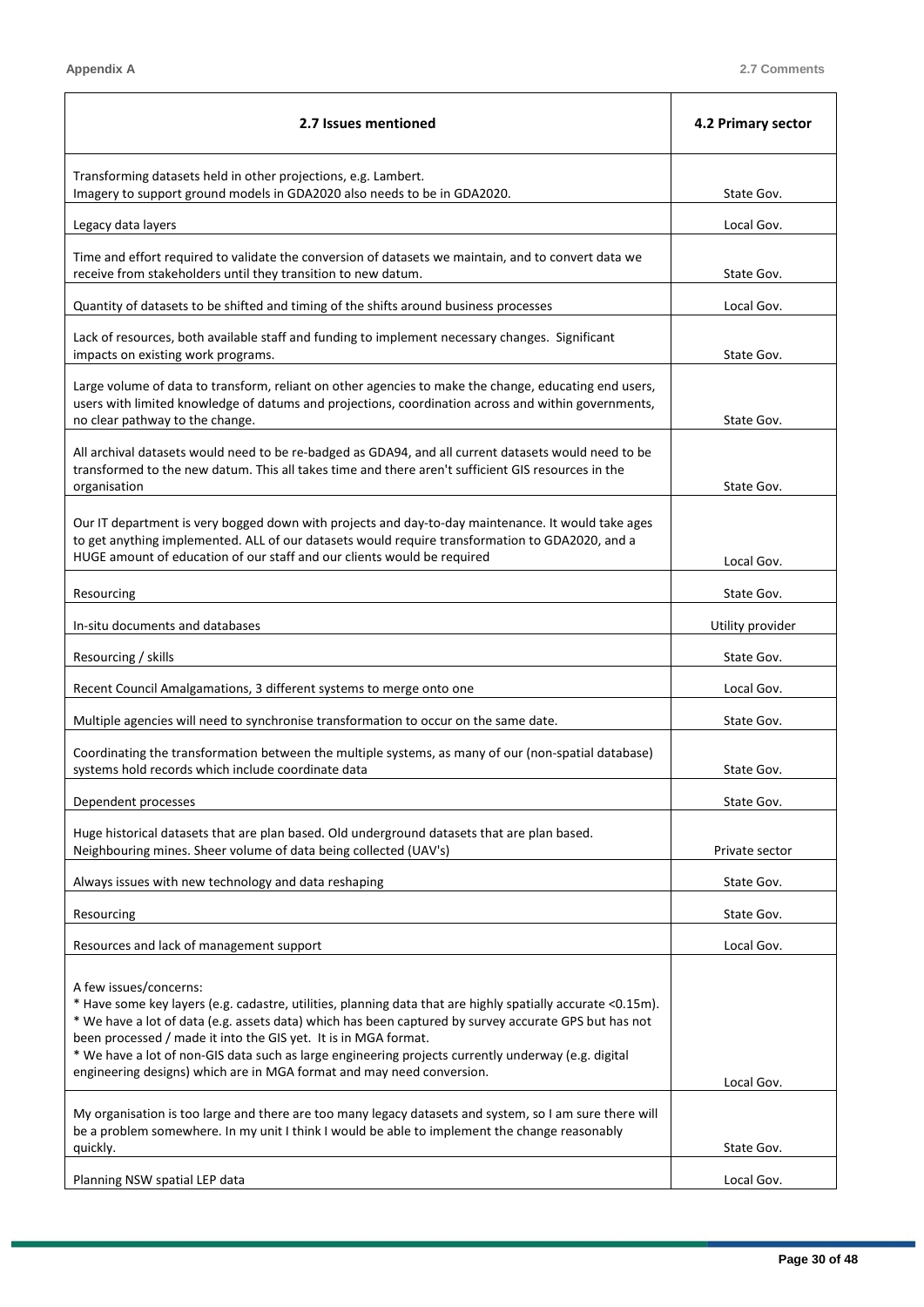l,

| 2.7 Issues mentioned                                                                                                                                                                                                                                                                                                                                                                                                      | 4.2 Primary sector |
|---------------------------------------------------------------------------------------------------------------------------------------------------------------------------------------------------------------------------------------------------------------------------------------------------------------------------------------------------------------------------------------------------------------------------|--------------------|
| Conversion of all our existing job coords from GDA94 to GDA2020                                                                                                                                                                                                                                                                                                                                                           | Private sector     |
| Too many layers (in difference format) and potentially cost issue                                                                                                                                                                                                                                                                                                                                                         | Local Gov.         |
| Time required for the transition                                                                                                                                                                                                                                                                                                                                                                                          | Private sector     |
| The likelihood of error or omission when converting all databases and workflows to GDA2020                                                                                                                                                                                                                                                                                                                                | State Gov.         |
| For consultants like us, we will be reliant on how quickly and accurately the surveyors transition to the<br>new system as we undertake our design/documentation using the data provided by surveyors.                                                                                                                                                                                                                    | Private sector     |
| Probably the sheer number of datasets to be converted across.                                                                                                                                                                                                                                                                                                                                                             | Local Gov.         |
| Translating the Data. Referencing back to old aerial photos. Having an existing CADASTRE layer<br>(provided by SA Govt.) which has the spatial accuracy of being +/- 25m out to areas such as Cherryville<br>in the Adelaide Hills Region.                                                                                                                                                                                | Local Gov.         |
| Significant business systems changes across currently streamlined multi-disciplines using current data<br>including Architects, Civil Engineers, Urban Designers, Surveyors, Landscape Architects. Also what<br>about point cloud data?                                                                                                                                                                                   | Private sector     |
| Clients will want to stay with MGA94                                                                                                                                                                                                                                                                                                                                                                                      | State Gov.         |
| Aerial photography sets need to be shifted/corrected in order to match the new surveys                                                                                                                                                                                                                                                                                                                                    | Local Gov.         |
| Transformation of layers currently utilising GDA94 and verifying accuracy between the layers after<br>transformation. (More a question of time)                                                                                                                                                                                                                                                                           | Local Gov.         |
| There are many base layers that will need to be transformed from GDA94 to GDA2020 which will<br>possibly take the group responsible a substantial amount of time (including testing).                                                                                                                                                                                                                                     | State Gov.         |
| Data compatibility on projects to completion or clients specifying GDA94. We would explain GDA2020<br>but they have final say of system coords e.g. they may be monitoring and wish not to change                                                                                                                                                                                                                         | Private sector     |
| Corporate understanding & importance of such, funding, risks involved, statutory legislation, historical<br>operational datasets still based on AGD66, amount of historical data/plans both inside and outside the<br>organisation, long term continuous operations (40-50+ years) still reliant on archived hard copy data<br>into the future, historical datum legacies, GDA94 was never fully implemented anyway  more | Private sector     |
| Updating Docs and Procedures that contain GDA94                                                                                                                                                                                                                                                                                                                                                                           | Private sector     |
| Mainly a time factor transforming existing control, such as photo control and existing domestic control<br>points. This is time consuming and therefore expensive.                                                                                                                                                                                                                                                        | Private sector     |
| Serious lack of resources and skills                                                                                                                                                                                                                                                                                                                                                                                      | Local Gov.         |
| Multi users and platform requirements                                                                                                                                                                                                                                                                                                                                                                                     | State Gov.         |
| Like any major change for a business                                                                                                                                                                                                                                                                                                                                                                                      | Private sector     |
| Time to implement                                                                                                                                                                                                                                                                                                                                                                                                         | State Gov.         |
| Conversion of existing data sets so that these can be mixed with new data in the GDA 2020 format.                                                                                                                                                                                                                                                                                                                         | Private sector     |
| Local skills and resources, workload. As mentioned above will likely engage a consultant so funding will<br>be an issue too.                                                                                                                                                                                                                                                                                              | Local Gov.         |
| There are number of ETLs, datasets, systems and databases which needs to be transformed,<br>communicated, tested and approved by not only internally but external vendors who developed online<br>systems and maintaining                                                                                                                                                                                                 | State Gov.         |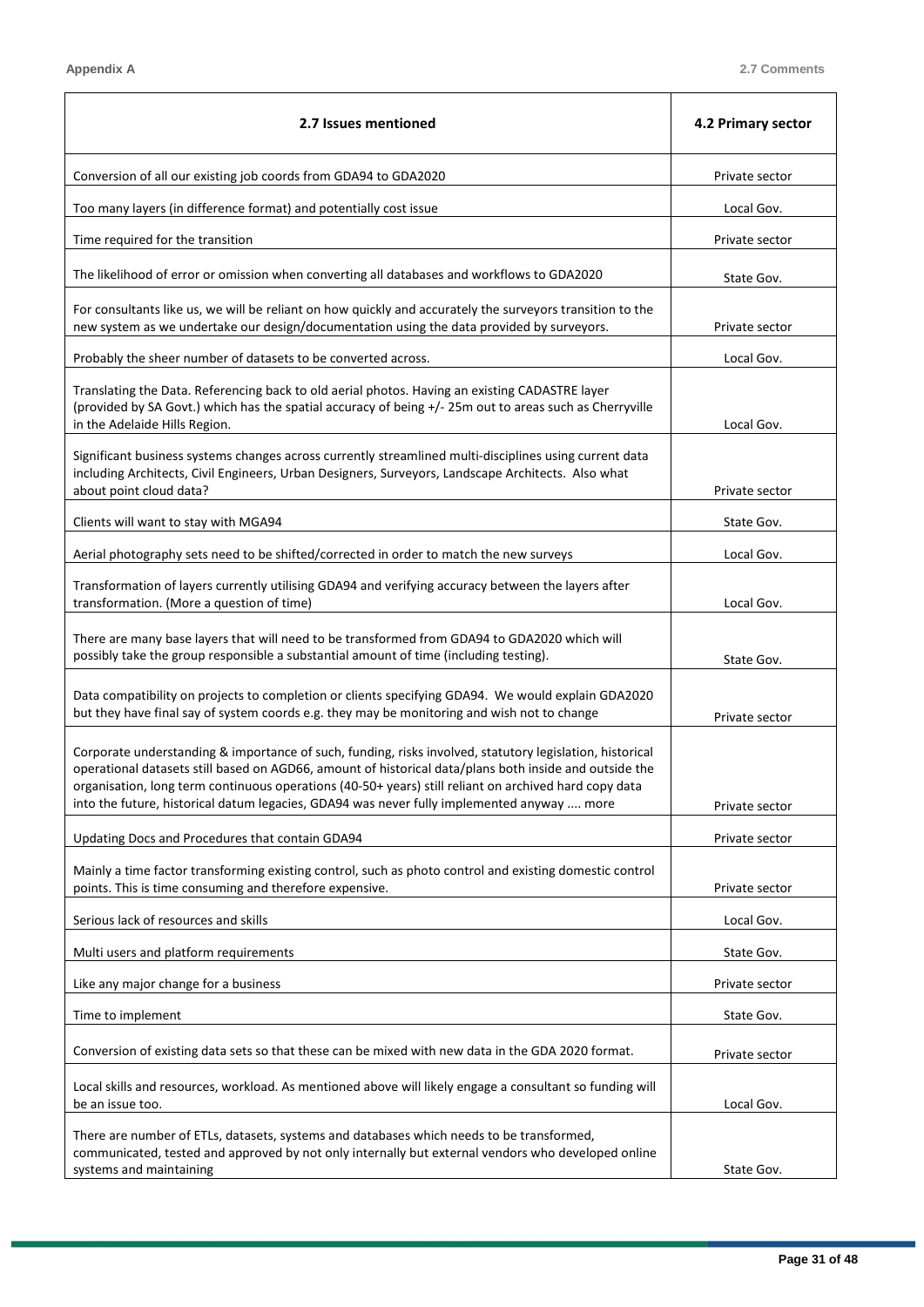l,

| 2.7 Issues mentioned                                                                                                                                                                         | 4.2 Primary sector |
|----------------------------------------------------------------------------------------------------------------------------------------------------------------------------------------------|--------------------|
| Resources for conversion of data and web services whilst continuing business as usual                                                                                                        | Local Gov.         |
| Having done the AGD66 to GDA94 transition in a large spatial organisation previously, I know how<br>much is involved in converting all of the spatial datasets held.                         | State Gov.         |
| Need time to update relevant systems and also ensure GPS network is also updated                                                                                                             | Local Gov.         |
| changes in spatial data maintenance                                                                                                                                                          | State Gov.         |
| Non spatial systems (CRM, EDMS) holding coordinated data                                                                                                                                     | Local Gov.         |
| Unsure until I have better understanding of this but I do not expect this to be simple.                                                                                                      | Local Gov.         |
| Our Digital Cadastre is maintained in house and therefore would be required to be transformed in<br>house.                                                                                   | Local Gov.         |
| Resistance to change                                                                                                                                                                         | Private sector     |
| Crosschecks on transformations & quality checks to satisfy clients                                                                                                                           | Mining & Oil/Gas   |
| Downstream users will all change at different timeframes which will cause market disruption as the end<br>user will most likely not understand the key issues and why there is a difference. | Private sector     |
| Not sure, forgotten data, resources, time to implement, storing another set of data                                                                                                          | Local Gov.         |
| The council has recently merged with 2 other councils so we need to combine all our data as well as<br>(apparently) do a datum change. sigh                                                  | Local Gov.         |
| Justifying a spatial concern such as this convincingly to the executive                                                                                                                      | Fed. Gov.          |
| Unsure of implications relating to Map Services and Mobile applications and cached data. Some<br>downtime may be required across the organisation.                                           | Local Gov.         |
| Slow movement of government IT support                                                                                                                                                       | State Gov.         |
| Historical datasets, embedded design data, aerial imagery overlays, achieving millimetre<br>transformation.                                                                                  | Private sector     |
| the options for the vertical?                                                                                                                                                                | State Gov.         |
| Large number of vector and raster datasets to reproject                                                                                                                                      | State Gov.         |
| It is not a difficult task, just the large number of datasets.                                                                                                                               | State Gov.         |
| knowledge, time to implement correctly without impacting day to day job                                                                                                                      | mining             |
| Data conversion and familiarisation                                                                                                                                                          | Private sector     |
| Transforming approximately 200 map layers to the new datum                                                                                                                                   | Local Gov.         |
| Converting existing Digital Orthographic Aerial Photography                                                                                                                                  | Local Gov.         |
| Significant amounts of historic data.                                                                                                                                                        | Private sector     |
| Computational time to transform very large datasets i.e. LiDAR.                                                                                                                              | State Gov.         |
| All datasets held in <name removed=""> as points and polygons in GDA94 MGA Zones</name>                                                                                                      | Private sector     |
| Volume of data, interdependency of data                                                                                                                                                      | State Gov.         |
| Massive amounts of data to apply                                                                                                                                                             | Private sector     |
| More than 200 TB of Departmental GDA94 TIF/ECW photography will no longer be in correct position                                                                                             | State Gov.         |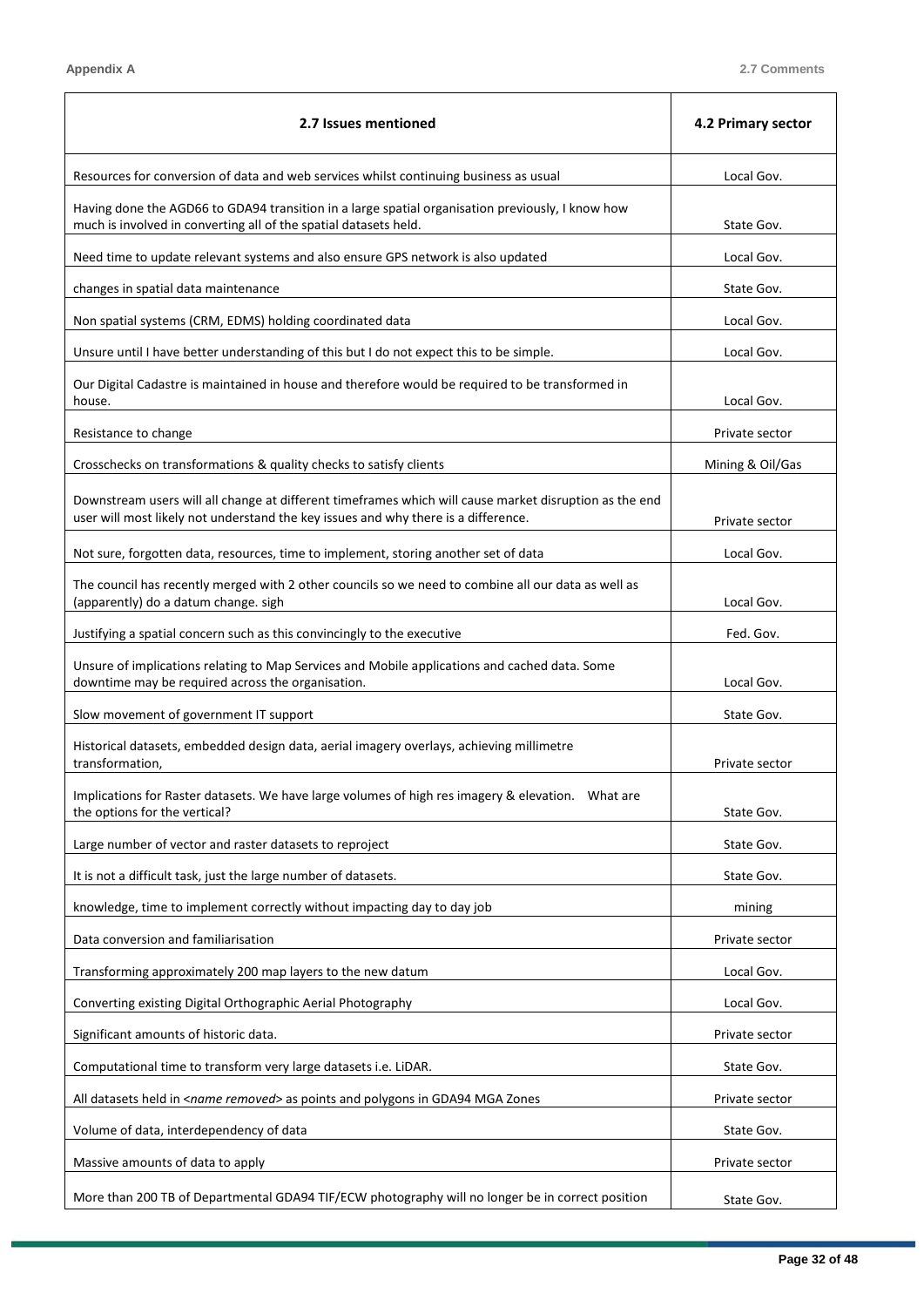| Updating historical datasets.<br>large amount of files to transform for site moving forward                                                                                                                                                                                                                                                                                                                                                                                                                       | Private sector<br>Private sector<br>Local Gov.<br>State Gov. |
|-------------------------------------------------------------------------------------------------------------------------------------------------------------------------------------------------------------------------------------------------------------------------------------------------------------------------------------------------------------------------------------------------------------------------------------------------------------------------------------------------------------------|--------------------------------------------------------------|
|                                                                                                                                                                                                                                                                                                                                                                                                                                                                                                                   |                                                              |
|                                                                                                                                                                                                                                                                                                                                                                                                                                                                                                                   |                                                              |
| Large number of datasets to be converted                                                                                                                                                                                                                                                                                                                                                                                                                                                                          |                                                              |
| large amounts of data                                                                                                                                                                                                                                                                                                                                                                                                                                                                                             |                                                              |
| Transformation of old data sets                                                                                                                                                                                                                                                                                                                                                                                                                                                                                   | State Gov.                                                   |
| Only issue I see is the need to shift our aerial photography (recent and historical photographs). I would<br>want a professional in aerial photography to do this since we rely on it so much.                                                                                                                                                                                                                                                                                                                    | Local Gov.                                                   |
| Cost to implement, being able to convert quickly between datums.                                                                                                                                                                                                                                                                                                                                                                                                                                                  | Private sector                                               |
| Lack of widespread understanding / conceptual knowledge / awareness of importance of datum, size of coordinate<br>change from GDA94 to GDA2020 (1.8 metres)                                                                                                                                                                                                                                                                                                                                                       |                                                              |
| Updating old hand held GPS ( <name removed="">) to house/collect in new datum</name>                                                                                                                                                                                                                                                                                                                                                                                                                              | State Gov.                                                   |
| Education, resolving what our current datum is, determining the appropriate algorithm to use (e.g.<br>NTv2), deciding on what to do with millions of historical data sets, etc.                                                                                                                                                                                                                                                                                                                                   | Fed. Gov.                                                    |
| Deposited plan azimuth rotations, distortions in datum transformation accuracy,<br>no Re-Survey of SCIMS co-ordinates only calculated transformation coordinates.                                                                                                                                                                                                                                                                                                                                                 | Private sector                                               |
| Other professional colleagues (engineers, architects) that use MGA/GDA will be confused about the<br>coordinate shift.                                                                                                                                                                                                                                                                                                                                                                                            | Private sector                                               |
| Non spatial users of corporate datasets will struggle with understanding the difference between GDA94<br>and GDA2020 due to the small shift between the datasets. As a result conflicting datasets will cause<br>compatibility issues. While education rollout could occur infrequent users will consistently have issues.                                                                                                                                                                                        | State Gov.                                                   |
| Our clients already struggle to understand the difference between AMG / AGD and MGA. Having a new<br>coordinate reference system will only confuse them further. These clients are typically engineers and<br>they assume that the coordinates are plane and the distance between two points in the digital data set<br>(in MGA) is the same as the ground distance. You will need to ensure that not only is the entire Spatial<br>industry behind the datum reference change, but also other users of data sets | Private sector                                               |
| All stakeholders not on the same datum                                                                                                                                                                                                                                                                                                                                                                                                                                                                            | Utility provider                                             |
| Knowledge and awareness of the change and how it makes a real difference to their work. People still<br>don't know what a map datum and projection are.                                                                                                                                                                                                                                                                                                                                                           | Spatial education /<br>research                              |
| Staff understanding implications on ground                                                                                                                                                                                                                                                                                                                                                                                                                                                                        | Private sector                                               |
| Handling of project based datasets (or not)<br>Communication and coordination                                                                                                                                                                                                                                                                                                                                                                                                                                     | State Gov.                                                   |
| Transforming old data and explaining this to clients                                                                                                                                                                                                                                                                                                                                                                                                                                                              | Private sector                                               |
| Educating staff/clients/others that require the datasets.                                                                                                                                                                                                                                                                                                                                                                                                                                                         | Private sector                                               |
| The necessity of survey is not understood at all well by the organisation. Many parts are still working in<br>ISG.                                                                                                                                                                                                                                                                                                                                                                                                | State Gov.                                                   |
| Trying to explain to client, especially engineers & architects, why the coordinates for their projects are<br>moving.<br>Getting the right information from non-surveying consultants about the data sets they supply to us.                                                                                                                                                                                                                                                                                      | Private sector                                               |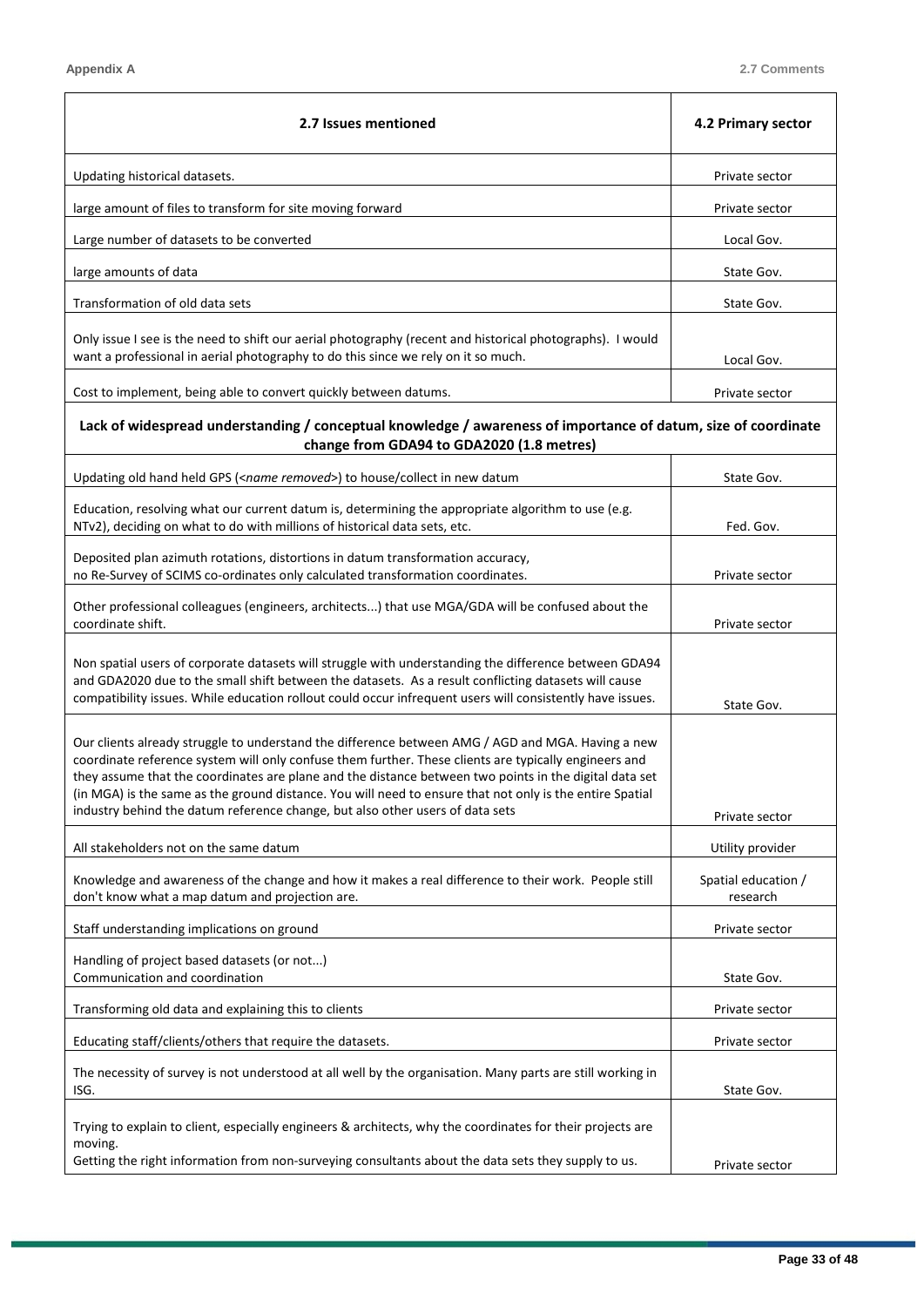$\mathsf{r}$ 

٦

| 2.7 Issues mentioned                                                                                                                                                                                                                                                                                                                                                                                                      | 4.2 Primary sector |
|---------------------------------------------------------------------------------------------------------------------------------------------------------------------------------------------------------------------------------------------------------------------------------------------------------------------------------------------------------------------------------------------------------------------------|--------------------|
| Existing data provided to clients for design/construction, will have to continue to provide data to MOST<br>existing clients in GDA94 as their existing data bases are on this and they don't have the knowledge and                                                                                                                                                                                                      |                    |
| resources to change                                                                                                                                                                                                                                                                                                                                                                                                       | Private sector     |
| Data that is supplied by other bodies will be difficult to ascertain where it comes from                                                                                                                                                                                                                                                                                                                                  | Private sector     |
| Educating infrequent users                                                                                                                                                                                                                                                                                                                                                                                                | State Gov.         |
| Explaining the datum to lay people, working out how to manage asset databases, working out how to<br>manage long term roadworks jobs, working with GIS to ensure aerial photography and internal layers<br>move with cadastre. Hopefully DNRM works out how to move PSMs with derived coordinates.                                                                                                                        | Local Gov.         |
| Most staff have no idea about datum differences. The issues I see will be with dealing with other<br>organisations and data sets. Architects and draftsmen (most) currently believe that GDA94 = Ground<br>distances. What's a shift in datum going to do? The shift will also affect machine control files, it may be<br>a matter of identifying which co-ordinate system is being used but there is bound to be errors. | Private sector     |
| Concern over the relative smallish coordinate shift between GDA94 <-> GDA2020 (1.8m). This may add<br>to confusion from less knowledgeable staff with possibility of mixing data sets inadvertently.                                                                                                                                                                                                                      | Private sector     |
| Staff and client knowledge of different datums and how to convert between them (similar to issues<br>encountered when moving from AGD84 to GDA94)                                                                                                                                                                                                                                                                         | State Gov.         |
| Education of employees, changes to internal standards and programs                                                                                                                                                                                                                                                                                                                                                        | Private sector     |
| Old archived data & field data, and people not understanding coordinate systems                                                                                                                                                                                                                                                                                                                                           | State Gov.         |
| Understanding and technical awareness.                                                                                                                                                                                                                                                                                                                                                                                    | Private sector     |
| Many staff still don't understand the transformation options and inaccuracies to go from ISG to MGA<br>let along understand datum's and projections                                                                                                                                                                                                                                                                       | Private sector     |
| Still using AGD 84, masses of data to transform                                                                                                                                                                                                                                                                                                                                                                           | Private sector     |
| The amount of systems that would need to be checked. Educating clients!!!                                                                                                                                                                                                                                                                                                                                                 | State Gov.         |
| Most corporate data sets are held/maintained by persons or groups that may not be fully conversant<br>with the need for change and may be hesitant to adopt the change as "if it ain't broke - don't fix it)                                                                                                                                                                                                              | Local Gov.         |
| Retraining and re-educating staff. Explaining the datum changes to Engineers.                                                                                                                                                                                                                                                                                                                                             | Private sector     |
| More of an education of users in the broader non spatial fields about the difference between GDA94<br>and GDA2020.                                                                                                                                                                                                                                                                                                        | State Gov.         |
| Re-education, transformations of all existing data sets,                                                                                                                                                                                                                                                                                                                                                                  | Private sector     |
| Data is held in multiple locations across the agency, much by users not spatial staff, who will need<br>guidance & support in making the changes.                                                                                                                                                                                                                                                                         | State Gov.         |
| many people without any understanding of datum's or projections using the data and not realising the<br>differences                                                                                                                                                                                                                                                                                                       | State Gov.         |
| Educating the business on what this means.                                                                                                                                                                                                                                                                                                                                                                                | Utility provider   |
| QA procedures would require another step. We would have to explain (back to the basics) the change<br>to lower level staff so they understand ramifications and ensure no mistakes are made. I see a huge risk<br>in only having the datum difference 1.8m different, I think a shift in the origin to make the difference<br>significantly bigger would be a safer option                                                | Private sector     |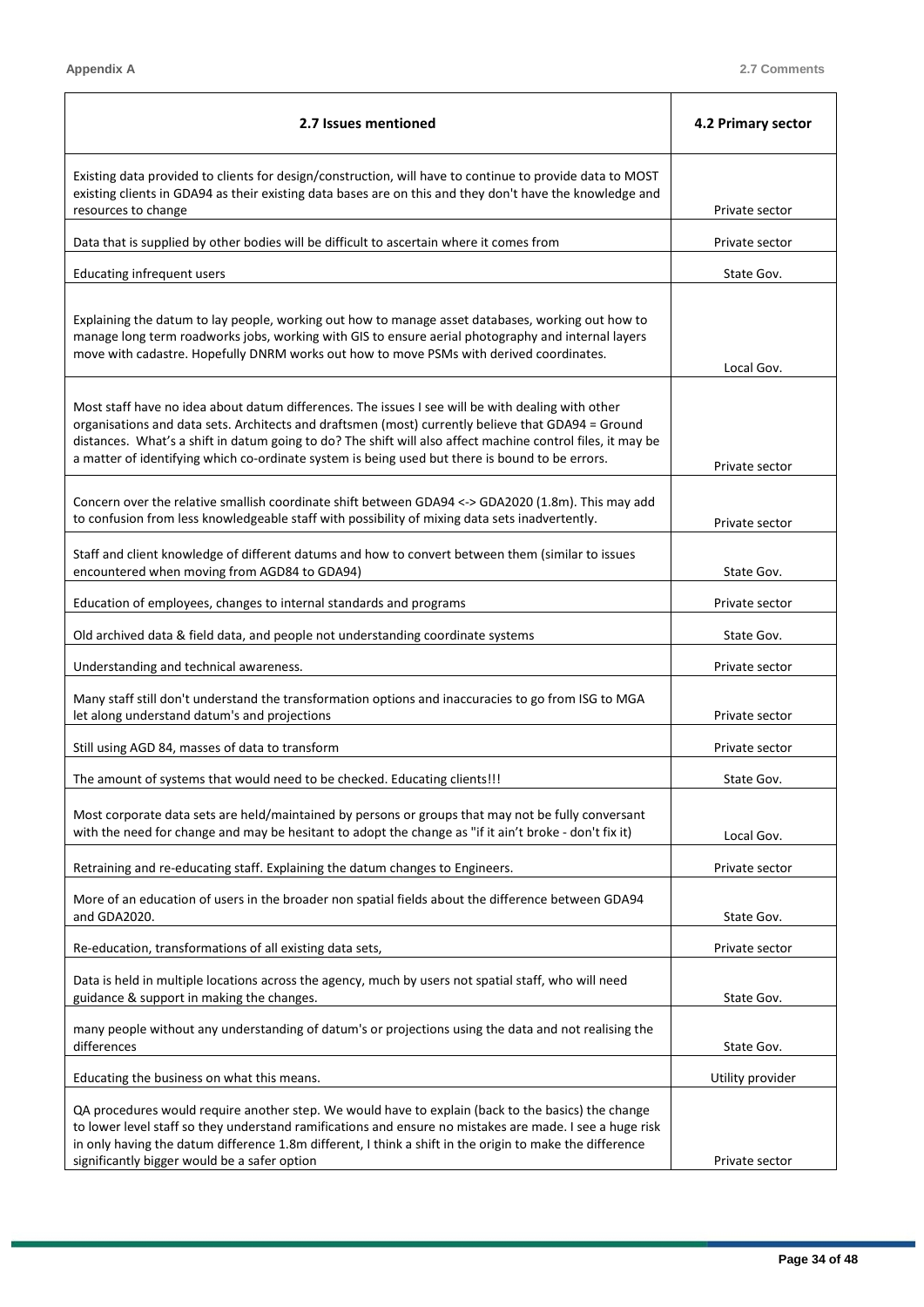$\blacksquare$ 

 $\overline{\phantom{0}}$ 

| 2.7 Issues mentioned                                                                                                                                                                                                                                                                                                                                                                                                                                                                                                                                                                                                              | 4.2 Primary sector                  |
|-----------------------------------------------------------------------------------------------------------------------------------------------------------------------------------------------------------------------------------------------------------------------------------------------------------------------------------------------------------------------------------------------------------------------------------------------------------------------------------------------------------------------------------------------------------------------------------------------------------------------------------|-------------------------------------|
| Educating those with little understanding of datums, diverse organisation with many areas managing<br>their own spatial data                                                                                                                                                                                                                                                                                                                                                                                                                                                                                                      | State Gov.                          |
| This may not be significant but the shift distance could be an issue if the distance is minor, datasets<br>may get overlooked. Unlike AGD to GDA the shift distance was ~200m n/e so it was easy to pick up<br>datasets that were not transformed.                                                                                                                                                                                                                                                                                                                                                                                | State Gov.                          |
| <b>Education of users</b>                                                                                                                                                                                                                                                                                                                                                                                                                                                                                                                                                                                                         | State Gov.                          |
| Lack of understanding from general staff                                                                                                                                                                                                                                                                                                                                                                                                                                                                                                                                                                                          | State Gov.                          |
| Confusion of non-technical users about the difference between GDA94 and GDA2020.                                                                                                                                                                                                                                                                                                                                                                                                                                                                                                                                                  | Local Gov.                          |
| Trying to either re-create customer fields and AB lines or transform them and update their data sets<br>without significant errors                                                                                                                                                                                                                                                                                                                                                                                                                                                                                                | Private sector                      |
| Clients that do not understand what datum their own data is in. With only a 1.8m shift it will be<br>virtually impossible to determine. Propose a vastly different false easting / northing to MGA.                                                                                                                                                                                                                                                                                                                                                                                                                               | Private sector                      |
| Non spatial users creating DGPS locations on different datums, transferring between datums and<br>geodetic and projected coordinates; translation of other data in a variety of GIS formats that has<br>unknown spatial accuracy.                                                                                                                                                                                                                                                                                                                                                                                                 | State Gov.                          |
| There will be some time and cost involved in transforming data from GDA94 to GDA2020 where<br>necessary for my clients. It will generate a lot of revenue for my business of course, but the clients will<br>have to pass these costs on to others. Most of my client's GDA94 data has an uncertainty of better than<br>50 mm based on AusPOS, VICPOS and CORSnet NSW. Of greater concern is where clients and end users<br>just use GDA and assume the coordinates are very similar. I don't really think the datum modernisation<br>and datum naming was really well thought out at the practical level.                        | Private sector                      |
| Staff education, client understanding and acceptance, software implementation                                                                                                                                                                                                                                                                                                                                                                                                                                                                                                                                                     | Private sector                      |
| Education of staff and universal implementation of work flow arrangements                                                                                                                                                                                                                                                                                                                                                                                                                                                                                                                                                         | Private sector                      |
| <b>Training Staff</b>                                                                                                                                                                                                                                                                                                                                                                                                                                                                                                                                                                                                             | Private sector                      |
| We use a lot of datasets from different sources and timeframes. It will be essential to have on-the-fly<br>transformations available in <name removed=""> so that we can continue to work with GDA94 datasets<br/>easily, until such time as all has been converted. We also work with many private mining companies<br/>and will need to work hard to enure they specify their coordinate system rather than all assuming all is<br/>in GDA94. Broadly available education will be required. We will also need to have a software upgrade<br/>for <name removed=""> GPSes to ensure they can operate with GDA2020.</name></name> | Native Title<br>Representative Body |
| Making certain the correct datum is being used on every job.                                                                                                                                                                                                                                                                                                                                                                                                                                                                                                                                                                      | Private sector                      |
| 1.8m difference with GDA94. Dataset confusion.                                                                                                                                                                                                                                                                                                                                                                                                                                                                                                                                                                                    | State Gov.                          |
| There are existing re-current issues with different data sets created for local project areas within our<br>organisation.                                                                                                                                                                                                                                                                                                                                                                                                                                                                                                         | State Gov.                          |
| We currently experience issues when other consultants use different origin points/scale factors, and<br>discrepancies between SmartNET surveys and our local datum (particularly when the local SCIMS<br>network is weak). I am expecting the risks associated with these datum issues to be far worse on<br>GDA2020. Also many of our projects are over 5 years old, some older, and going forward we will be<br>working on long-term projects, so this won't be something that we can just phase in and then forget<br>about, it will be an issue for years to come.                                                            | Private sector                      |
| Lack of understanding among employees.                                                                                                                                                                                                                                                                                                                                                                                                                                                                                                                                                                                            | Private sector                      |
| Data held & managed by non-spatial professionals within the organisation                                                                                                                                                                                                                                                                                                                                                                                                                                                                                                                                                          | Local Gov.                          |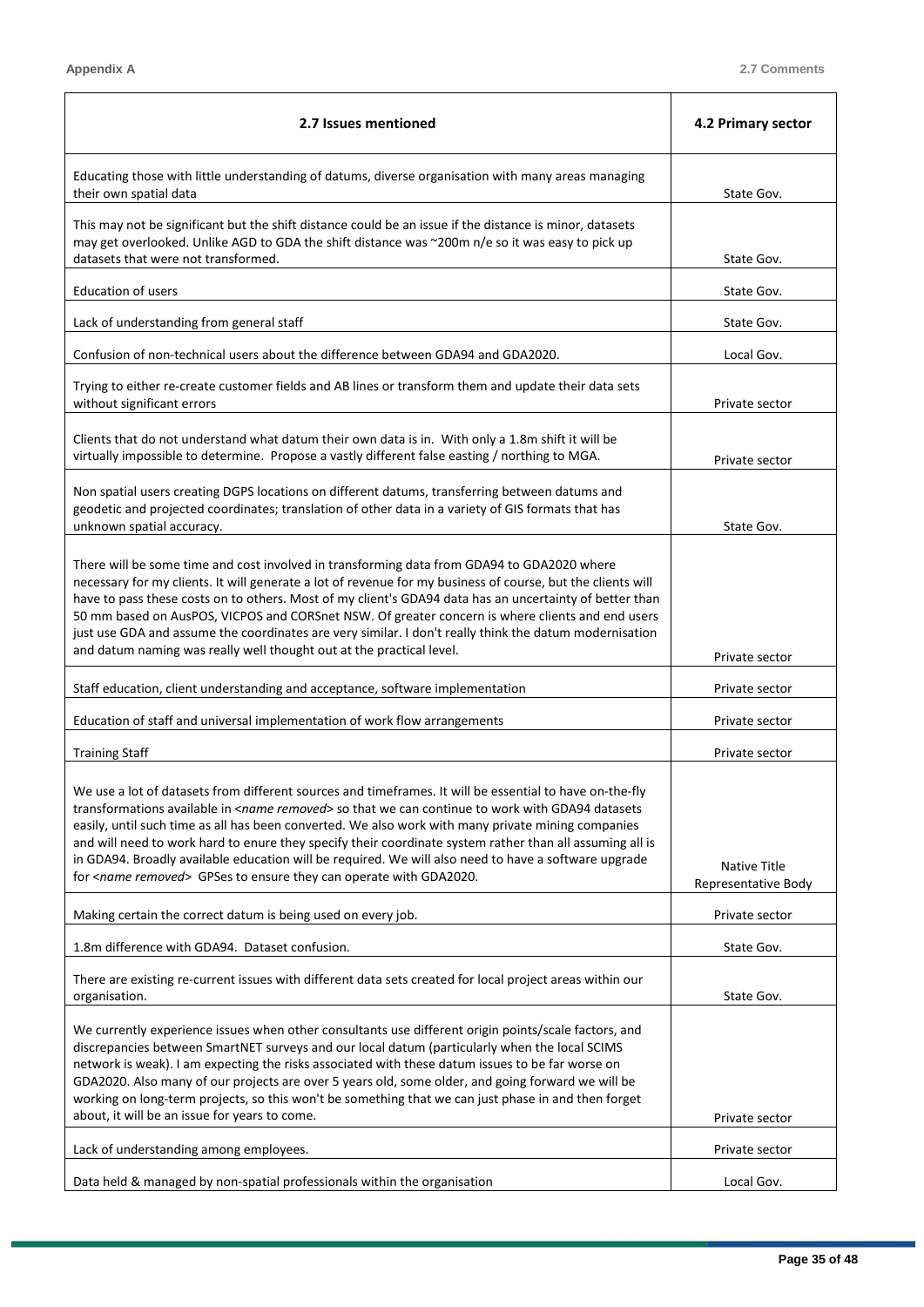l,

| 2.7 Issues mentioned                                                                                                                                                                                                                                                                                                                                                                                                                                                                                                                                 | 4.2 Primary sector |
|------------------------------------------------------------------------------------------------------------------------------------------------------------------------------------------------------------------------------------------------------------------------------------------------------------------------------------------------------------------------------------------------------------------------------------------------------------------------------------------------------------------------------------------------------|--------------------|
| Training and familiarisation with the datum                                                                                                                                                                                                                                                                                                                                                                                                                                                                                                          | Private sector     |
| Getting other parts of the organisation (Local Government Council) to understand the change and<br>implement it.                                                                                                                                                                                                                                                                                                                                                                                                                                     | Local Gov.         |
| The datum is too close to previous ones and I can see many issues with ensuring you are on the correct<br>datum                                                                                                                                                                                                                                                                                                                                                                                                                                      | Private sector     |
| Ensuring users are using only the one datum. The database may be in GDA2020 but users will have<br>separate files which they may not realize need to be converted. Coordinates will not be obviously<br>different between the two datums to ring alarm bells                                                                                                                                                                                                                                                                                         | State Gov.         |
| Large number of external users to whom map-derived coordinates are given or used by                                                                                                                                                                                                                                                                                                                                                                                                                                                                  | State Gov.         |
| Changes to Programs and Education to a large Staff Base                                                                                                                                                                                                                                                                                                                                                                                                                                                                                              | Utility provider   |
| One issue will be recognition of data sets, given the closeness of the coordinates in the two systems.<br>Another will be ensuring all users and clients are working in the 'new' system, especially with legacy<br>data.                                                                                                                                                                                                                                                                                                                            | Private sector     |
| Staff training                                                                                                                                                                                                                                                                                                                                                                                                                                                                                                                                       | Private sector     |
| The main problems envisaged are that suppliers of data for setting out,<br>(engineers/architects/designers/contractors, etc.) have no awareness of the differences in datums, and<br>basically consider that all coordinates are plane, with a SF of 1.000000 and are at ground level. I have<br>had personal experience of this. Machine control will be an area of concern because a 1.8 m difference<br>cannot be easily checked visually. Various governments have stated that they have no strategy to deal<br>with the proposed datum changes. | Private sector     |
| Numeric similarity to GDA94                                                                                                                                                                                                                                                                                                                                                                                                                                                                                                                          | Private sector     |
| Educating the other staff in the organisation.                                                                                                                                                                                                                                                                                                                                                                                                                                                                                                       | Private sector     |
| Educating staff members and integrity of data                                                                                                                                                                                                                                                                                                                                                                                                                                                                                                        | Private sector     |
| We get drawings from surveyors and outside organisations, differing coordinate systems would be an<br>issue                                                                                                                                                                                                                                                                                                                                                                                                                                          | Utility provider   |
| One of the main issues is the small change in coordinates from 94 to 2020. Thus practitioners need to<br>be fully aware of the datum they are operating in on every known point they occupy. This is an<br>educational issue in making sure surveyors are aware of the changes in place and the levels of<br>accuracies they can achieve at various times during the 2020 datum change.<br>We might not like what is happening but we need to embrace it.                                                                                            | Private sector     |
| Other users and suppliers of data internal & external                                                                                                                                                                                                                                                                                                                                                                                                                                                                                                | State Gov.         |
|                                                                                                                                                                                                                                                                                                                                                                                                                                                                                                                                                      |                    |
| Getting clients used to the new datum. Some of these clients have databases going back to AMG84                                                                                                                                                                                                                                                                                                                                                                                                                                                      | Private sector     |
| Too many of our clients don't have any idea of what we are talking about and imagine we all operate on<br>a flat earth                                                                                                                                                                                                                                                                                                                                                                                                                               | Private sector     |
| Are all client groups conversant with implications, add to title block relevant info.                                                                                                                                                                                                                                                                                                                                                                                                                                                                | Private sector     |
| AMG66-->GDA94 was a significant shift. It was obvious if a title boundary was in the wrong place.<br>GDA94-GDA2020 is a subtle shift. Wait and see the balls-ups!<br>Suggest you move the False Origin at the same time to avoid any numerical similarities!                                                                                                                                                                                                                                                                                         | Multiple areas     |
| Only a 1.8m shift between datums will cause chaos with the less Geo savvy, at least AMG-MGA is 200m<br>and it noticeable. Consideration must be given to increase the difference between them both.                                                                                                                                                                                                                                                                                                                                                  | Private sector     |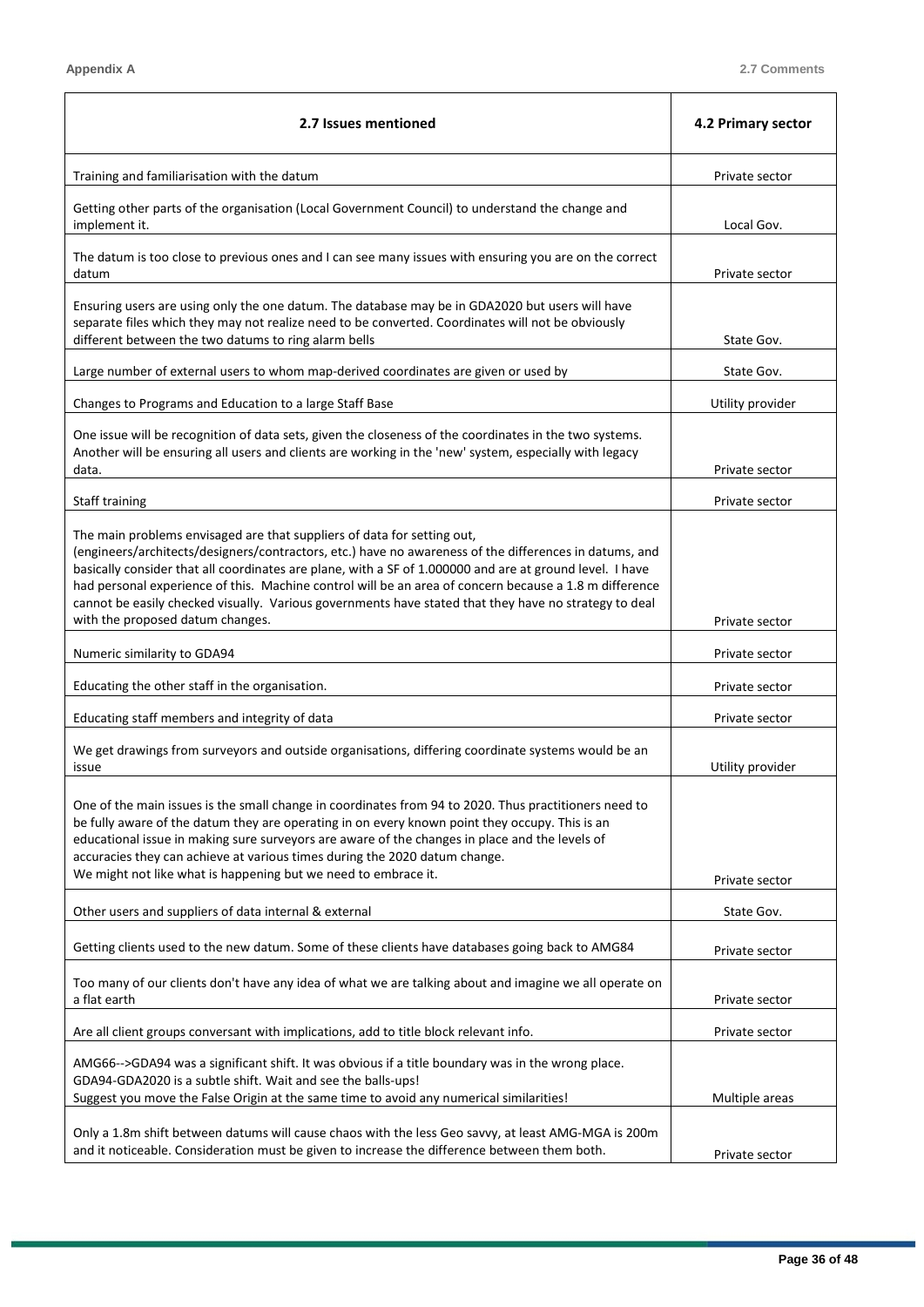$\overline{\phantom{0}}$ 

| 2.7 Issues mentioned                                                                                                                                                                                                                                                                                                                                                                                                                                                                                                                                                                                                                                                                                                                                                        | 4.2 Primary sector            |
|-----------------------------------------------------------------------------------------------------------------------------------------------------------------------------------------------------------------------------------------------------------------------------------------------------------------------------------------------------------------------------------------------------------------------------------------------------------------------------------------------------------------------------------------------------------------------------------------------------------------------------------------------------------------------------------------------------------------------------------------------------------------------------|-------------------------------|
| Training and implementing standards and data workflows with engineers, architects, builders, other<br>non-geospatial professionals                                                                                                                                                                                                                                                                                                                                                                                                                                                                                                                                                                                                                                          | Private sector                |
| Making sure there is clear and concise procedures and rhetoric involving the transformations.                                                                                                                                                                                                                                                                                                                                                                                                                                                                                                                                                                                                                                                                               | Private sector                |
| <b>Training customers</b>                                                                                                                                                                                                                                                                                                                                                                                                                                                                                                                                                                                                                                                                                                                                                   | Private sector                |
| Conversion algorithm to lat/long.                                                                                                                                                                                                                                                                                                                                                                                                                                                                                                                                                                                                                                                                                                                                           | Private sector                |
| Training, explaining to less knowledgeable clients why new co-ordinates are different from earlier<br>versions                                                                                                                                                                                                                                                                                                                                                                                                                                                                                                                                                                                                                                                              | Private sector                |
| Training, explaining to less knowledgeable clients why new co-ordinates are different from earlier<br>versions                                                                                                                                                                                                                                                                                                                                                                                                                                                                                                                                                                                                                                                              | Private sector                |
| If a project involving earthmoving is started during the transition period, we need to be sure that the<br>contractors firstly have a knowledge of the new datum and secondly that they are able to adapt their<br>systems to it and thirdly all contractors on the project are on the same datum. Big problems could<br>occur if things are built 1.8m out. Once a project is started we need to be sure that the same datum<br>coordinates are used for the entire length of the project. Some of our projects last 4-5 years. If the<br>datum keeps on changing over time then errors may be introduced into the project if someone in say<br>the 5th year of the project uses an updated coordinate of the datum, instead of the ones from the start<br>of the project. | Private sector                |
| Errors in combining, going back to old surveys                                                                                                                                                                                                                                                                                                                                                                                                                                                                                                                                                                                                                                                                                                                              | Private sector                |
| We would need to develop clear workflows to ensure that there are no transformation issues.<br>Remembering we are ecologists with limited "in depth knowledge" here. We would need support to<br>ensure that we have a smooth. One issue may be if partners are still operating in GDA94. Would a<br>logical move be to continue capturing data relative to ellipsoid heights and transform later?                                                                                                                                                                                                                                                                                                                                                                          | Other education /<br>research |
| Third parties understanding the coordinate change. Being supplied data in the right system. Third<br>parties quoting the correct Datum to us when providing data. Third parties understanding scale factors.<br>Untrained Third Parties without spatial science qualification. Most Spatial Scientist trained personnel<br>don't understand datums let alone the difference between them!                                                                                                                                                                                                                                                                                                                                                                                   | Local Gov.                    |
| Likely to be source of income to support clients with their transition                                                                                                                                                                                                                                                                                                                                                                                                                                                                                                                                                                                                                                                                                                      | Private sector                |
| Educated people to the same level including clients, users of the data and other specialists                                                                                                                                                                                                                                                                                                                                                                                                                                                                                                                                                                                                                                                                                | State Gov.                    |
| As the positional shift is relatively small, often it will not be known what datum existing data sets are<br>on. Hence leading to doubt or being blissfully unaware that there has been a datum shift difference<br>between two merged data sets. There will be many times when it is not visibly apparent that two sets<br>have been merged that are on different datums. Unlike the 200m shift between AMG55 to MGA55.                                                                                                                                                                                                                                                                                                                                                    | Private sector                |
| Ensuring that our clients understand the significance of "their lack" of understanding of the system.<br>Surveyors will understand but our clients (Engineers and Architects) have generally never understood<br>coordinates let alone if we ask them what system they will require them in. Yes we have dealt with this<br>before when we transitioned from AGD66-AGD84 (large shift)-GDA94 but there was a lesser reliance<br>and certainly understanding of coordinates in those days. We still get clients asking for data and also<br>designing in inappropriate coordinate systems. Being a relatively small shift we see the risk and<br>potential for a dramatic increase in litigation matters.                                                                    | Private sector                |
| Low level of understanding by non-survey users. Such as designers who will have data in live projects<br>and will not understand the relatively small datum shift, unlike the move from AMG which was approx.<br>200m in our area. The is a significant risk in people trying to compare/combine MGA94 data with<br>MGA2020 data and not realising that they are dealing with a datum shift of less than 2 metres                                                                                                                                                                                                                                                                                                                                                           | Private sector                |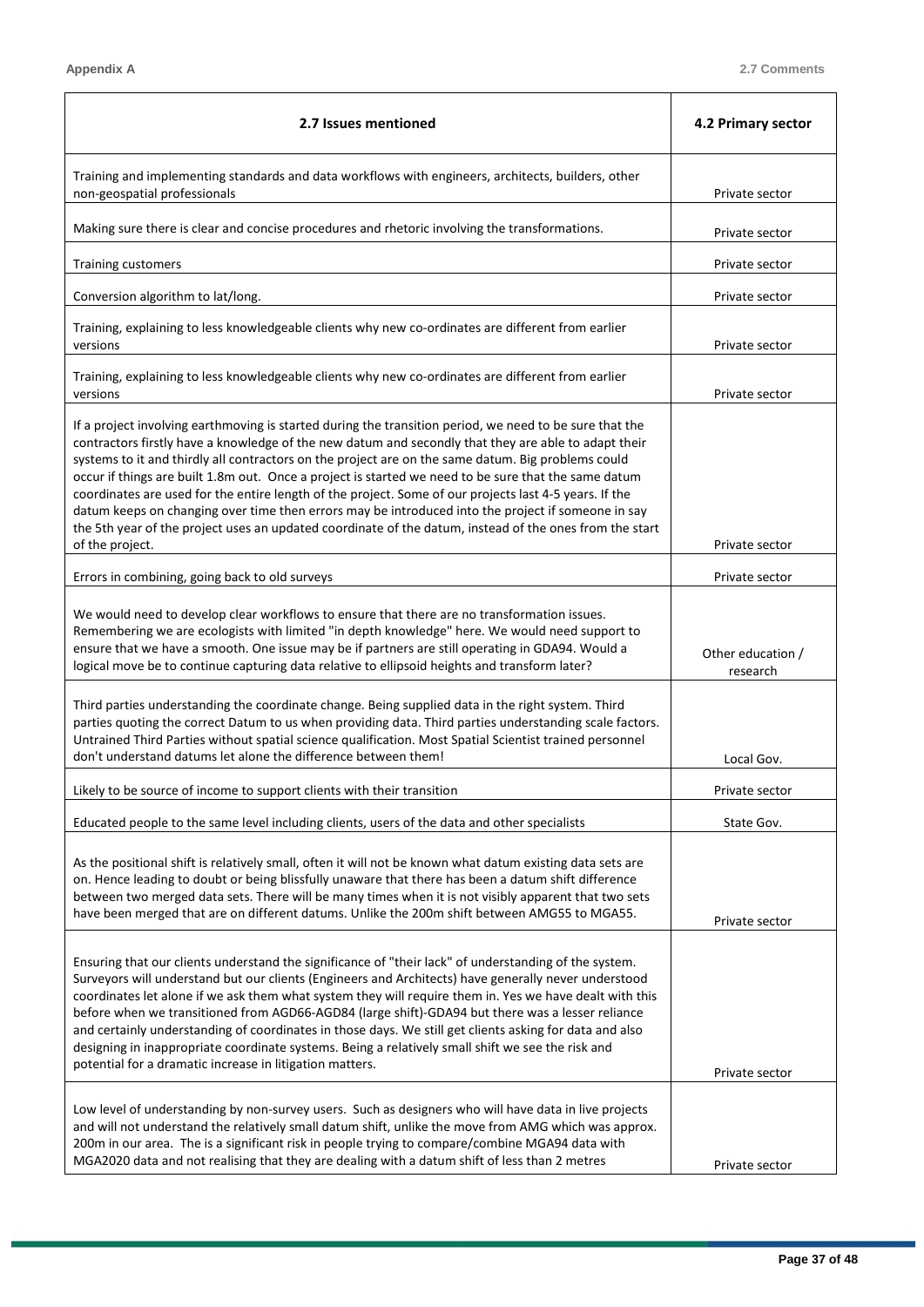| 2.7 Issues mentioned                                                                                                                                                                                                                                                                                                                                                                                            | 4.2 Primary sector |
|-----------------------------------------------------------------------------------------------------------------------------------------------------------------------------------------------------------------------------------------------------------------------------------------------------------------------------------------------------------------------------------------------------------------|--------------------|
| Working with previous engineering designs based on MGA94. Educating civil engineers.                                                                                                                                                                                                                                                                                                                            | Private sector     |
| Confusion internally and with clients                                                                                                                                                                                                                                                                                                                                                                           | Private sector     |
| Currently using operational datums other than GDA94                                                                                                                                                                                                                                                                                                                                                             |                    |
| I don't use GDA94 yet.                                                                                                                                                                                                                                                                                                                                                                                          | Private sector     |
| Transformation of Railway alignments                                                                                                                                                                                                                                                                                                                                                                            | State Gov.         |
| Still work in AGD84 and significant amounts of historical data.                                                                                                                                                                                                                                                                                                                                                 | Private sector     |
| Construction and Mine sites working over 40 year history in fixed datum - require ability to convert all<br>externally communicated data to GDA2020 at suitable timeframe for compatibility. Will continue to<br>operate mine on existing coordinate system internally due to age and type of source for location based<br>historical data.                                                                     | Private sector     |
| Local grid system used, already been pushback to adopt gda94                                                                                                                                                                                                                                                                                                                                                    | mining             |
| Rail projects still undertaken in ISG, increased difference between rail data and other datasets.                                                                                                                                                                                                                                                                                                               | Private sector     |
| We're still on Stromlo - AGD66! We have a lot of CAD data in Stromlo - not sure how this is going to go.<br>Also Corporate Inertia.                                                                                                                                                                                                                                                                             | Utility provider   |
| Work in railways and still on ISG                                                                                                                                                                                                                                                                                                                                                                               | State Gov.         |
| <b>ACT Coordinate Systems</b>                                                                                                                                                                                                                                                                                                                                                                                   | State Gov.         |
| GDA2020 being rigorously compliant with our DCDB: the new datum is not paramount                                                                                                                                                                                                                                                                                                                                | State Gov.         |
| Some datasets in datums other than GDA94                                                                                                                                                                                                                                                                                                                                                                        | Fed. Gov.          |
| We work on a local plane grid based on AMG66 and still can't get reliable transformations to GDA94.<br>We have large graphical mapbases to transform not just point data. Our area is extremely large in size.<br>Compatibility with other organisations. Data library's going back over 40 years.                                                                                                              | Utility            |
| In house local datums used for legacy and set out purposes                                                                                                                                                                                                                                                                                                                                                      | Local Gov.         |
| Mine Datum                                                                                                                                                                                                                                                                                                                                                                                                      | Private sector     |
| Transferring of information including drill-hole information, pit designs, and historical survey<br>information to the new datum.                                                                                                                                                                                                                                                                               | Private sector     |
| Older datums such as AGD66 are still being used. New relationships to GDA2020 will have to be<br>calculated.                                                                                                                                                                                                                                                                                                    | Private sector     |
| The use of local Project Zones                                                                                                                                                                                                                                                                                                                                                                                  | State Gov.         |
| Inconsistent local (ACT Stromlo) coordinate system adopted across vendors and ACT Government<br>business units.                                                                                                                                                                                                                                                                                                 | State Gov.         |
| The local cadastral datum is a local grid set to AGD66. We would need the tools to be able to transform<br>that data.                                                                                                                                                                                                                                                                                           | State Gov.         |
| No really, but I'd prefer to keep using the local grid coordinates for ease of use.                                                                                                                                                                                                                                                                                                                             | Private sector     |
| We are still in ISG.                                                                                                                                                                                                                                                                                                                                                                                            | Utility provider   |
| Legacy software products may not support the new datum. In the world of GIS, we don't modify<br>software ourselves, we use stuff off-the-shelf. If ICSM works with the open-source community to<br>support GDA2020 on the day of release, that's the first step. Getting commercial software producers on<br>board will be hard (especially for the second tier providers, i.e., not <name removed="">).</name> | Private sector     |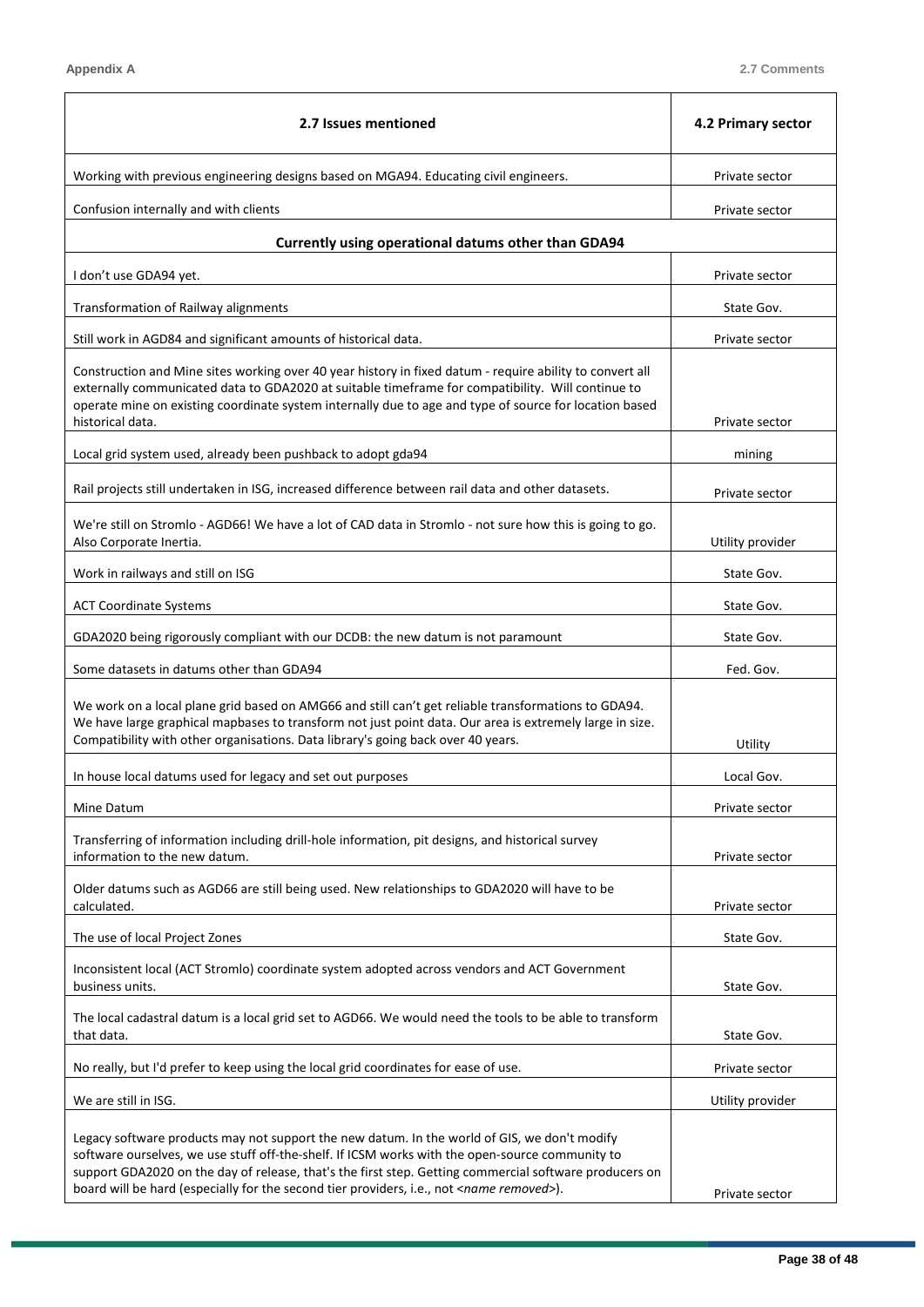$\overline{\phantom{0}}$ 

| 2.7 Issues mentioned                                                                                                                                                                                                                                                                                                                                                                                                                   | 4.2 Primary sector |
|----------------------------------------------------------------------------------------------------------------------------------------------------------------------------------------------------------------------------------------------------------------------------------------------------------------------------------------------------------------------------------------------------------------------------------------|--------------------|
| Ensuring third-party software can handle the new datum                                                                                                                                                                                                                                                                                                                                                                                 | State Gov.         |
| Vendor support from software                                                                                                                                                                                                                                                                                                                                                                                                           | State Gov.         |
| Large number of datasets that have to be transformed. If you can provide to <name removed=""> a<br/>transformation set, this should be made a lot easier</name>                                                                                                                                                                                                                                                                        | Local Gov.         |
| Entirely dependent on support for GDA2020 in proprietary software we use                                                                                                                                                                                                                                                                                                                                                               | State Gov.         |
| survey instrument updates; software updates                                                                                                                                                                                                                                                                                                                                                                                            | Private sector     |
| Our versions of <name removed=""> may not support the new projection (stuck on Windows XP PCs)</name>                                                                                                                                                                                                                                                                                                                                  | Local Gov.         |
| Unless software developers release updates to accommodate new GDA2020. Much of the data may<br>need to be converted back and forth to GDA94 during operations. This may lead to longer time frames<br>to perform tasks.                                                                                                                                                                                                                | State Gov.         |
| We are reliant on projection files that are defined with EPSG codes. There is no EPSG code for<br>GDA2020, any dynamic datum is going to require a different software based approach such as<br>automated downloads of up to date datum data.                                                                                                                                                                                          | Private sector     |
| Many of our software packages would need upgrading to enable the new datum                                                                                                                                                                                                                                                                                                                                                             | Mining             |
| Our software is not datum specific, so we will need to embrace different software or techniques to<br>transform.                                                                                                                                                                                                                                                                                                                       | Private sector     |
| Updating software and procedures for use in house                                                                                                                                                                                                                                                                                                                                                                                      | Private sector     |
| Our corporate software incorporates a mapping plugin using legacy technology and may require<br>specialist intervention to enable GDA2020 as a datum option.                                                                                                                                                                                                                                                                           | Local Gov.         |
| Possible problems integrating old software ( <names removed=""> etc) to run on new Datum, I need more<br/>knowledge on the difference between a Plate grid (such as GDA94) and GDA2020. Provided the<br/>parameters can be input to old software it shouldn't be an issue</names>                                                                                                                                                      | Private sector     |
| Integration with <name removed=""> is the only issue I can think of</name>                                                                                                                                                                                                                                                                                                                                                             | Private sector     |
| Current corporate software not understanding the new projection                                                                                                                                                                                                                                                                                                                                                                        | Local Gov.         |
| field software - GNSS, office - post processing software                                                                                                                                                                                                                                                                                                                                                                               | Private sector     |
| Yes as a dealer of <name removed=""> products, we need <name removed=""> to make the associated<br/>changes to software etc. Another issue faced is the number of end users not using current software<br/>that will not be able to update to the latest versions of software.</name></name>                                                                                                                                           | Private sector     |
| Upgrades of <name removed=""> being ready</name>                                                                                                                                                                                                                                                                                                                                                                                       | Private sector     |
| Firmware compatibility on Surveying equipment (older models -which are still working fine), also<br>metadata on old and existing data-sets regarding datum.                                                                                                                                                                                                                                                                            | Private sector     |
| 2.6 answer assumes that software providers support GDA2020                                                                                                                                                                                                                                                                                                                                                                             | State Gov.         |
| Using old data and combining new and old, if no conversation software is ready.                                                                                                                                                                                                                                                                                                                                                        | Private sector     |
| Current GIS system used is no longer supported by software supplier.                                                                                                                                                                                                                                                                                                                                                                   | Local Gov.         |
| Upgrade of current equipment specific software                                                                                                                                                                                                                                                                                                                                                                                         | Private sector     |
| Cadastral issues. Also our asset database ( <name removed="">) uses its own editing tools inside <name<br>removed&gt; and edits multiple files at once. Moving one file with the available tools may not move all the<br/>required information. We will most likely need to get the developers to move the data for us. This will<br/>be costly and may be time consuming if their other clients face the same issue.</name<br></name> | Local Gov.         |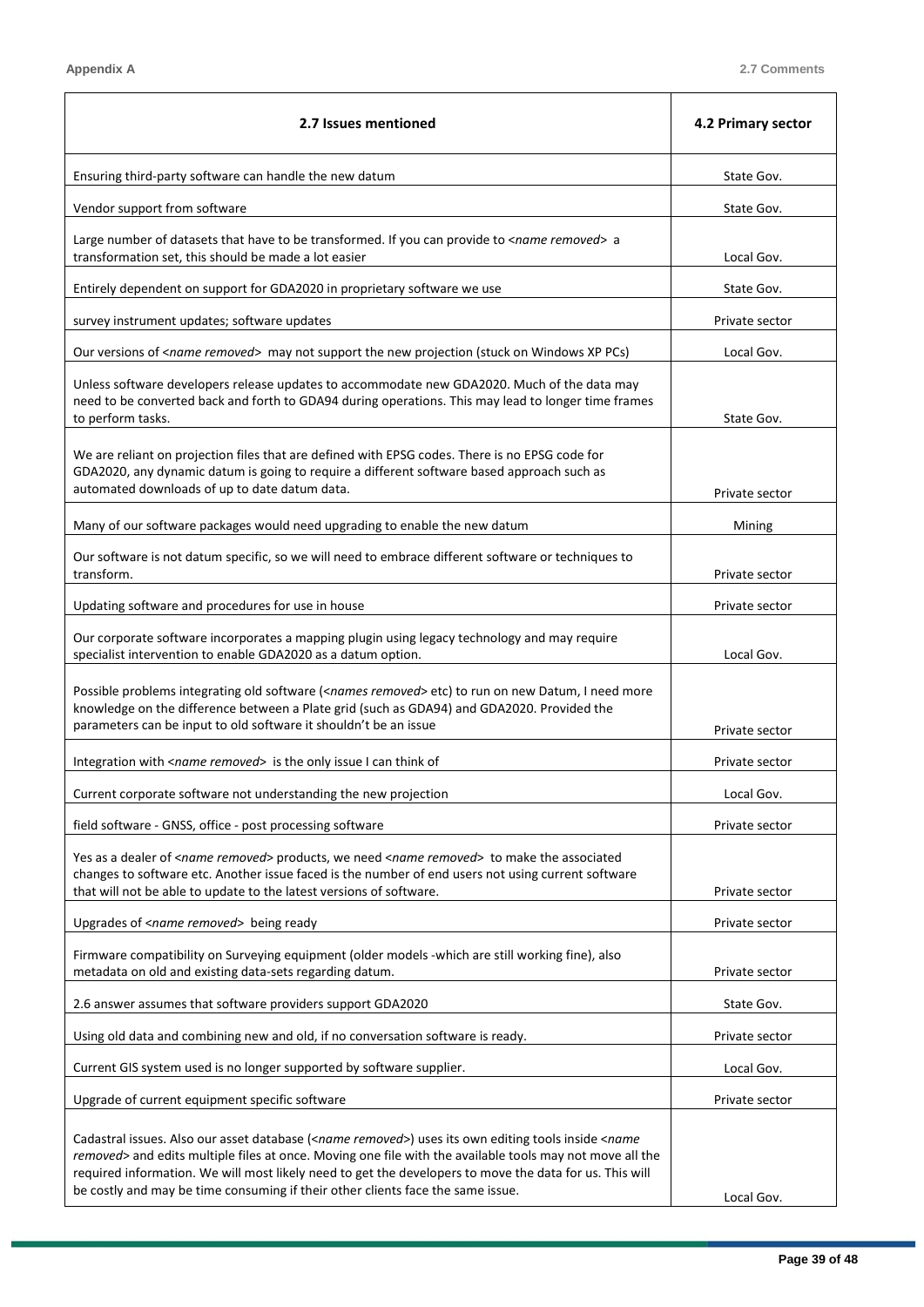| 2.7 Issues mentioned                                                                                                                                                                                                                                                                             | 4.2 Primary sector |
|--------------------------------------------------------------------------------------------------------------------------------------------------------------------------------------------------------------------------------------------------------------------------------------------------|--------------------|
| We have many apps integrated which will cause a significant job to ensure all are validated to the new<br>datum                                                                                                                                                                                  | Utility provider   |
| Other comments, including the issues regarding the ATRF / "Earth-Fixed" datum (stage 2)                                                                                                                                                                                                          |                    |
| We have 6+ mine sites working on local map projections that are GDA94 based - these would have to<br>be revised. This is not a big issue.                                                                                                                                                        | Private sector     |
| Keeping data updated with shift vectors, management of that process                                                                                                                                                                                                                              | State Gov.         |
| As long as the implementation is in line with that of Geoscience Australia.                                                                                                                                                                                                                      | Consultant         |
| Different cords for the same point(s).                                                                                                                                                                                                                                                           | Private sector     |
| All existing mine workings need to be validated and would be continually changing with a dynamic<br>datum.                                                                                                                                                                                       | Private sector     |
| The accuracy of some current datasets needs to be fixed up. Until those issues are fixed it does not<br>matter what datum we use for those datasets.                                                                                                                                             | Utility provider   |
| No for the static, potentially yes for the time stamp dependent features                                                                                                                                                                                                                         | Local Gov.         |
| It is difficult to answer the question with limited knowledge of the topic                                                                                                                                                                                                                       | Local Gov.         |
| I think that main issues could be to have to update all features and cartographic information own<br>because all new product vs old ones never will be equals accuracy.                                                                                                                          | Private sector     |
| Creating cadastre by entering new survey plans comparing to GDA94 and ISG                                                                                                                                                                                                                        | Local Gov.         |
| Periodic datum shifts, whereas currently coordinate values on file are correct for all time unless the<br>permanent marks relied upon are re-adjusted.                                                                                                                                           | Private sector     |
| Ensuring past surveys are used in the correct system and no mistakes are made. Keeping 'timestamps'<br>of everything and ensuring everyone knows why that is there and what it means. Basically learning a lot<br>more about it than what I currently know to identify issues before they arise. | Local Gov.         |
| Construction design invariably lists coordinates for where the works are to be setout to. Using a datum<br>that is dynamic will affect all construction set out procedures, in Civil and Building works.                                                                                         | Private sector     |
| I do not know yet, might not know until faced with it                                                                                                                                                                                                                                            | Local Gov.         |
| Alignment of all data sets                                                                                                                                                                                                                                                                       | Local Gov.         |
| If it becomes dynamic it'll create issues longer term regarding absolute accuracy                                                                                                                                                                                                                | Insurance          |
| ACT may have problems with MGA2020 due to scale factors in Canberra area                                                                                                                                                                                                                         | Private consultant |
| Crime data for instance rely on an exact position on the ground. A risk analysis need to be carried out in<br>order to understand the possible impact of the new Datum                                                                                                                           | State Gov.         |
| Diversity of data                                                                                                                                                                                                                                                                                | State Gov.         |
| Migrating to a new Survey Control Database to support full functionality for dynamic realisation of<br>GDA20xx                                                                                                                                                                                   | State Gov.         |
| Limited resources, skills and knowledge across organisation.                                                                                                                                                                                                                                     | Local Gov.         |
| Many datasets; reliant upon WALIS SLIP datasets; Many old drawings still used; big organisation;                                                                                                                                                                                                 | State Gov.         |
| As a systems supplier we would only need to assist our customers to achieve the implementation                                                                                                                                                                                                   | Private sector     |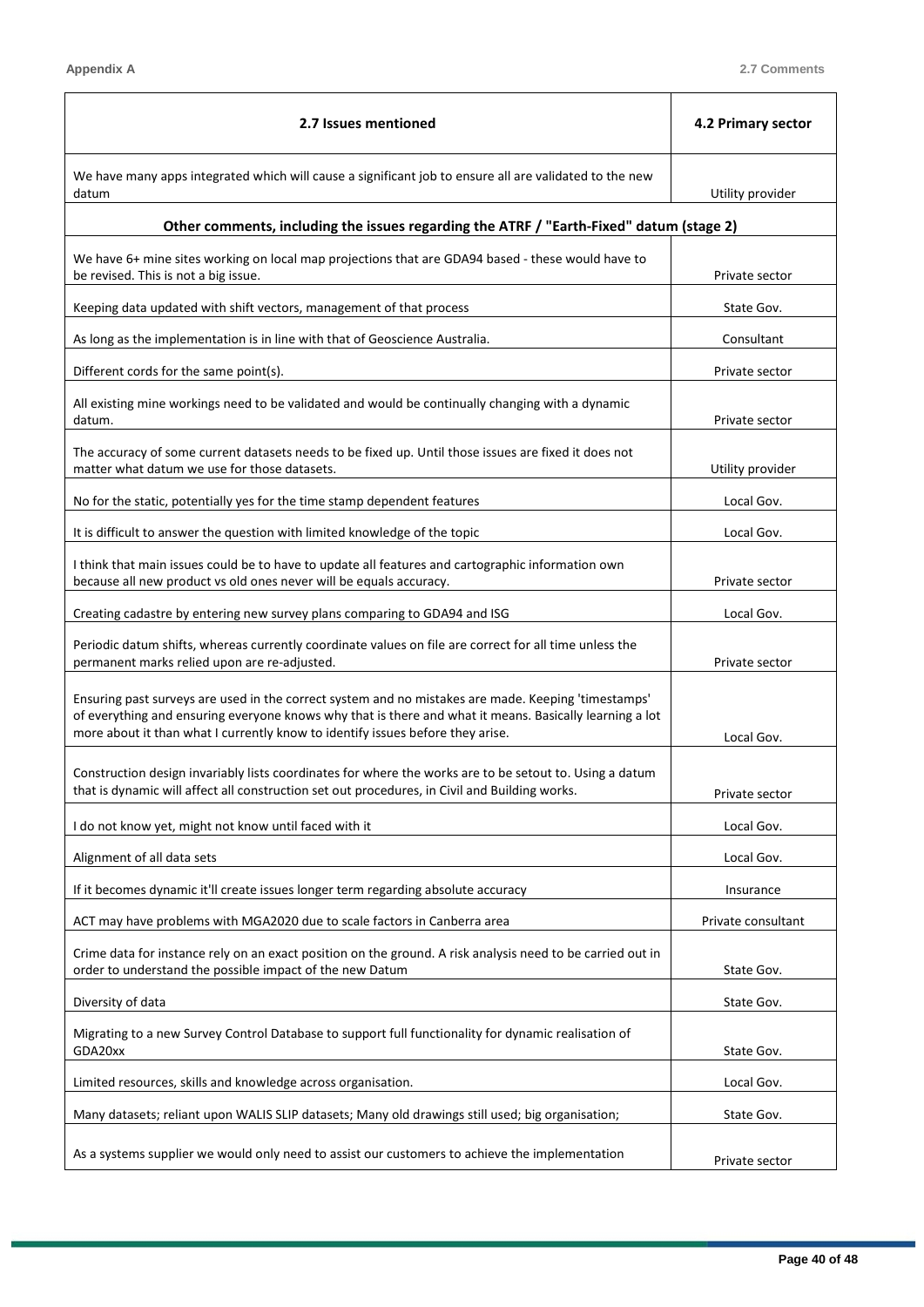| 2.7 Issues mentioned                                                                                                                                                                                                                                                                                                                                                                                               | 4.2 Primary sector              |
|--------------------------------------------------------------------------------------------------------------------------------------------------------------------------------------------------------------------------------------------------------------------------------------------------------------------------------------------------------------------------------------------------------------------|---------------------------------|
| The proposal of a continuous geodetic shift will be difficult to maintain the metadata of when data sets<br>are extracted. There is a risk that users will not be aware of the potential issue.                                                                                                                                                                                                                    | Fed. Gov.                       |
| Buying survey marks which are changing                                                                                                                                                                                                                                                                                                                                                                             | Private sector                  |
| The need to constantly be converting datasets, and confusion over which day's coordinates are being<br>used over several projects running simultaneously, as is often required in private surveying practices.                                                                                                                                                                                                     | Spatial education /<br>research |
| Unsure of issues that may arise at this stage. May be no issues                                                                                                                                                                                                                                                                                                                                                    | Local Gov.                      |
| My work involves simple 2 to 4 lot subdivisions and levels and feature surveys so all of the above is not<br>relevant to my practice.                                                                                                                                                                                                                                                                              | Private sector                  |
| I foresee many of the statutory bodies requesting data on GDA94 and GDA2020                                                                                                                                                                                                                                                                                                                                        | Private sector                  |
| Being a small company we do not update our software every year, we will continue to operate on<br>GDA94 and apply a shift to GDA2020. The meta data files will state GDA94 but they will be GDA2020<br>coordinated making issues for third parties importing the data, their system may apply an additional<br>shift thinking the data is GDA94, causing unreliable data that may go unnoticed in the early years. | Private sector                  |
| The date above will depend on other Government governing body's implementing the change-over and<br>as such the date above (2.5) will be subject to that.<br>The main issues for our group would be going back to old jobs or jobs undertaken during the transition<br>period that are fed into the GIS etc. on previous datums to ensure updated data is provided.                                                | Local Gov.                      |
| Confusion about how to work with constantly changing datum                                                                                                                                                                                                                                                                                                                                                         | State Gov.                      |
| Long GPS connections to cadastre                                                                                                                                                                                                                                                                                                                                                                                   | State Gov.                      |
| Not sure, not direct to my role                                                                                                                                                                                                                                                                                                                                                                                    | Local Gov.                      |
| The real answer I wanted to give was maybe, because I'm not sure, but that wasn't an option                                                                                                                                                                                                                                                                                                                        | State Gov.                      |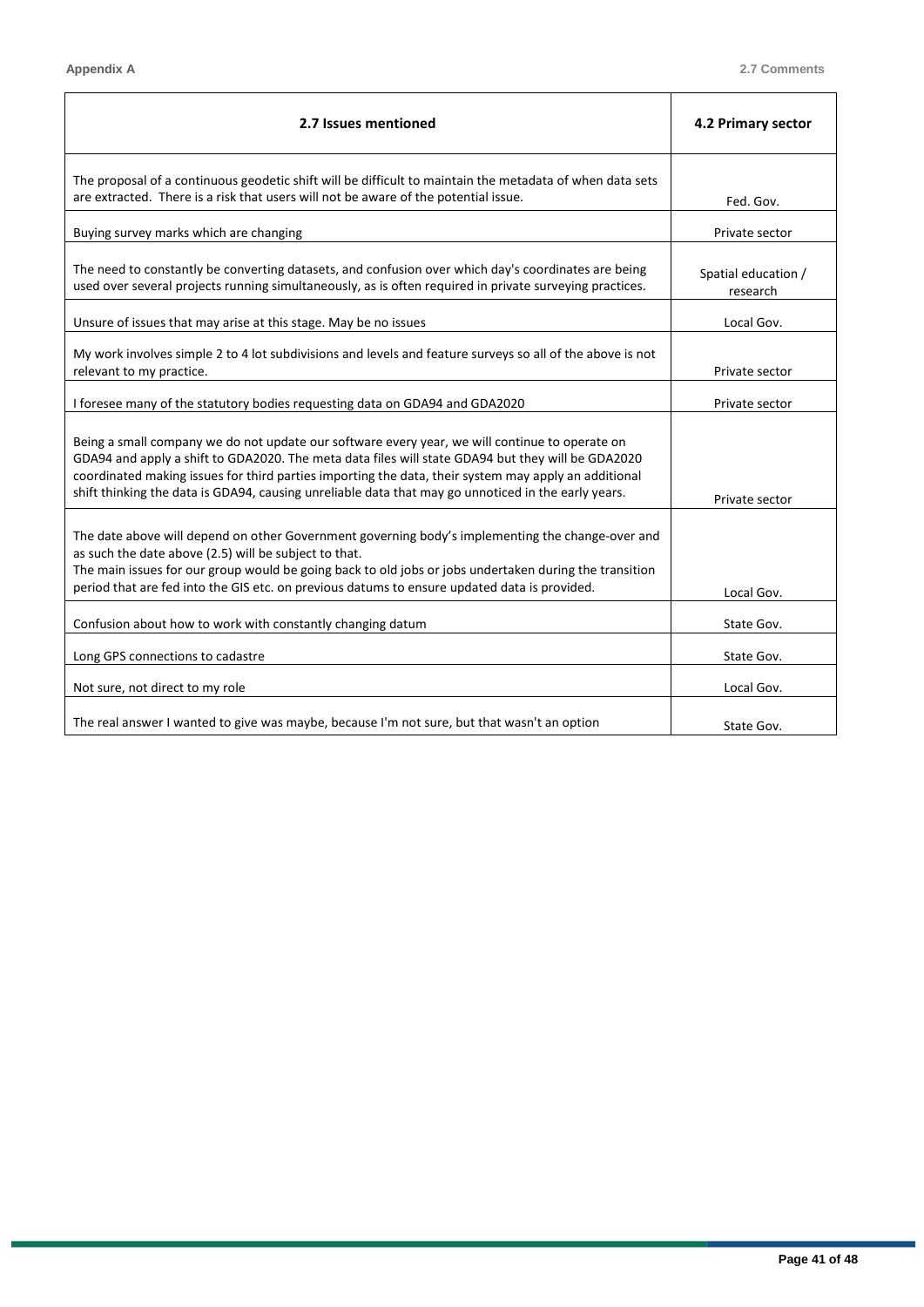## **4.6 Comments**

*A small percentage of comments have been deleted from publication, including those from which identity could be deduced. Names of software platforms have been removed.*

| 4.6 Issues mentioned                                                                                                                                                                                                                                                                                                                                                                                             | 4.2 Primary sector |
|------------------------------------------------------------------------------------------------------------------------------------------------------------------------------------------------------------------------------------------------------------------------------------------------------------------------------------------------------------------------------------------------------------------|--------------------|
| Arrangements during transition from GDA94 to GDA2020                                                                                                                                                                                                                                                                                                                                                             |                    |
| Your questions assume that we will all be working in GDA2020 whether our businesses require it or not.<br>My clients don't need it, and I don't want to be forced to change just to satisfy a national trend that<br>admittedly suits many non-surveying users. Better to have the option to use GDA2020 data if required.                                                                                       | Private sector     |
| ACT Govt will do a whole of ACT Govt response to GDA2020 and ACTPLA will lead the way in method of<br>change, information flow and training.                                                                                                                                                                                                                                                                     | State Gov.         |
| I hope the take-up is fairly swift to minimise confusion and running two systems                                                                                                                                                                                                                                                                                                                                 | Private sector     |
| If a mine life is not expected to exceed 2020 is it necessary to convert over the GDA2020? Can we<br>operate in GDA94 with reprisal from governing bodies such as WA DMP?                                                                                                                                                                                                                                        | Mining             |
| We are flying a new aerial photograph in Nov-Dec 2016. Our time frame for conversion will rely on the<br>Datum we receive the photo in as <name removed=""> requires you to use the raster image datum for all<br/>vector layers in the map. Also it will rely on <name removed=""> having GDA2020 available in its software.</name></name>                                                                      | Local Gov.         |
| <b>Communication and Implementation</b>                                                                                                                                                                                                                                                                                                                                                                          |                    |
| Please ensure there are lots of releases of information in varying formats leading up to January 2017.<br>There more information users have the easier it will be to transition                                                                                                                                                                                                                                  | State Gov.         |
| Yes, in a broad sense, what are the benefits and impacts of GDA2020?                                                                                                                                                                                                                                                                                                                                             | State Gov.         |
| I only heard about it recently when I attended <name removed=""> Technology day and it was mentioned<br/>very briefly</name>                                                                                                                                                                                                                                                                                     | Local Gov.         |
| I think you need to very fully explain why this is relevant to the majority of average surveyors WHERE IT<br>APPEARS it is actually only of relevance to bureaucrats and academics. As with all SCIMS work, the<br>Lands Department- by regulation- is using private surveyors to improve the DCDB. This is at the cost of<br>the surveyors and their clients- and only benefits councils and utility providers. | Private sector     |
| To date there has been insufficient communication about how this will affect specific applications of<br>GIS. We need more information on the dynamic nature of this datum and how this will be<br>implemented. I don't think we can provide too much information on this issue and to date there has<br>been a very limited amount made available to users.                                                     | Private sector     |
| Will there be any subsidy available to business' for costs associated with conversion requirements?                                                                                                                                                                                                                                                                                                              | Private sector     |
| Yes - why it its pending usage only being discussed / surveyed less than 7 months before it becomes<br>available??                                                                                                                                                                                                                                                                                               | Private sector     |
| Other than this survey being the first I have heard about GDA2020, no                                                                                                                                                                                                                                                                                                                                            | Local Gov.         |
| I think there needs to be far greater communication regarding the detail of this change, including an<br>outline of the proposed timeline. Also which product vendors know this is coming and are supporting<br>the new datum?                                                                                                                                                                                   | Utility provider   |
| Essential there is a well-supported communication strategy. There needs to be an education program<br>across a broad spectrum of users that targets the specific needs of the various groups.                                                                                                                                                                                                                    | State Gov.         |
| I was actually unaware of this at all. Perhaps helps us with notification in advance.                                                                                                                                                                                                                                                                                                                            | State Gov.         |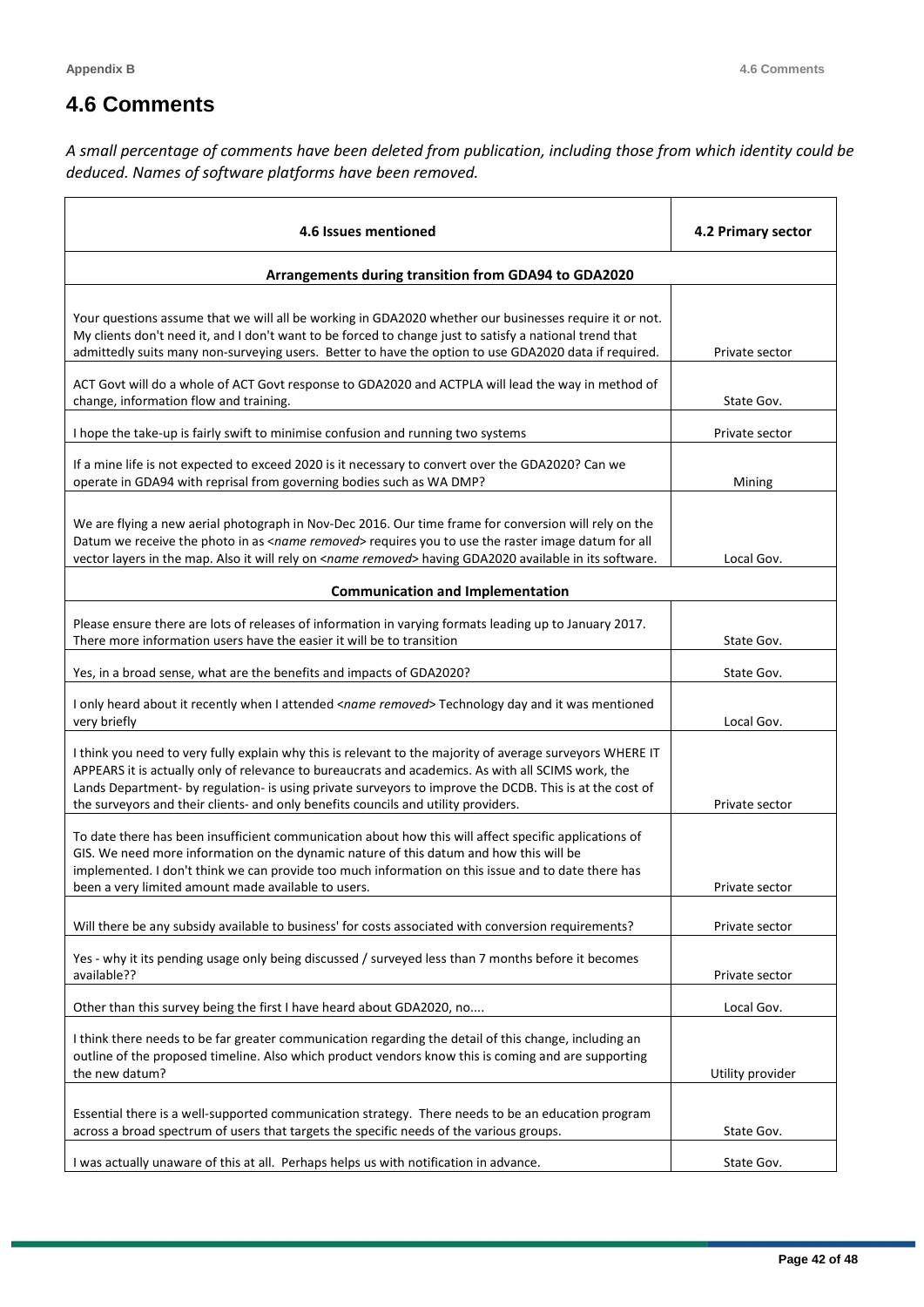| 4.6 Issues mentioned                                                                                                                                                                                                                                                                                                                                                                    | 4.2 Primary sector              |
|-----------------------------------------------------------------------------------------------------------------------------------------------------------------------------------------------------------------------------------------------------------------------------------------------------------------------------------------------------------------------------------------|---------------------------------|
| I would recommend that information comes out on a regular basis for all people to understand that this<br>is a vital upgrade or development. Extolling the virtues of the new datum and beyond is extremely                                                                                                                                                                             |                                 |
| important as a way of moving forward                                                                                                                                                                                                                                                                                                                                                    | Private sector                  |
| Some confusion out there. It seems that this will be merely a "new" GDA94, i.e. a new static system.<br>What about the continuously updating one? Is that for later?                                                                                                                                                                                                                    | Private sector                  |
| To let the other no spatial sectors to be educated / informed about this change that is coming                                                                                                                                                                                                                                                                                          | State Gov.                      |
| What is this and how much work will it be? Is it compulsory?                                                                                                                                                                                                                                                                                                                            | Local Gov.                      |
| What's the plan!                                                                                                                                                                                                                                                                                                                                                                        | Private sector                  |
| If it's not rolled out well, to ALL sectors (engineers etc), then it will be a nightmare that will go on for<br>years and years.                                                                                                                                                                                                                                                        | Private sector                  |
| Was not aware of January 2017 commencement date                                                                                                                                                                                                                                                                                                                                         | Federal Gov.                    |
| There needs to be education of other than the spatial industry. People are using GNSS and machine<br>control as a "monkey see monkey do" black box solution and do not understand the underlying<br>principles. Garbage in - garbage out!!                                                                                                                                              | Private sector                  |
| Needs to be better publicised outside of spatial sciences, especially in engineering, mining,<br>earth/geology/water and environmental areas. Need to work with the various professional bodies in<br>these areas to make a wide variety of spatial data users aware.                                                                                                                   | State Gov.                      |
| I'll notify people as I can                                                                                                                                                                                                                                                                                                                                                             | Spatial education /<br>research |
| Education is key                                                                                                                                                                                                                                                                                                                                                                        | Private sector                  |
| An indication from the main data providers and when they plan to provide 2020 data, when they plan<br>to STOP providing 94 data would be useful to help force/encourage users to modernise and give them a<br>deadline for when they need to implement.                                                                                                                                 | Local Gov.                      |
| It has to be done, so just move on and keep communication open                                                                                                                                                                                                                                                                                                                          | State Gov.                      |
| All surveyors including those not registered with BOSSI need access to this process.                                                                                                                                                                                                                                                                                                    | Private sector                  |
| To be kept up to date regarding implementation and facts                                                                                                                                                                                                                                                                                                                                | Local Gov.                      |
| Need seminars/webinars on implementation and use                                                                                                                                                                                                                                                                                                                                        | Private sector                  |
| Not yet, as I don't know enough about it now                                                                                                                                                                                                                                                                                                                                            | Private sector                  |
| Process of Change - complexity, resistance, processes, resources, cost, extent (amount of data)                                                                                                                                                                                                                                                                                         |                                 |
| Are more businesses going to be disadvantaged or advantaged by implementation? How many<br>Australian businesses actually care if our coordinate system is not "real world"?                                                                                                                                                                                                            | Private sector                  |
| We can move to GA 2020 as soon as PM and vendors do so.                                                                                                                                                                                                                                                                                                                                 | Federal Gov.                    |
| Without more detailed knowledge it is difficult to assess the potential impacts of this change.                                                                                                                                                                                                                                                                                         | State Gov.                      |
| Given that we are now half way through 2016 are the tools mentioned previously ready to be rolled<br>out?                                                                                                                                                                                                                                                                               | Private sector                  |
| The cost for utility and infrastructure managers never seems to be factored into these changes. In the<br>1980s I worked for the NSW Maritime Services Board in their Sydney office. Even then there were 5<br>coordinate projections we had to deal with. MGA came along now we have a seventh. I don't think the<br>mapping agencies how difficult it is to collect and convert data. | Private sector                  |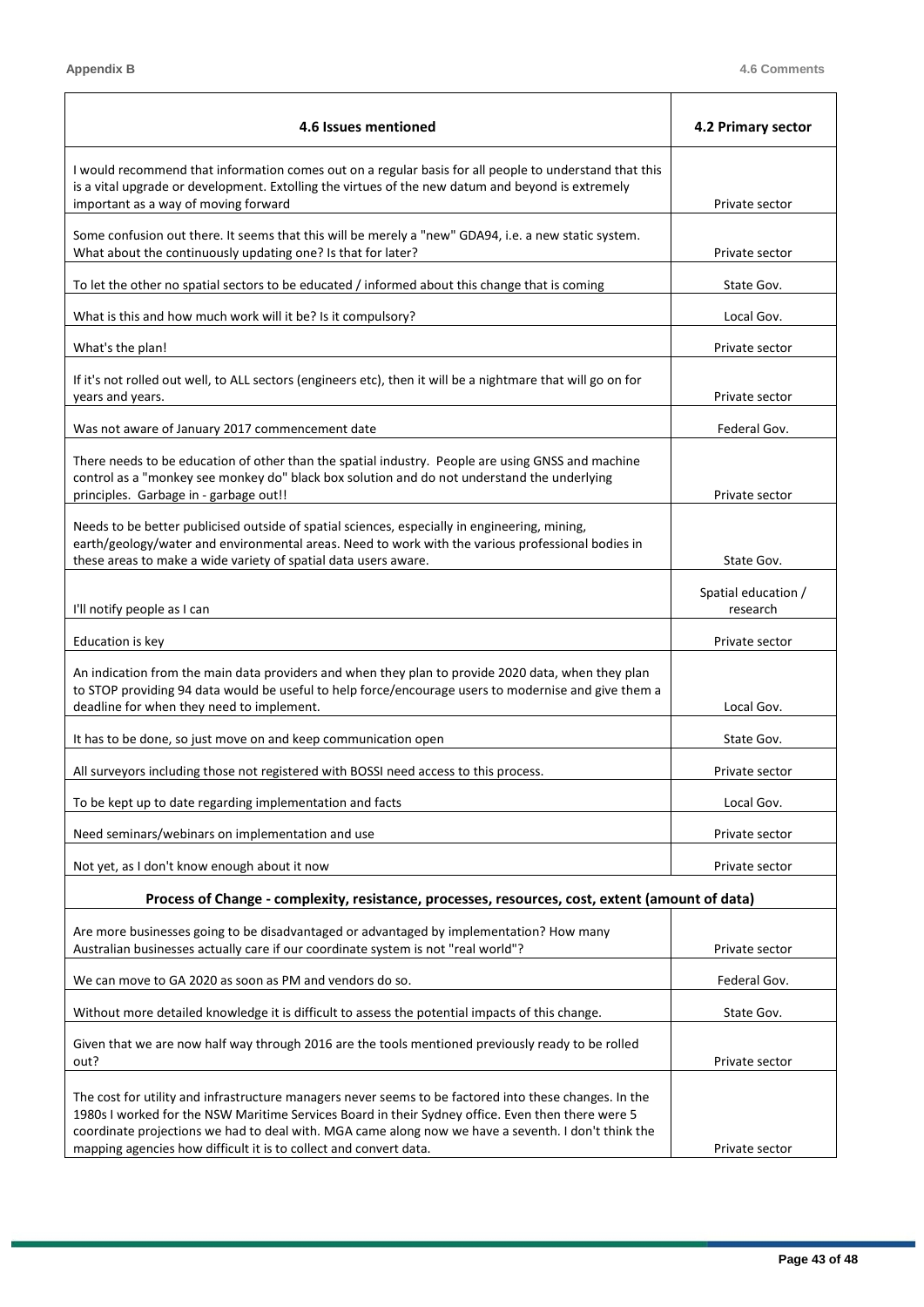$\blacksquare$ 

٦

| 4.6 Issues mentioned                                                                                                                                                                                                                                                                                                                                                                                                                                                                                                                     | 4.2 Primary sector |
|------------------------------------------------------------------------------------------------------------------------------------------------------------------------------------------------------------------------------------------------------------------------------------------------------------------------------------------------------------------------------------------------------------------------------------------------------------------------------------------------------------------------------------------|--------------------|
| The NSW Local Gov. Sector is undergoing tremendous upheaval with proposed mergers and likely<br>mergers happening in the middle of 2016. This places enormous strain on our resources especially for<br>small rural councils. The fact that all our data is positioned on the LPI DCDB means a lot of work to shift<br>our data which is relied upon by all staff on a daily basis for asset location, LEP mapping, property and<br>rating enquiries, etc. It will be very difficult to achieve a changeover by January 2017. Thank you. | Local Gov.         |
| I knew this was coming, but am unprepared anyway                                                                                                                                                                                                                                                                                                                                                                                                                                                                                         | Local Gov.         |
| This process will cause quite a bit of work for us. However, it is timely and will allow us to resolve a<br>number of spatial referencing issues internally. Now what are we doing with a globally consistent<br>vertical SRS?                                                                                                                                                                                                                                                                                                           | Federal Gov.       |
| It is a good idea in theory, but I think the day-to-day nitty gritty is going to be difficult. Real practical<br>experience (beta testers?) is going to be most helpful for us.                                                                                                                                                                                                                                                                                                                                                          | Local Gov.         |
| Still somewhat confused about the process of implementing Stage 1. Is this the timing for this<br>dependent on Federal Govt policy, or will each State, or Council implement the change as per their own<br>requirements? It would be easier to have a definite time frame to work towards. It could be very<br>confusing if everyone is implementing the change at different times.                                                                                                                                                     | Local Gov.         |
| Education / conceptual knowledge / awareness and specific queries about proposal                                                                                                                                                                                                                                                                                                                                                                                                                                                         |                    |
| Any technical documents to share?                                                                                                                                                                                                                                                                                                                                                                                                                                                                                                        | State Gov.         |
| What is the likely transformation from GDA 94? Will it be as large as the 200 m north- south shift from<br>a few years ago?                                                                                                                                                                                                                                                                                                                                                                                                              | Private sector     |
| What will be the difference from GDA94 and is it minimal?                                                                                                                                                                                                                                                                                                                                                                                                                                                                                | State Gov.         |
| Where could I find more information or papers about it? email:                                                                                                                                                                                                                                                                                                                                                                                                                                                                           | Private sector     |
| Will this supplant all other reference frames? i.e. local?                                                                                                                                                                                                                                                                                                                                                                                                                                                                               | Private sector     |
| I think it's important to highlight the differences this will make to GIS/Spatial vs surveying professionals<br>in terms of dynamic vs static.                                                                                                                                                                                                                                                                                                                                                                                           | Private sector     |
| I am hoping to have a totally flexible system where i can take my observation data and recompute it to<br>any previous time back to gda94 and then go from any date to any other date to enable me to manage<br>project coordinates.                                                                                                                                                                                                                                                                                                     | Private sector     |
| How is cross border NSW-Qld being handled                                                                                                                                                                                                                                                                                                                                                                                                                                                                                                | Private sector     |
| AUSPOS? Will traditional GDA94 output continue and if so for how long? What are the plans for<br>Ausgeoid re ITRF ellipsoid heights and heights in general? Looking beyond 2020/23 time tagged<br>coordinates/datasets will have limited to no usability in some situations (as I envisage the current<br>intent)                                                                                                                                                                                                                        | Private sector     |
| The relatively small coordinate shift could create all sorts of problems with the confusion between 94<br>and 2020                                                                                                                                                                                                                                                                                                                                                                                                                       | Private sector     |
| What are its implications for cadastral surveying in VIC? (Statutory rules?)                                                                                                                                                                                                                                                                                                                                                                                                                                                             | Private sector     |
| My understanding is that we can expect "regular" updates to the permanent mark co-ordinates as the<br>tectonic plate moves. The more frequent the updates, the larger the challenge for surveyors. If this is<br>going to occur I'd like to see a simple standard issued so that everyone understands which "iteration"<br>the data relates to. E.g. SSM12345(1) for the first iteration.                                                                                                                                                | Private sector     |
| Is it likely that GDA2020 will be Australia's last "plate fixed" datum and that Australian datums post<br>GDA2020 will be continuously updated "earth fixed" datums?                                                                                                                                                                                                                                                                                                                                                                     | State Gov.         |
| It must have a fixed epoch for Deposited Plans, cannot have deposited plans registered two months<br>apart with azimuth differences.                                                                                                                                                                                                                                                                                                                                                                                                     | Private sector     |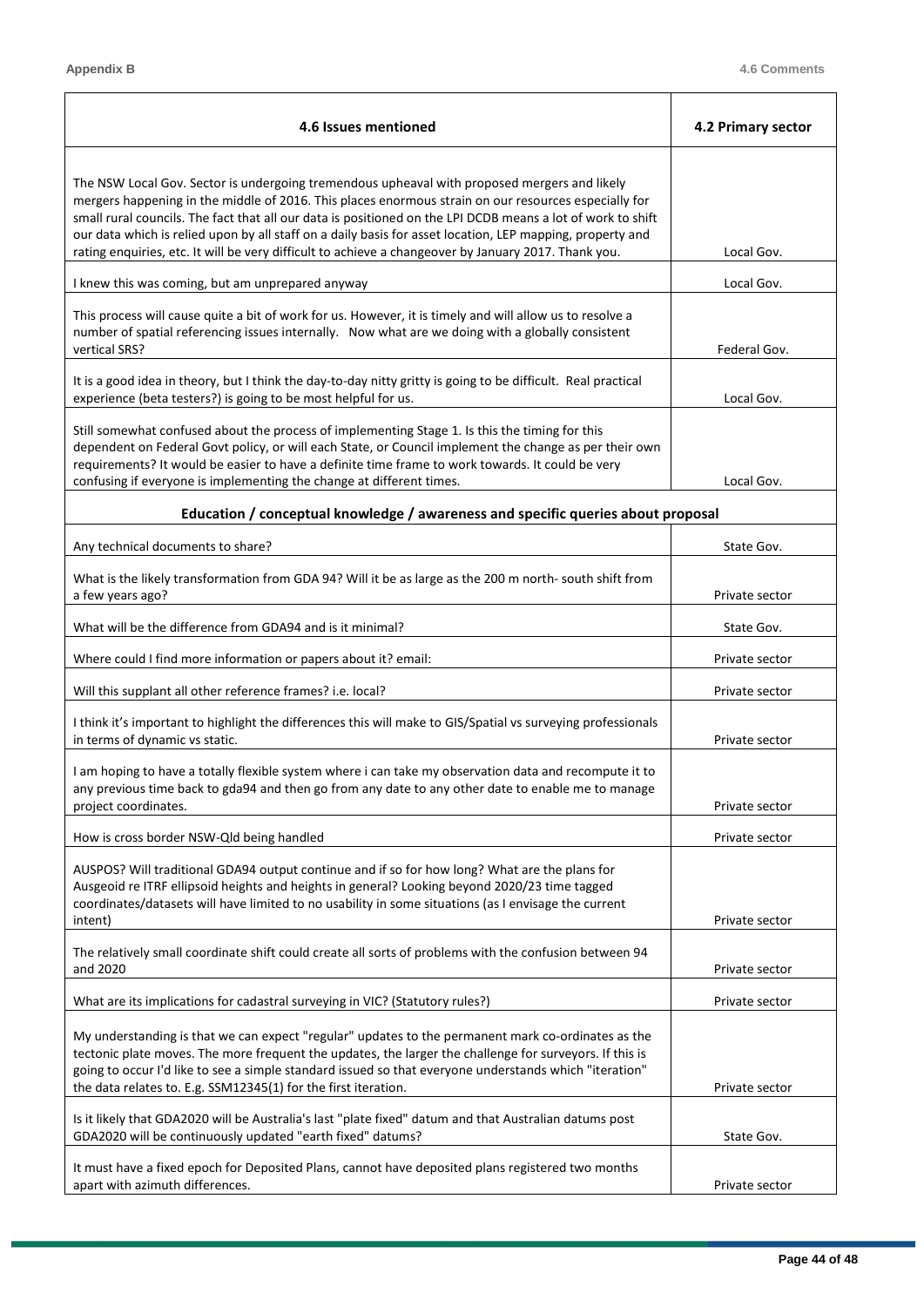$\overline{a}$ 

 $\top$ 

 $\overline{\phantom{a}}$ 

| 4.6 Issues mentioned                                                                                                                                                                                                                                                                                                                                                                                                                                                                                                                          | 4.2 Primary sector |
|-----------------------------------------------------------------------------------------------------------------------------------------------------------------------------------------------------------------------------------------------------------------------------------------------------------------------------------------------------------------------------------------------------------------------------------------------------------------------------------------------------------------------------------------------|--------------------|
| Would form 6's be converted and published as GDA2020 or will the coords for existing marks remain in<br>GDA94 leaving the conversion up to the user if required.                                                                                                                                                                                                                                                                                                                                                                              | Private sector     |
| I've heard of dynamic datum being introduced too (daily positioning changes); what is relationship to<br>GDA2020 and how are they to be compared?                                                                                                                                                                                                                                                                                                                                                                                             | Local Gov.         |
| Keen to see the parameters involved and when is Ausgeoid2020 due?                                                                                                                                                                                                                                                                                                                                                                                                                                                                             | Private sector     |
| If a plan is lodged in a GDA Datum (e.g. PCG2020) would a coordinated date be required or will some<br>other method be used?                                                                                                                                                                                                                                                                                                                                                                                                                  | Private sector     |
| Will it be browser based GIS compatible i.e. Web Mercator?                                                                                                                                                                                                                                                                                                                                                                                                                                                                                    | Local Gov.         |
| Will it be dynamic?                                                                                                                                                                                                                                                                                                                                                                                                                                                                                                                           | Private sector     |
| Need smarter ways to transform on the fly, as significant resource overheads converting large historical<br>temporal datasets, with queries around the need to be transformed again to a new datum in the<br>future. Transformation to GDA94 was a gigantic task, and there is lots more spatial data around now.<br>Likely archive requirements to keep older datum datasets (significant data storage overheads).<br>Common solution/workaround for gridded data. Good communication and collaboration will be critical<br>from the outset. | Federal Gov.       |
| Wondering if I will be told when XML data updates will change?                                                                                                                                                                                                                                                                                                                                                                                                                                                                                | Local Gov.         |
| Will the DCDB & DTDB incremental updates be supplied in GDA2020                                                                                                                                                                                                                                                                                                                                                                                                                                                                               | Local Gov.         |
| What is the likely impact on my role as a Utilities surveyor I fail to utilise 2020?                                                                                                                                                                                                                                                                                                                                                                                                                                                          | Utility provider   |
| What time frame would data be expected to be converted over in?                                                                                                                                                                                                                                                                                                                                                                                                                                                                               | Utility provider   |
| Presumably the offshore oil & gas industry will continue to provide the Govt agencies and regulators,<br>spatial data (such as wells and pipelines) in GDA94, the coordinates of which are derived based on 14<br>parameter transformation from ITRF2008 (current epoch).                                                                                                                                                                                                                                                                     | Private sector     |
| GDA is too technical for Web developer. Lat/long is more natural.                                                                                                                                                                                                                                                                                                                                                                                                                                                                             | Private sector     |
| Need example transformation calculations similar to that in paper "Dawson and Wood 2010, ITRF to<br>GDA94 Coordinate Transformations (GA19050)"                                                                                                                                                                                                                                                                                                                                                                                               | Consultant         |
| What's happening in the vertical sphere                                                                                                                                                                                                                                                                                                                                                                                                                                                                                                       | State Gov.         |
| Will GDA2020 impact the CORS network services                                                                                                                                                                                                                                                                                                                                                                                                                                                                                                 | Private sector     |
| will it be a fixed datum?or kinetic                                                                                                                                                                                                                                                                                                                                                                                                                                                                                                           | Private sector     |
| I would like to receive more few white papers or technical article in this regards                                                                                                                                                                                                                                                                                                                                                                                                                                                            | Private sector     |
| Are we moving towards a dynamic datum?                                                                                                                                                                                                                                                                                                                                                                                                                                                                                                        | State Gov.         |
| Will a dynamic, earth fixed reference frame require storing time along with X, Y and maybe Z?                                                                                                                                                                                                                                                                                                                                                                                                                                                 | Private sector     |
| Wondering how GIS software will handle differential transformation based on time stamps and the<br>potential impact on systems that need to transform on the fly e.g. web based mapping                                                                                                                                                                                                                                                                                                                                                       | Local Gov.         |
| Will products like <name removed=""> allow us to manage the conversion to GDA2020?</name>                                                                                                                                                                                                                                                                                                                                                                                                                                                     | State Gov.         |
| Information on the stage 2, the dynamic datum, would be appreciated.                                                                                                                                                                                                                                                                                                                                                                                                                                                                          | State Gov.         |
| For control SCN marks how many different types of datum will be available for these marks from a<br>historical perspective.                                                                                                                                                                                                                                                                                                                                                                                                                   | State Gov.         |
| To calculate shift of any given GDA2020 point over time, won't the capture time need to be captured<br>also for each point?                                                                                                                                                                                                                                                                                                                                                                                                                   | Local Gov.         |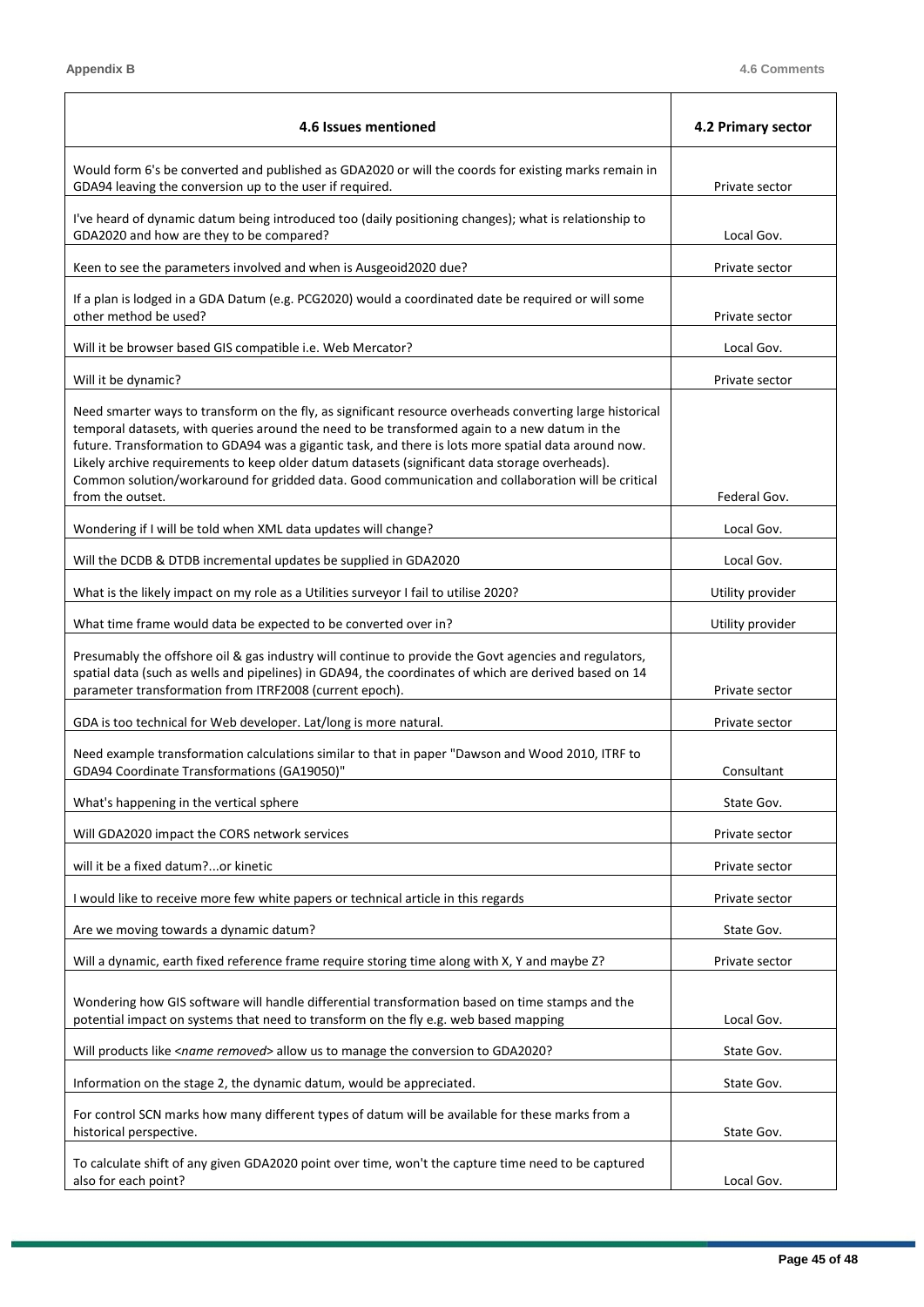| 4.6 Issues mentioned                                                                                                                                                                                                                                                                   | 4.2 Primary sector              |
|----------------------------------------------------------------------------------------------------------------------------------------------------------------------------------------------------------------------------------------------------------------------------------------|---------------------------------|
| Software / Hardware Support                                                                                                                                                                                                                                                            |                                 |
| When will the EPSG code and proj details be available? For WA Local Gov. please work with <name<br>removed&gt; or <name removed=""> as they support most LGAs in WA and also around Australia!</name></name<br>                                                                        | Local Gov.                      |
| Has enough information been passed onto software developers to allow the appropriate additions to<br>be made? What exactly is going to change in January 2017?                                                                                                                         | Private sector                  |
| We can change over as soon as PM and vendors have included GDA2020                                                                                                                                                                                                                     | Federal Gov.                    |
| In our organisation, <name removed=""> will play a key role during this implementation.</name>                                                                                                                                                                                         | Local Gov.                      |
| Vendor support is critical, without it - no action will be taken by organisations.                                                                                                                                                                                                     | State Gov.                      |
| Support / Positive feedback                                                                                                                                                                                                                                                            |                                 |
| Agree that adoption is necessary                                                                                                                                                                                                                                                       | Private sector                  |
| Bring it on baby                                                                                                                                                                                                                                                                       | Private sector                  |
| Great initiative                                                                                                                                                                                                                                                                       | Private sector                  |
| About time                                                                                                                                                                                                                                                                             | Utility provider                |
| Bring it on ASAP                                                                                                                                                                                                                                                                       | Private sector                  |
| Good initiative, I support innovative and modernisation of our systems                                                                                                                                                                                                                 | State Gov.                      |
| Great idea undertaking this survey                                                                                                                                                                                                                                                     | Local Gov.                      |
| It's very good that this is happening, more than 20 years since the previous one.                                                                                                                                                                                                      | Local Gov.                      |
| We currently use GNSS Controlled PSMs within our network, for positioning of our cadastre. We still<br>reference the surrounding PSMs, so if they were more accurate, it would benefit the spatial<br>relationship of our surrounding cadastre - some of which is taken from the DCDB. | Private sector                  |
| Looking forward to it!                                                                                                                                                                                                                                                                 | State Gov.                      |
| Well done on the survey. Great initiative.                                                                                                                                                                                                                                             | Spatial education /<br>research |
| <b>Exciting news</b>                                                                                                                                                                                                                                                                   | Private sector                  |
| It's a good thing                                                                                                                                                                                                                                                                      | Federal Gov.                    |
| Cadastral plans need to become numerically consistent with GDA2020 and the profession has to take<br>the leap away from a 'flat earth' mindset.<br>Otherwise the cadastral surveyor will become marginalised from the impending explosion of spatial                                   |                                 |
| integration set to take place in the wider community.                                                                                                                                                                                                                                  | Private sector                  |
| Bring it on                                                                                                                                                                                                                                                                            | Private sector                  |
| Bring it on!                                                                                                                                                                                                                                                                           | Private sector                  |
| Thank you                                                                                                                                                                                                                                                                              | Other education /<br>research   |
| This is a critical initiative in supporting the ongoing integrity of a spatially accurate 3D digital cadastre                                                                                                                                                                          | Private sector                  |
| Keep up the good work.                                                                                                                                                                                                                                                                 | Private sector                  |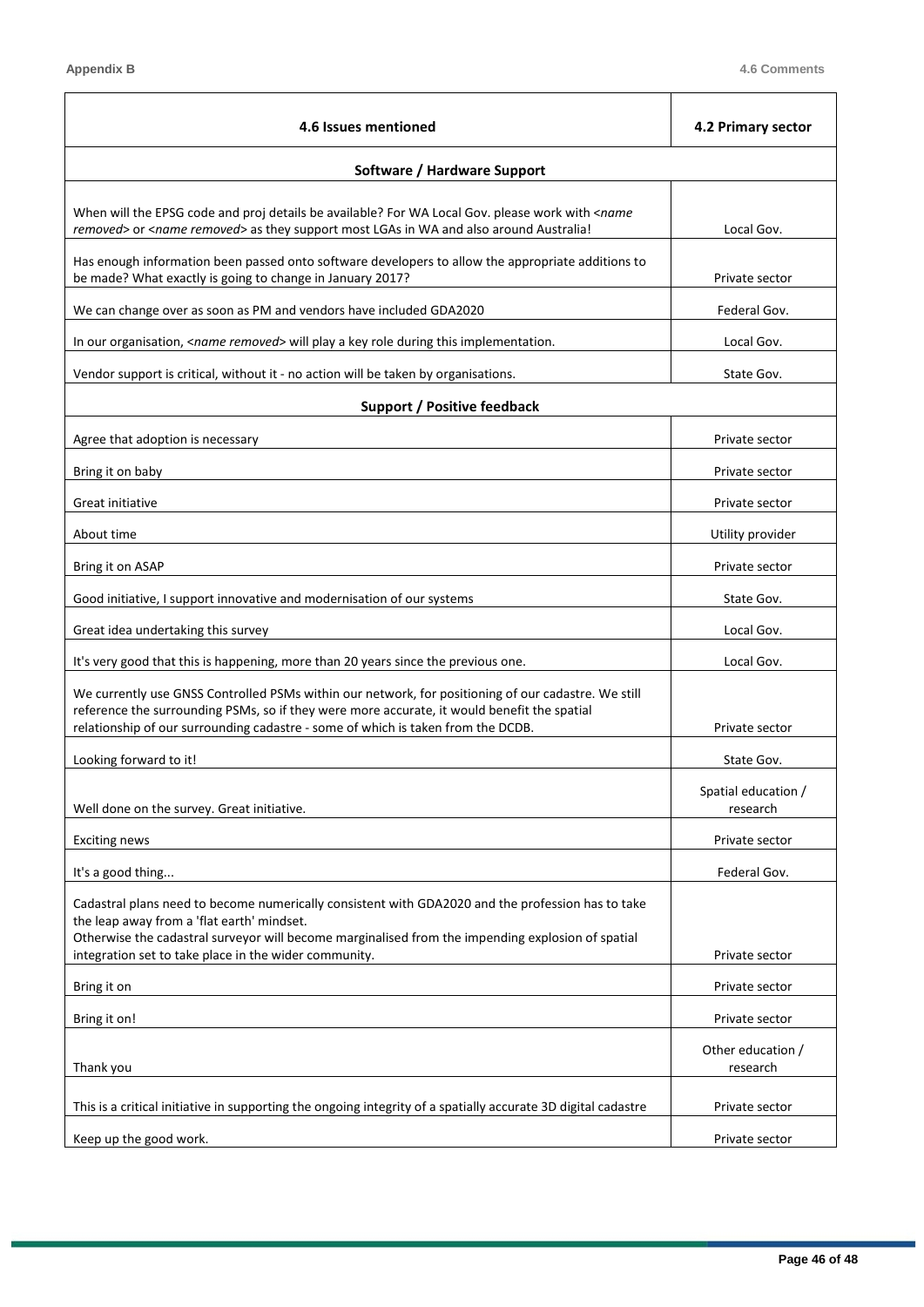$\blacksquare$ 

٦

| 4.6 Issues mentioned                                                                                                                                                                                                                                                                                                                                                                                                                                                                                                                                                                                                                                                                                                                                                                                                                                                                                                                                                                                                                  | 4.2 Primary sector                |
|---------------------------------------------------------------------------------------------------------------------------------------------------------------------------------------------------------------------------------------------------------------------------------------------------------------------------------------------------------------------------------------------------------------------------------------------------------------------------------------------------------------------------------------------------------------------------------------------------------------------------------------------------------------------------------------------------------------------------------------------------------------------------------------------------------------------------------------------------------------------------------------------------------------------------------------------------------------------------------------------------------------------------------------|-----------------------------------|
| <b>Concerns / Alternative views</b>                                                                                                                                                                                                                                                                                                                                                                                                                                                                                                                                                                                                                                                                                                                                                                                                                                                                                                                                                                                                   |                                   |
| This process is not needed when modernising GDA94 (removing known distortions) is a simple solution.<br>Confusion will result from the retention of the GDA prefix. Transformation parameters to ITRF could be<br>developed for those that need it.                                                                                                                                                                                                                                                                                                                                                                                                                                                                                                                                                                                                                                                                                                                                                                                   | Private sector                    |
| Please justify the change. Include the costs to industry and any perceived benefits                                                                                                                                                                                                                                                                                                                                                                                                                                                                                                                                                                                                                                                                                                                                                                                                                                                                                                                                                   | Multiple areas as listed<br>above |
| I do not agree with this datum modernisation. I believe it is being driven by academics and public<br>servants looking to create work for themselves and to secure their own future employment. It will not<br>benefit the wider community and in my opinion will only serve to create confusion with the general<br>public. In a bid to remain relevant in society this will only pigeon hole surveyors into one more step<br>closer to obscurity. Those pushing this agenda need to look past their own self-interest and consider<br>the good of the profession.                                                                                                                                                                                                                                                                                                                                                                                                                                                                   | Private sector                    |
| This is a waste why do it                                                                                                                                                                                                                                                                                                                                                                                                                                                                                                                                                                                                                                                                                                                                                                                                                                                                                                                                                                                                             | Private sector                    |
| A problem for Academics, whereas the general public only requires relative accuracies.                                                                                                                                                                                                                                                                                                                                                                                                                                                                                                                                                                                                                                                                                                                                                                                                                                                                                                                                                | Private sector                    |
| This is driven by self-serving geodesists and other spatial with vested interests.                                                                                                                                                                                                                                                                                                                                                                                                                                                                                                                                                                                                                                                                                                                                                                                                                                                                                                                                                    | Private sector                    |
| I don't believe the implementation plan has been thought through properly - certainly with respect to<br>the private sector and the issues affecting the planning and development of resource and infrastructure<br>projects.                                                                                                                                                                                                                                                                                                                                                                                                                                                                                                                                                                                                                                                                                                                                                                                                         | Private sector                    |
| Our view is that the datum change is an expensive and risky exercise and that almost all our clients and<br>systems are setup in GDA94. Everyone is on the same page with GDA94 and changing datums should<br>only happen if there are problems with the precision. In VIC GDA94 serves us well at the level of<br>centimetres. The 1.8 m shift is just not warranted in our view.                                                                                                                                                                                                                                                                                                                                                                                                                                                                                                                                                                                                                                                    | Private sector                    |
| The move to 2020 has not been thought through properly for the non-govt sector - the focus on Govt in<br>Q.4.2 shows the narrow perspective                                                                                                                                                                                                                                                                                                                                                                                                                                                                                                                                                                                                                                                                                                                                                                                                                                                                                           | Private sector                    |
| I think more emphasis should have been placed on the dynamic ATRF (continuously aligned with ITRF)<br>as the top-line datum product managed by the ICSM and encourage work-flows and GIS development<br>to that frame. The 1.6-1.8 m difference between GDA94 and GDA2020 will be real headache for<br>managers of precise datasets and survey information, and end users that connect to geodetic<br>infrastructure such as state CORS. What concerns me is that many organisations will invest a lot of time<br>and money migrating their datasets and workflows to GDA2020 when this investment could have been<br>made in working with a kinematic frame. It's almost certain there will be some incorrect assumptions<br>made on whether data is GDA94 or GDA2020. Most usage is simply just "GDA" and "MGA" A stable<br>plate frame based on ITRF or ATRF referenced to epoch 1994.0 would have reduced the risk of this. The<br>ellipsoid height change will also catch a lot of users out unless they change the geoid model. | Private sector                    |
| I am disappointed that stakeholders did not have input into changing the datum                                                                                                                                                                                                                                                                                                                                                                                                                                                                                                                                                                                                                                                                                                                                                                                                                                                                                                                                                        | Private sector                    |
| It is excellent that a new datum is being implemented. The shift of 1.8m will cause many issues as most<br>end users will not understand the difference and assume conformity, especially on a large scale. The<br>2020 epoch should also be considered to be stretched unless we are to have yet another model in<br>2023.                                                                                                                                                                                                                                                                                                                                                                                                                                                                                                                                                                                                                                                                                                           | Private sector                    |
| Use a completely different initialism so GDA94 is not confused with GDA2020                                                                                                                                                                                                                                                                                                                                                                                                                                                                                                                                                                                                                                                                                                                                                                                                                                                                                                                                                           | State Gov.                        |
| <b>Other comments</b>                                                                                                                                                                                                                                                                                                                                                                                                                                                                                                                                                                                                                                                                                                                                                                                                                                                                                                                                                                                                                 |                                   |
| We should be alright - survived AGD84 to GDA94                                                                                                                                                                                                                                                                                                                                                                                                                                                                                                                                                                                                                                                                                                                                                                                                                                                                                                                                                                                        | Local Gov.                        |
| Seems inevitable.                                                                                                                                                                                                                                                                                                                                                                                                                                                                                                                                                                                                                                                                                                                                                                                                                                                                                                                                                                                                                     | Private sector                    |
| No - still thinking on the ramifications of the dynamic datum                                                                                                                                                                                                                                                                                                                                                                                                                                                                                                                                                                                                                                                                                                                                                                                                                                                                                                                                                                         | Private sector                    |
| Please tell Engineers and Architects to stop using coordinates                                                                                                                                                                                                                                                                                                                                                                                                                                                                                                                                                                                                                                                                                                                                                                                                                                                                                                                                                                        | Private sector                    |